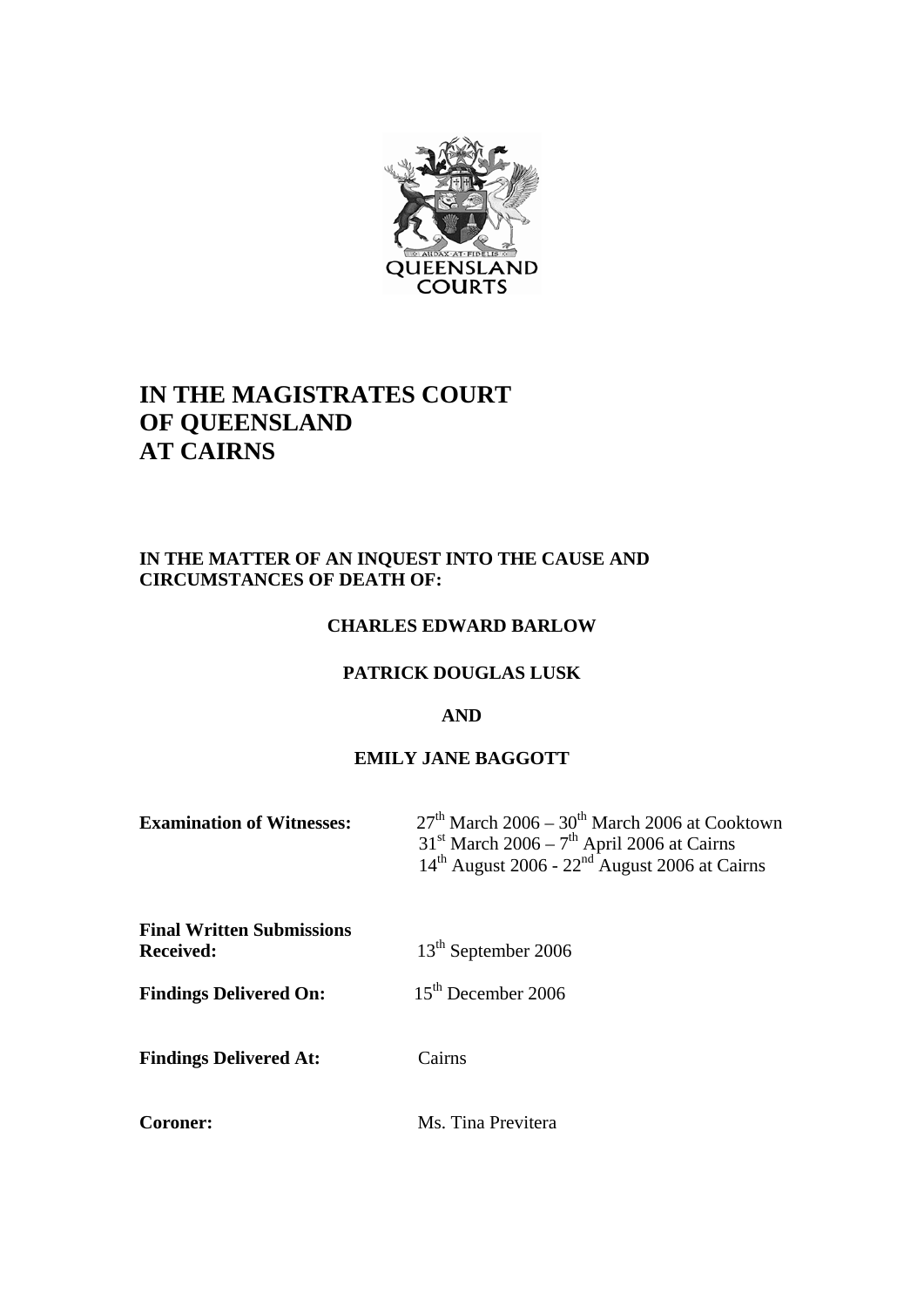# **TABLE OF CONTENTS**

| <u>Part A</u>                                            |
|----------------------------------------------------------|
|                                                          |
|                                                          |
|                                                          |
| Part B                                                   |
|                                                          |
|                                                          |
|                                                          |
| Part C                                                   |
| The Circumstances of the Death of Patrick Douglas Lusk27 |
|                                                          |
|                                                          |
|                                                          |
|                                                          |
| <b>Part D</b>                                            |
| The Circumstances of the Death of Emily Jane Baggott41   |
|                                                          |
| Part E                                                   |
|                                                          |
| Part F                                                   |
|                                                          |
|                                                          |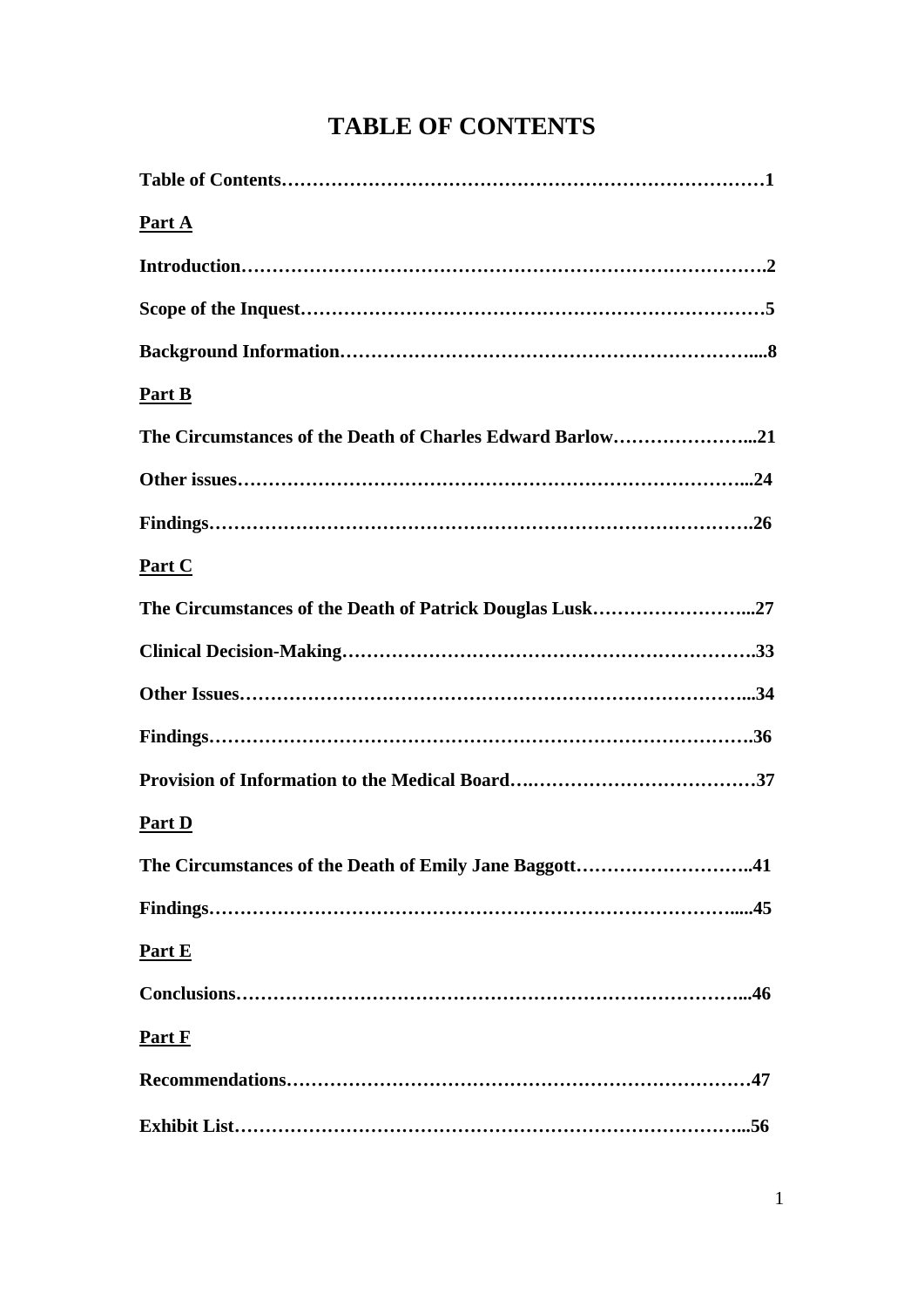# **"EVERYTHING CHANGES SO THAT EVERYTHING CAN STAY THE SAME"1**

# **PART A**

#### **INTRODUCTION**

I have been humbled to have become involved in conducting an inquiry and inquest into the circumstances and causes of death of each of Charles Edward Barlow, Patrick Douglas Lusk and Emily Jane Baggott. The inquest has now concluded and it is incumbent upon me, pursuant to the provisions of the Coroners Act 2003, to deliver requisite findings in open court.

Charles Edward Barlow was a 36 year old indigenous man who had lived a troubled life in the indigenous community of Yarrabah in Far North Queensland. Yarrabah is also where he died, in February 2004. Charles was very close to, and supported by, his sister Mona Barlow, with whom he lived until his death by suicide.

Patrick Douglas Lusk was a 66 year old father of two young boys at the time of his death by suicide in Cooktown in April 2005. He was a friendly, music-loving taxidriver who was well known and well-liked in the community of Cooktown and who loved his sons, the most important people in his life. Together with his former wife, Cheryl Prigg, with whom the boys lived, he supported the two boys.

Emily Jane Baggott was 16 years old at the time of her death in Kuranda in October 2005. Emily was a beautiful, athletic, model who was friendly towards everyone she met and whom everyone loved when they met her. One of her treating doctors described her as "a very delightful woman who dealt with difficult circumstances in a courageous and remarkable way."<sup>2</sup> At the time of her death, Emily was planning on undertaking study at TAFE and appeared in every way to be looking towards the future with her father Anthony Baggott and her step-mother Faye Allen, with whom she had only recently been re-united after a significant number of years.

It is worth repeating that each of these persons was much loved by their family and friends and had a great deal to offer them and their communities. They each also lived with a mental illness and had some sort of mental health intervention/contact in the days/hours before their suicide death. Patrick Lusk had actually been a hospital inpatient in Cooktown where he lived, in the 48 hours prior to his death; Charles Barlow was refused admission to a health service prior to his death (despite his repeated requests to be sent from Yarrabah, to the Cairns Base Hospital Mental Health Unit); and Emily Baggott had contact with the Child Youth Mental Health Service in Cairns the day before her death.

In all three cases, significant life events had affected them. Charles Barlow's mother had died when Charles was young, his father was murdered and he had lost two brothers to suicide deaths; Patrick Lusk was troubled by what he perceived were

<sup>&</sup>lt;sup>1</sup> Translated from the French Proverb "Tout se meut rien ne change".<br><sup>2</sup> Evidence of Dr. Graham Edward Plam, povehiatrist, Kampeav

 $2$  Evidence of Dr. Graham Edward Blom, psychiatrist, Kempsey.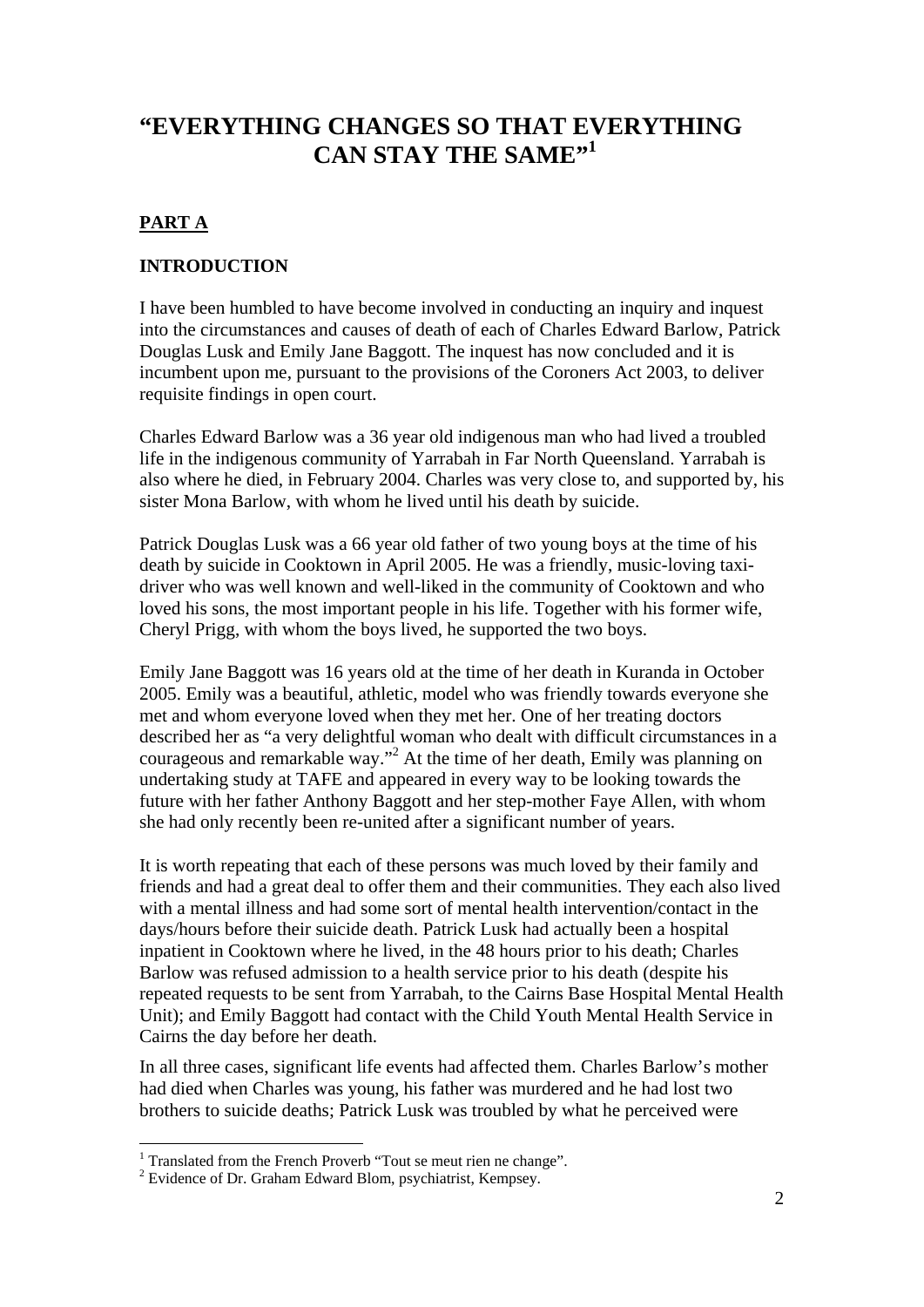financial problems and Emily Baggott had been the subject of child protection notifications and had engaged in deliberate self-harm over a period of time.

In all three cases, there were significant relative carers who were not involved in providing collateral information about them to the mental health system, were not informed of their level of risk of suicide, were not provided with information as to the care required to minimise a suicide risk, or were not contacted at all.

Charles Barlow was an indigenous man who had significant mental health and other admissions since he was a child of 4 years of age. He had previously attempted suicide.

Patrick Lusk had been referred to the Cooktown hospital by his General Practitioner specifically for admission, treatment and opinion. He had also previously attempted suicide.

Emily Baggott had only been released from a mental health unit in Kempsey in late August 2005, where she had been an inpatient for a significant period as a result of self-harming behaviour, against a background of mental illness and her significant life issues.

In none of the three cases was the mental health system able to contain their respective suicide ideations<sup>3</sup>.

This inquest has directed itself from the outset to finding out why. In doing so, the individual qualities and personalities of these three people and their importance to their families and communities has not been forgotten and if any meaningful change is to occur as a result of this inquiry, they must also not be forgotten by those who must be charged with ensuring that the circumstances leading to the deaths of these three people are not repeated.

The court accepts that the period of time which has elapsed since the deaths of Charles, Patrick and Emily has also taken its toll on the family and friends of each of them. I mention particularly the next of kin Cheryl Prigg, Anthony Baggott, Faye Allen, Katherine Gibson and Mona Barlow, all of whom have participated in the lengthy and distressing inquest process.

I would at this stage like to express again my sympathy and condolences and that of the court to each of them for their loss and thank them for their significant contributions to the inquest. I would also like to thank Sergeant Michelle Dodds, the investigating police officer, who undertook a thorough investigation, provided me with comprehensive reports and who has been available throughout the inquiry process to provide valuable assistance in every respect.

I would also like to thank Mr. John Tate, Counsel assisting the inquiry, for his excellent attention to and follow-up of the numerous and complex issues which arose during the course of the inquiry and, of course, during the formal hearings of the inquest. This is an area of ongoing significant public interest, and public and individual safety that, despite numerous previous inquests, inquiries, reports and recommendations, continues to be a source of tragedies for members of the community suffering a mental illness, their families and their friends.

<sup>&</sup>lt;sup>3</sup> Refer to the report of Sergeant Michelle Dodds Exhibit 105.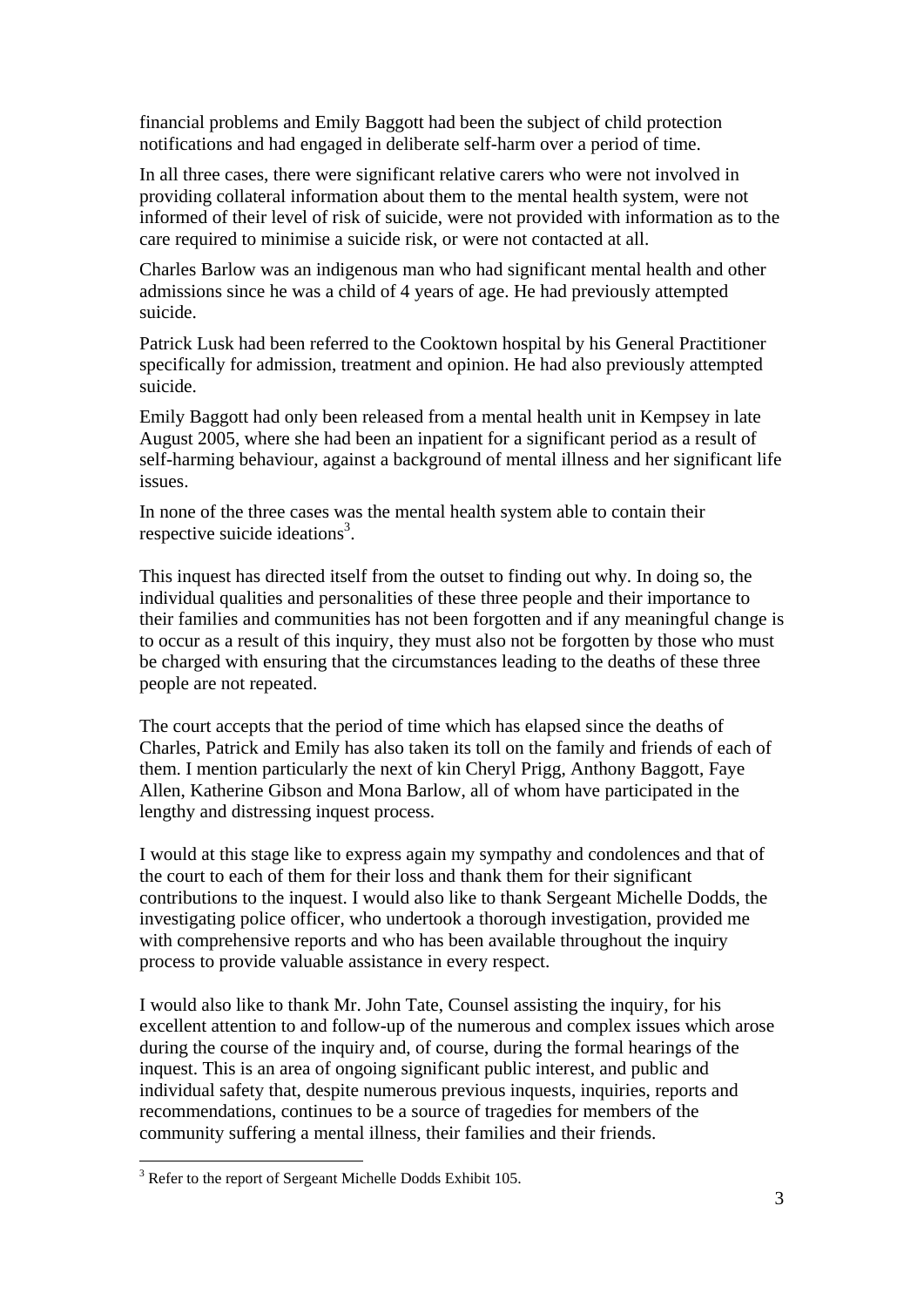All of the legal representatives appearing before the inquest have each cooperated to the fullest extent possible, recognising that the time has now come for the issue of mental illness to be treated with the serious attention it deserves.

My role as Coroner is to find, if possible, whether or not a death in fact happened $4$  and

- (a) who the deceased person is;
- (b) how the person died;
- (c) when the person died;
- (d) where the person died; and
- (e) what caused the person to die.<sup>5</sup>

I am not permitted to include in my findings any statement that a person is, or may be

- (a) guilty of an offence; or
- (b) civilly liable for something. $<sup>6</sup>$ </sup>

I am permitted, however, to comment on anything connected with a death investigated at an inquest that relates to-

- (a) public health or safety;
- (b) the administration of justice; or
- (c) ways to prevent deaths from happening in similar circumstances in the future.<sup>7</sup> I intend by these reasons to make comments and recommendations, but in so doing, I must not include in the comments any statement that a person is, or may be –
	- (i) guilty of an offence; or
	- (ii) civilly liable for something. $8$

If, from information obtained while investigating any of the deaths, I reasonably suspect a person has committed an offence, I must give information to –

- (a) for an indictable offence the Director of Public Prosecutions; or
- (b) for any other offence the Chief Executive of the department in which the legislation creating the offence is administered.<sup>9</sup>

I state at the outset that I do not intend, by my findings, or in any event, to provide information to any of the persons mentioned above in relation to the commission of any offence/s by any person in relation to any of the deaths investigated.

Pursuant to the Coroners Act 2003, I may give information about a person's conduct in a profession or trade, obtained while investigating a death, to a disciplinary body for the person's profession or trade if I reasonably believe the information might cause the body to inquire into, or take steps in relation to, the conduct.<sup>10</sup> I intend to expand upon this issue when discussing in further detail, in relation to the death of

<sup>4</sup> S.45(1) Coroners Act 2003.

<sup>5</sup> S.45(2) Coroners Act 2003.

<sup>6</sup> S. 45(5) Coroners Act 2003.

 $7$  S.46 Coroners Act 2003.

<sup>8</sup> S. 46(3) Coroners Act 2003.

<sup>&</sup>lt;sup>9</sup> S.48(2) Coroners Act 2003.

<sup>10</sup> S.48(4) Coroners Act 2003.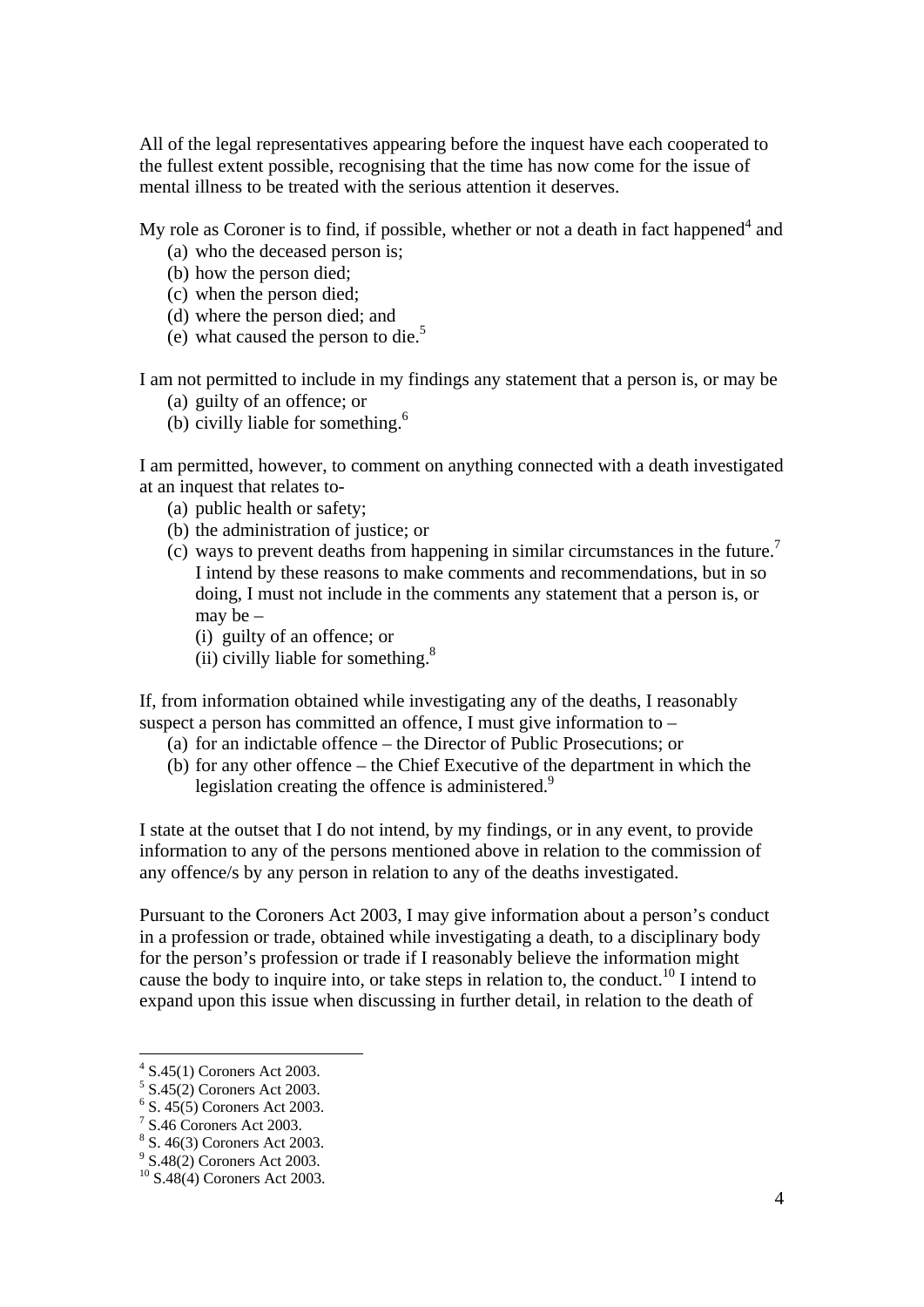Patrick Lusk, whether or not Dr. Errol Van Rensburg, should be referred to the Medical Board of Queensland.

Throughout the Inquest I have been mindful of the observations of Toohey J in *Annetts v. McCann*<sup>11</sup> concerning the words of Lord Lane that "...an inquest is a fact *finding exercise and not a method of apportioning guilt. The procedure and rules of evidence which are suitable for one are unsuitable for the other. .. It is an inquisitorial process, a process of investigation unlike a trial where the prosecutor accuses and the accused defends, the judge holding the balance or the ring, whichever metaphor one chooses to use"*.

Unfortunately, throughout the inquest, the evidence relating to the significant body of mental health policy that has been developed nationally and in Queensland over the last seventeen (17) years, crucial strategies of which remain to be implemented, gave this court cause to be reminded of a French proverb the translation of which means *"Everything keeps changing so that everything can stay the same*". 12

#### **SCOPE OF THE INQUEST**

The inquest received into evidence 201 Exhibits (some comprising multiple documents) including; statements from numerous witnesses to the events surrounding the deaths, or otherwise involved in the care of Patrick, Charles and Emily; voluminous medical records relating to each of Patrick, Charles and Emily; Queensland Health guideline documents, directives, hospital/departmental policies/procedures, manuals, memoranda, reviews, reports (including sentinel event reports); medical articles/texts, National and State mental health standards/plans/strategies and other numerous relevant documents.<sup>13</sup>

These additional documents included submissions, not only from numerous medical and allied health professionals involved in the events surrounding the deaths, or otherwise employed at the respective mental health facilities, but other persons and organisations seeking that immediate and urgent attention be given to the need to implement change in the delivery of mental health services to the Queensland community so as to reduce the numbers of suicide deaths.<sup>14</sup>

The inquest also heard oral evidence from a large number of witnesses who provided statements, and from additional witnesses, not only in relation to the particular circumstances relevant to Patrick's, Charles' and Emily's deaths, but also in relation to the history of the delivery of mental health services in Queensland and the areas of Cairns, Yarrabah and Cooktown in particular.

The intention of the inquiry at the outset was to attempt to provide answers for the families of Patrick, Charles and Emily and also to attempt to address any failures of

<sup>&</sup>lt;sup>11</sup>Annetts v. McCann 65 ALJR 167 at 175.<br><sup>12</sup> "Tout se meut rien ne change"<br><sup>13</sup> See Attached Exhibit List – Annexure A.<br><sup>14</sup> Exhibit. 195- submission of Dr. Simon Bridge, General Practitioner, Cairns;. Exhibit 196 – Rep Dr. Philip Morris, Gold Coast Institute of Mental Health; Exhibit 197 – Submission of White Wreath Association Ltd.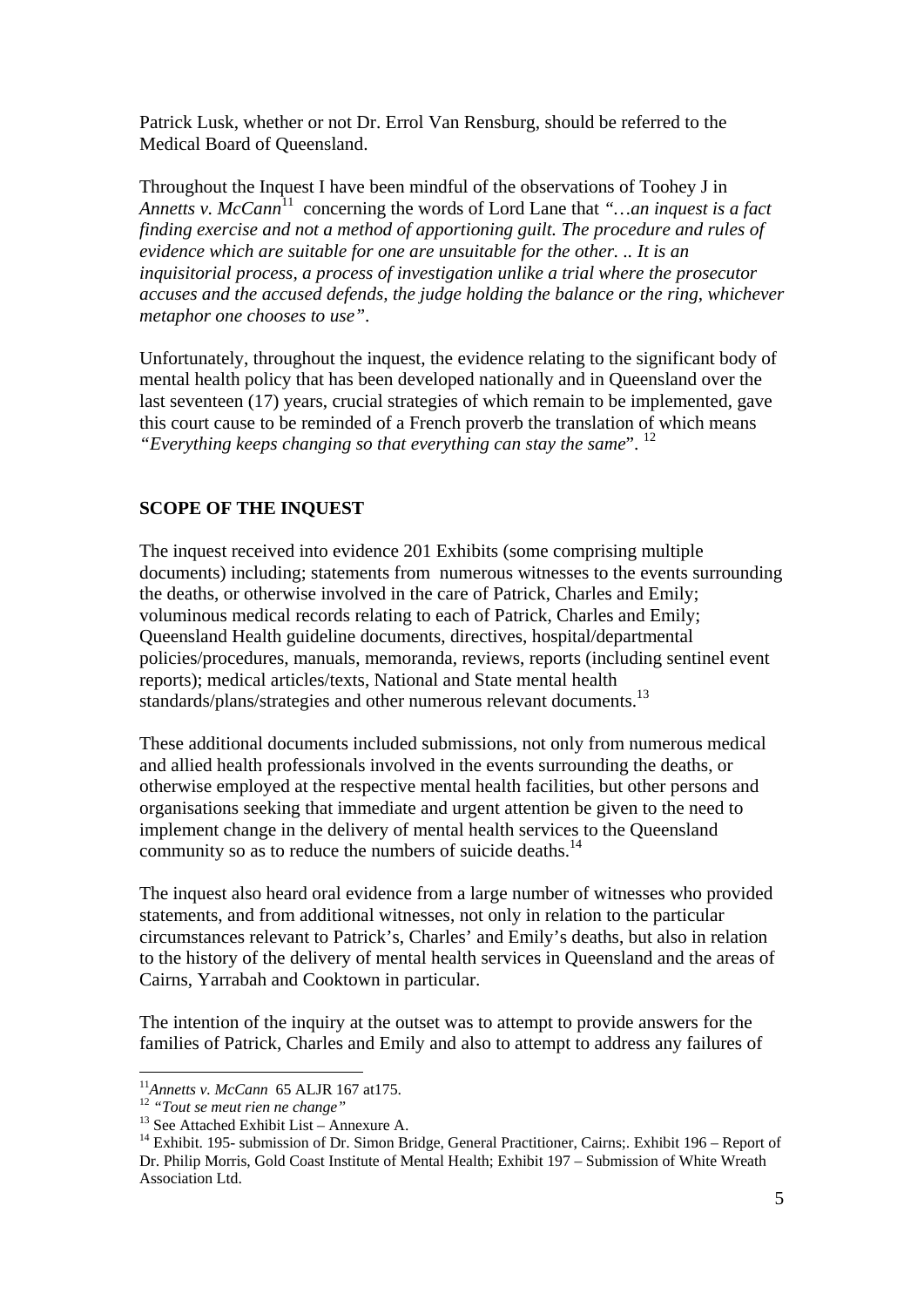the system in relation to their deaths, so as to spare as few people and their families as possible from the grief and loss associated with deaths of this kind.

As a result, Counsel assisting, Mr. Tate, marshalled together a significant group of the most highly respected, qualified and/or experienced expert professionals in the areas of mental health clinical decision-making, clinical governance, strategic/policy and planning/reform and mental health service delivery issues generally.

These expert witnesses included the following:

- 1. The court-appointed expert psychiatrist Dr. William John Kingswell,  $15$  who provided three (3) separate reports in relation to each of the deaths,<sup>16</sup> which reports attached relevant Clinical Practice Guidelines of the Royal Australian and New Zealand College of Psychiatrists.<sup>17</sup>
- 2. Professor Ernest Hunter, Specialist Regional Psychiatrist, Rural and Remote Psychiatry for Aboriginal communities, Queensland Health,<sup>18</sup>who provided a report into the death of Charles Barlow, $19$  a report containing a synthesis of recommendations arising from this and other inquiries held in North Queensland;<sup>20</sup> research studies documents relevant to the issues surrounding Mr. Barlow's death,<sup>21</sup> and Protocols for the Delivery of Mental Health Services in Far North Queensland Indigenous communities: Guidelines for Health Workers, Clinicians, Consumers and Carers.<sup>22</sup>

<sup>&</sup>lt;sup>15</sup> Director of Psychiatry for the Gold Coast Regional Mental Health Services; Chair of the Southern Area Mental Health Services Network; previous Director of the Park Centre for Mental Health (with 20 years experience working within Queensland Health); Senior Lecturer University of Queensland; Examiner for the College of Psychiatrists and an expert medical witness in previous coronial enquiries. <sup>16</sup> Exhibit 151 – Report of Dr. Kingswell in the matter of Charles Edward Barlow, dated  $8<sup>th</sup>$  August 2006; Exhibit 163 – Report of Dr. Kingswell in the matter of Patrick Douglas Lusk, dated  $8<sup>th</sup>$  August 2006; Exhibit 172 - Report of Dr. Kingswell in the matter of Emily Jane Baggott, dated  $8<sup>th</sup>$  August 2006.

<sup>&</sup>lt;sup>17</sup> Exhibits 110 and 111 – Royal Australian and New Zealand College of Psychiatrists Clinical Practice Guidelines for the treatment of depression and the management of adult deliberate self-harm, respectively. Also attached to the Report of Charles Edward Barlow, the Royal Australian and New Zealand College of Psychiatrists clinical practice guidelines for the treatment of schizophrenia and related disorders received 21 May 2004, accepted 26<sup>th</sup> August 2004.

<sup>&</sup>lt;sup>18</sup> Dr. Hunter is also Adjunct Professor, School of Population Health, University of Queensland. Professor Hunter is Fellow of the RANZCP Faculty of Child Psychiatry, a Diplomate of the American Board of Psychiatry and Neurology. He also holds the following qualifications: MBBS (University of WA); MA (University of Hawaii); Master of Public Health (University of Hawaii); Doctorate in Medicine (University of NSW); and is a Fellow of the ANZ College of Public Health Medicine. Professor Hunter's area of expertise is that of remote indigenous mental health and hence the court's request for his involvement and contribution to the inquiry. He has undertaken research into suicide deaths occurring in the remote aboriginal and Torres Strait islands over a 14 year period. 19 Exhibit 148.

<sup>&</sup>lt;sup>20</sup> Exhibit 198

<sup>&</sup>lt;sup>19</sup> Exhibits 148 and 149 - An Analysis of Suicide in Indigenous Communities of North QLD – The Historical Cultural and Symbolic Landscape – Ernest Hunter, Joseph Reser, Mercy Baird, Paul Reser May 1999Australian Institute Aboriginal and Torres Strait Islander Studies, Research Discussion Paper – "Back to Redfern – Autonomy and the 'Middle E' in relation to Aboriginal Health, Dr. Ernest Hunter, No. 18 July 2006

 $22$  Exhibit 199.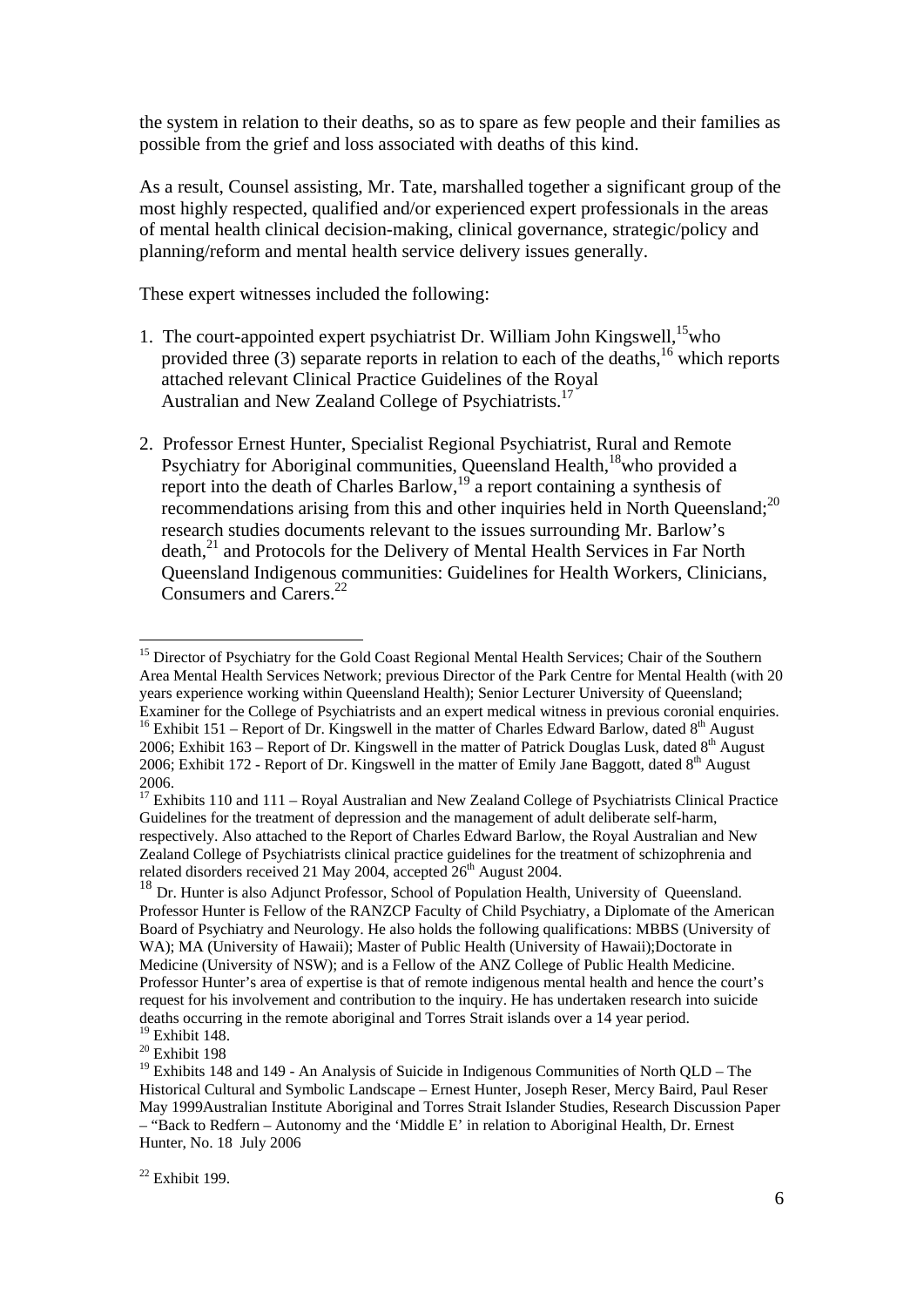- 3. Dr. Aaron Groves, Director of Mental Health, Queensland, who prepared a submission in relation to state-wide policy and system development strategies and developments in relation to same; $^{23}$  and crucially spoke at length to it, the **National Mental Health Strategy** and the **"National safety priorities in mental health: a national plan for reducing harm***"*24 Dr. Groves is a member of the important Safety and Quality Partnership /Group of the National Mental Health Working Group in the formulation of the **"National safety priorities in mental health: a national plan for reducing harm"** and has held significant and senior positions in mental health, and on committees advising on mental health, throughout Australia, since 1991.<sup>25</sup>
- 4. In addition, the Public Advocate, Ms. Michelle Howard successfully applied to intervene in the proceedings as a party with a sufficient interest in the subjectmatter of the inquiry. The Office of the Public Advocate, $^{26}$  amongst other responsibilities, promotes, monitors and reviews the provision of services and facilities to adults who have impaired decision-making ability<sup>27</sup>, including people with an illness/psychiatric disability. Ms. Howard's office prepared a significant and very comprehensive Issues Paper<sup>28</sup> and a Summary of Recommendations to be considered by this court. $^{29}$

The court commends each of the above-mentioned reports to the reader, particularly to those persons within Queensland Health who will be charged with the responsibility of considering the recommendations arising from this inquest, the end result of which is intended to ensure that good mental health policy, already developed and developing, is implemented as a priority so as to meaningfully assist those who suffer from a mental illness and/or are a suicide risk, so as to reduce the numbers of suicide deaths.

The court was also assisted by evidence from medical and nursing personnel based in Cairns and familiar with the historical struggle for the delivery of services to that region, which includes the communities of Cooktown and Yarrabah. Those witnesses included:

- 1. Mr. Andrew Prentice Brownlie, Assistant Director of Nursing for Cairns Integrated Mental Health Service.
- 2. Dr. Richard Walter Streatfield, Acting Executive Director of Medical Services, Cairns Health Service District.

<sup>&</sup>lt;sup>23</sup> Exhibit 104- Submission of Director of Mental Health, dated  $27<sup>th</sup>$  March 2006.<br><sup>24</sup> Exhibit 185.

<sup>&</sup>lt;sup>25</sup> Director of Psychiatric Emergency Team, WA; Director of the Psychiatric training program in Western Australia, Deputy Chief Psychiatrist, Western Australia; Director Metropolitan Mental Health Service, Western Australia; Chief Psychiatrist and Director of Mental health, Western Australia; member Board of practice standards of the College of Psychiatrists; Member of ethics committee of the College of Psychiatrists; Member, Examinations Committee of the College of Psychiatrists; Member and Deputy Chair of the National Mental Health Working Group; Chair, National Mental Health Information Strategy committee and Chair, safety and Quality group of National Mental Health Working Group; Chair of the Queensland Government Suicide Prevention Strategy.

<sup>&</sup>lt;sup>26</sup> It was created under the Guardianship and Administration Act 2000 (QLD).

<sup>&</sup>lt;sup>27</sup> Exhibit 154 Issues paper of the Office of the Public Advocate – Queensland at page 1 referring to the *Guardianship and Administration Act 2000* (Qld), Chapter 9

<sup>&</sup>lt;sup>28</sup> Exhibit 154<br><sup>29</sup> Exhibit 186.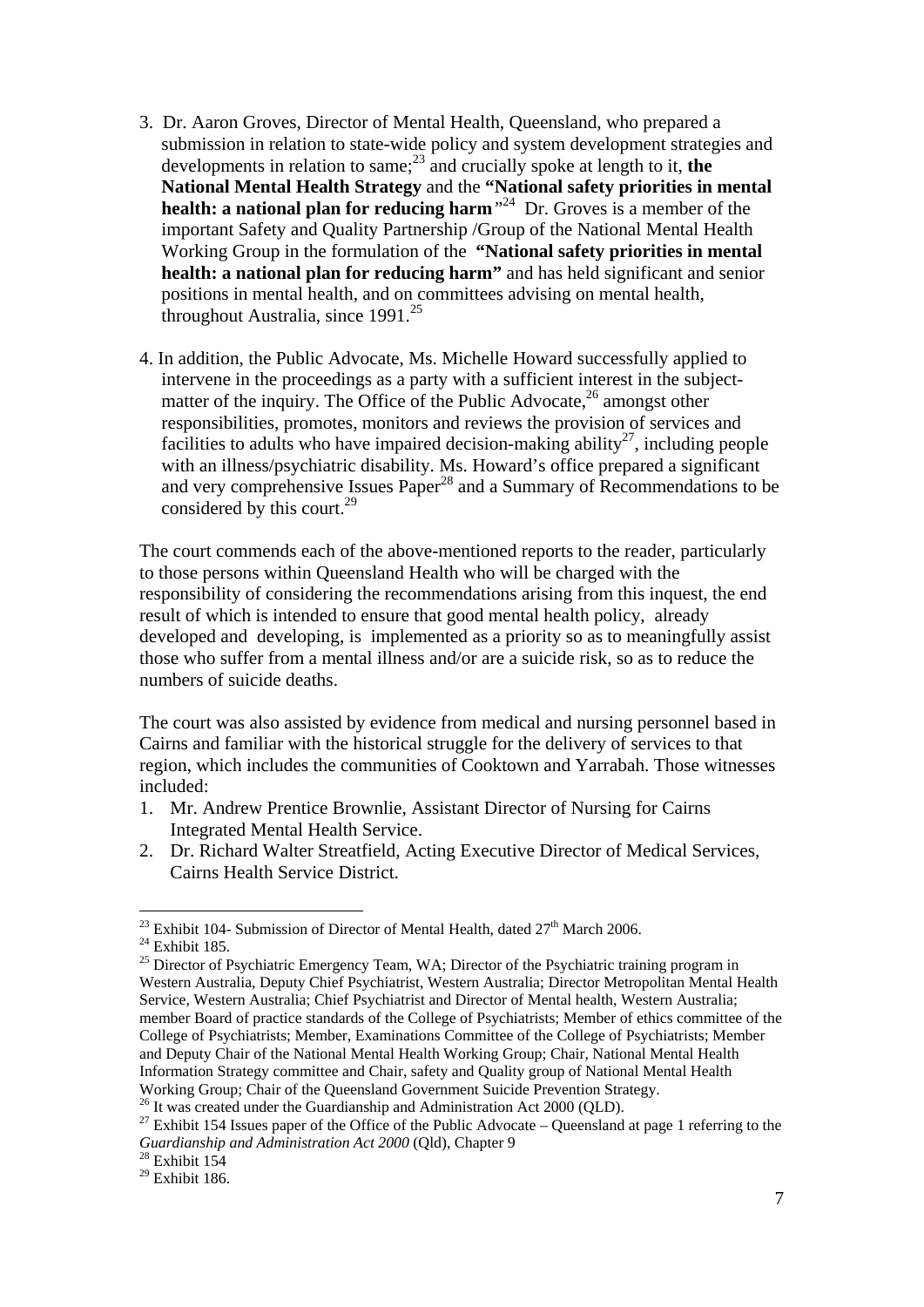- 3. Dr. Jillian Mary Newland, Director of Clinical Support, Northern Area Health Service.
- 4. Dr. Janet Susan Bayley, Clinical Director, Cairns Integrated Mental Health Service.
- 5. Dr. Roy West, Consultant Psychiatrist and member of the Sentinel Event Team which reviewed the death of Mr. Lusk. Dr. West also provided a report.<sup>30</sup>

The seriousness with which these persons, and by implication, Queensland Health, treated the proceedings was confirmed by the presence, throughout the entirety of the evidence, of at least one or more executive members and medical specialists of the Cairns District Health Service and the patient safety centre, and included Dr. Jill Newland, Dr. Janet Bayley, Dr. Roy West, Ms. Judy Skalicky, Dr. Streatfield and Mr. Freele. Dr. Kingswell also travelled to Cooktown to hear and observe the evidence of crucial medical witnesses in the matter of Patrick Douglas Lusk, and together with Dr. Aaron Groves, was present during significant portions of the evidence taken in Cairns.

I also had an opportunity, together with my Assistant Mr. Tate and the relevant legal representatives and certain of the interested parties involved, to view the premises of the Community Health Centre in Cooktown, the Cooktown Hospital, and the Community Health Centre in Yarrabah as well as the site where Mr. Barlow took his life.

## **BACKGROUND INFORMATION IN RELATION TO THE DELIVERY OF MENTAL HEALTH SERVICES IN QUEENSLAND**

Prior to the deaths of Charles Barlow, Patrick Lusk and Emily Baggott, significant mental health policy had already been developed in relation to issues relevant to the delivery of mental health services to persons suffering a mental health disorder and treated either as an inpatient upon referral from a general practitioner, or in the community.

Indeed, a number of significant events have occurred in Queensland and nationally in relation to mental health issues since 1990.

- 1. In 1990, the Burdekin Inquiry**,** a national inquiry into the Human Rights of People with Mental Illness was commenced. It was instigated when research confirmed a failure in the protection and provision of appropriate care for those affected by psychiatric disorders, such that human rights of individuals affected by mental illness were either being ignored, eroded or seriously violated. The Burdekin Inquiry Report ultimately identified serious neglect of persons affected by mental illness as a result of violations of their most fundamental rights. Recommendations to the States of Australia included:
	- Health departments should ensure an adequate number of trained psychiatric emergency or crisis teams – on call for 24 hours / 7 days a week – in each health region in Australia. In areas where this is impracticable because of distance or small population, alternative

 $\overline{a}$  $30$  Report, Dr. Roy West – Exhibit 190.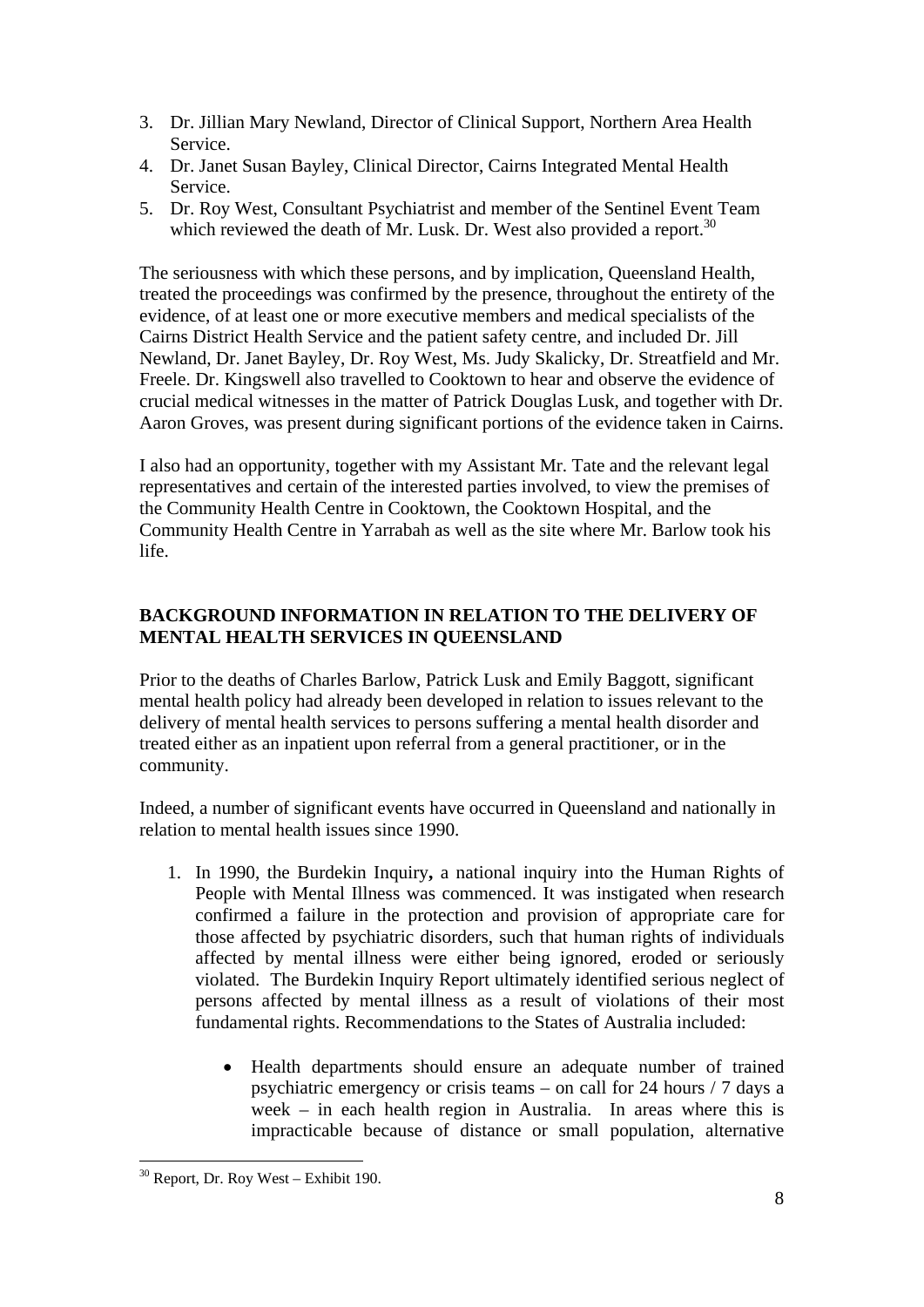mechanisms should be established using, for example, local general hospital staff, a GP or a community nurse, with telephone access to a consultant psychiatrist.

- Where a mentally disturbed or distressed person seeks admission to an inpatient psychiatric facility but does not appear to meet admission criteria, they should be afforded 'asylum' for one night, or, at the very least, referred to mental health personnel or an appropriate agency which can provide immediate support. I**n no circumstance, should individuals be turned away without any assistance.**<sup>31</sup>
- 2. In 1992, as a result of the Burdekin Inquiry, all Australian Health Ministers agreed to a National Mental Health Strategy, which represented an attempt to coordinate mental health care reform at a national level. Its priority areas included consumer rights, the relationship between mental health services and the general health sector, promotion and prevention, carers, monitoring and accountability.
- 3. In 1996, a 10 Year Mental Health Strategy for Queensland was formulated.
- 4. Also in 1996, National Standards for Mental Health Services were endorsed by the Australian Health Ministers' Advisory Council.<sup>32</sup> These standards included standards in relation to safety,  $33$  consumer and carer participation,  $34$ privacy and confidentiality,<sup>35</sup> prevention and mental health promotion,<sup>36</sup> cultural awareness,  $37$  integration,  $38$  assessment and review,  $39$  treatment and support,<sup>40</sup> community living,<sup>41</sup> inpatient care,<sup>42</sup> and planning for Exit.<sup>43</sup>
- 5. In 1998, the 2<sup>nd</sup> National Mental Health Plan in Australia was implemented. Among its many recommendations, it highlighted the need to improve partnerships between general practitioners and mental health services.<sup>44</sup> As a consequence, the Royal Australian and New Zealand College of Psychiatrists (RANZCP) developed the Referred Patient Assessment and Management Plan Guidelines for use between general practitioners and mental health services.<sup>45</sup> It also published a position statement *"The Role of GPs in the Delivery of Mental Health Services to the Australian Community".46*

 $31$  Taken from references in the report of Sergeant Michelle Dodds, Exhibit 105.

<sup>&</sup>lt;sup>32</sup> Exhibit 154 Issues Paper of the Office of the Public Advocate, Appendix 1.

<sup>&</sup>lt;sup>33</sup> Standard 2.

 $34$  Standard 3.

 $^{35}$  Standard 5.

<sup>&</sup>lt;sup>36</sup> Standard 6.

 $37 \text{ Standard } 7$ .

 $^{38}$  Standard 8.

 $39$  Standard 11.3

 $40$  Standard 11.4

<sup>41</sup> Standard 11.4A.

 $42$  Standard11.4E.

 $43$  Standard 11.5.

<sup>44</sup> Appendix A-6 of Exhibit 154.

 $45$  Appendix A-6 Exhibit 154.

<sup>46</sup> Appendix A-6 Exhibit 154.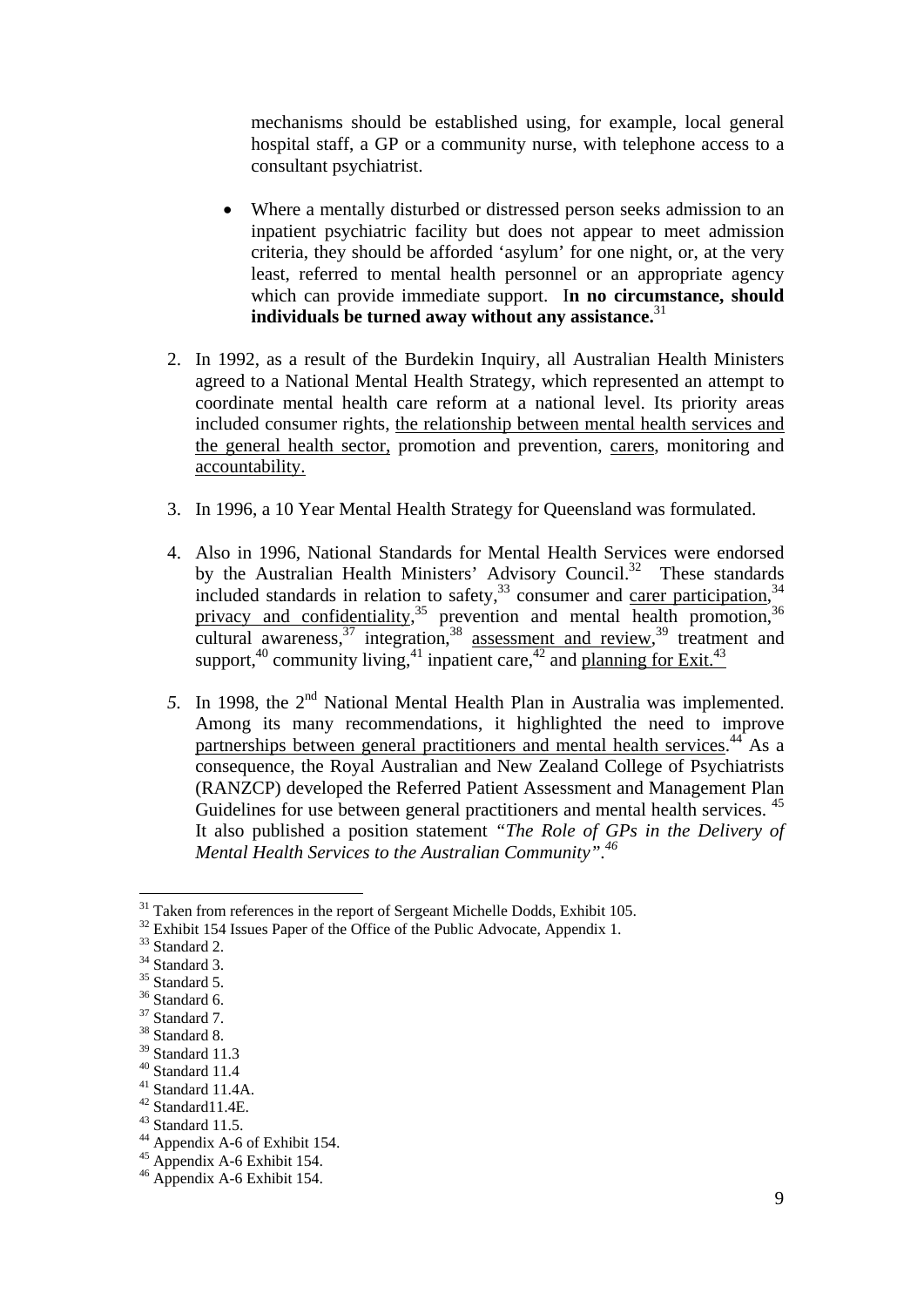- 6. Deaths by suicide continued to occur, with 1554 deaths by suicide occurring in Queensland between 1999 and 2001.47
- *7.* In 2002, following an external review of forensic mental health services in Queensland it was recommended within Queensland Health *"That greater uniformity be encouraged in risk assessment and management strategies across the forensic and general mental health services,"*48 as a result of which a Risk Assessment check list<sup>49</sup> and a Risk Assessment Tool<sup>50</sup> were developed by Queensland Health. The memoranda distributing these tools advised that the use of risk screening questions should be incorporated into a policy which outlines the framework for risk assessment, management, and documentation by each mental health service; that this information should be included as a routine component of staff orientation and that this information should be communicated between services when making referrals. Brief guidelines for using the risk screening questions were also distributed, which guidelines make it very clear that the screening questions are not a checklist, but a starting point for determining the need for more comprehensive assessment.<sup>51</sup> Finally, it was stated that *"More comprehensive risk management training will be provided across the state in 2003."52*
- 8. Also in 2002, the Queensland Government implemented a Suicide Prevention Strategy 2003-2008 specifically to reduce the rate of suicides in Queensland. At that time, Queensland had a suicide rate consistently greater than the national average.<sup>53</sup>
- 9. Responding to that strategy, Queensland Health produced guidelines for the management of patients with suicidal behaviour or risk, the over-arching principles of which included:
- Clinicians should involve the family or support people of the suicidal person wherever possible
- All patients should receive a comprehensive mental health and risk assessment
- Assessment should be seen as a process and not a one-off event
- The right of confidentiality is not absolute and rights of confidentiality are not intended to compromise the quality of clinical care<sup>54</sup>
- Documentation must be made of the formal assessment and include a clear description of all clinical decisions and the reasons for these decisions
- If a staff member is in doubt about the potential for suicide, they must first ensure the patient's safety and then consult a more experienced colleague

<sup>&</sup>lt;sup>47</sup> See Exhibit 105, the Report of Sergeant Dodds.

 $48$  Exhibit 202 Memorandum Peggy Brown, Director of Mental Health dated  $30<sup>th</sup>$  September 2002  $49$  Exhibit 202

 $50$  Exhibit 112.

<sup>&</sup>lt;sup>51</sup> Numerous other departmental and RANZCP guidelines/texts make it clear also that screening questions and check lists are not a replacement for clinical judgement. See exhibits 101 and 117. <sup>52</sup> Exhibit 202 above.

<sup>53</sup> Exhibit 117 – Guidelines for the management of patients with suicidal behaviour or risk.Paragraph 3.

 $54$  Exhibit 117 at page 4.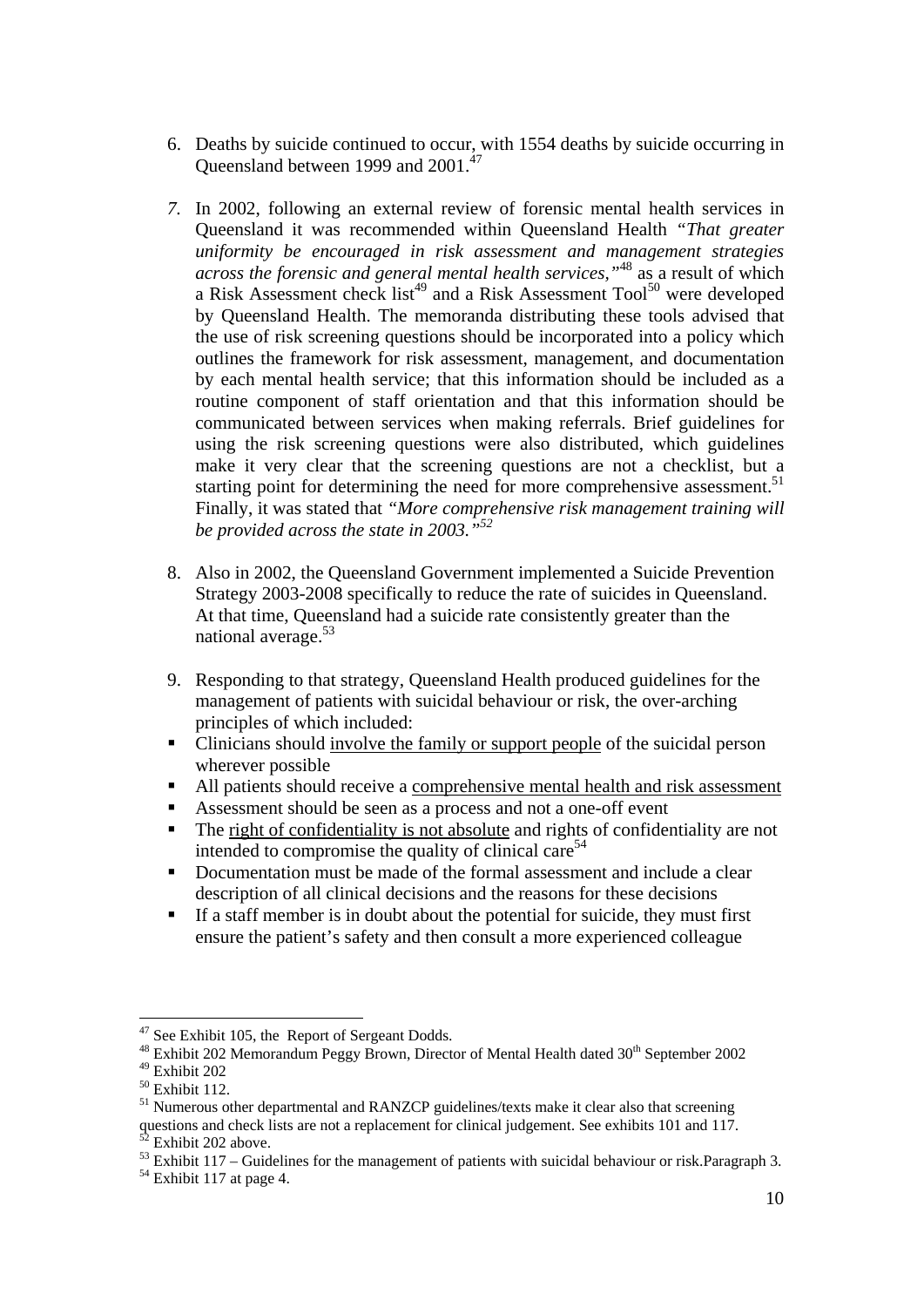- Hospital protocols should specify lines of responsibility and how to access senior medical clinicians for assessment, second opinions, and treatment planning
- A contract by a patient not to harm him/herself may provide a false sense of security rather than representing a genuine commitment not to self-harm by the patient
- Suicide prevention contracts are not recommended for use in emergency settings or with newly admitted or unknown patients.
- Discharge and follow-up protocols.<sup>55</sup>
- 11. Also in 2002, the Mullen-Chettleburgh Review<sup>56</sup> enquired into the delivery of forensic mental health services in Queensland and made a number of recommendations in relation to the provision of training in the management of risk, including the risk of suicide. Recommendations included that Queensland continue to emphasis education and training of staff in risk management; $57$ that greater uniformity be encouraged in risk assessment and management strategies across the forensic and general mental health services;<sup>58</sup> and that a multidisciplinary approach to risk management be given real effect in clinical practice.59
- 12. In 2002, the Mental Health Council of Australia released its Not For Service Report into Mental Health.<sup>60</sup>
- 13. In August 2002, Queensland Health reviewed the Service Eligibility Intake and Referral Procedure-Child Youth Mental Health Services to provide equitable and consistent intake criteria which would ensure appropriate access to Cairns Child and Youth Mental Health Services for children and young people. Significant supporting policy drove the process. $61$
- 14. In September 2002, the Australian Health Minister's Advisory Council National Mental Health Working Group endorsed the National Practice Standards for the Mental Health Workforce.<sup>62</sup> These standards included standards for safety and privacy,  $^{63}$  consumer and carer participation,  $^{64}$  promotion and prevention,  $^{65}$  early  $\frac{1}{\text{detection}}$  and intervention,  $\frac{66}{\text{dases}}$  assessment, treatment, relapse prevention and

<sup>&</sup>lt;sup>55</sup> The strategy was informed by QGYSPS recommendations for the development of a 5 years strategic plan; National and State Suicide Prevention Strategies and Initiatives; Risk Factors for Suicide and Suicide attempts (Cth 2000) and Pathways to Suicide (Cth 2000). Exhibit 154 – Issues Paper of the Public Advocate Volume 2 of Referenced Papers and Dcouments.

<sup>&</sup>lt;sup>56</sup> Mullen,P.E & Chettleburgh,K (2002) Review of Queensland forensic mental health services.<br><sup>57</sup> Recommendation 36.

<sup>58</sup> Recommendation 37.

<sup>59</sup> Recommendation 38.

<sup>60</sup> Mental Health Council of Australia

<sup>&</sup>lt;sup>61</sup> Exhibit 101. National Standards for Mental Health Service Delivery.

 $62$  Exhibit 154 Issues Paper of the Office of the Public Advocate, Appendix 1.

 $63$  Standard 1.

<sup>64</sup> Standard 2.

 $65$  Standard 4.

<sup>&</sup>lt;sup>66</sup> Standard 6.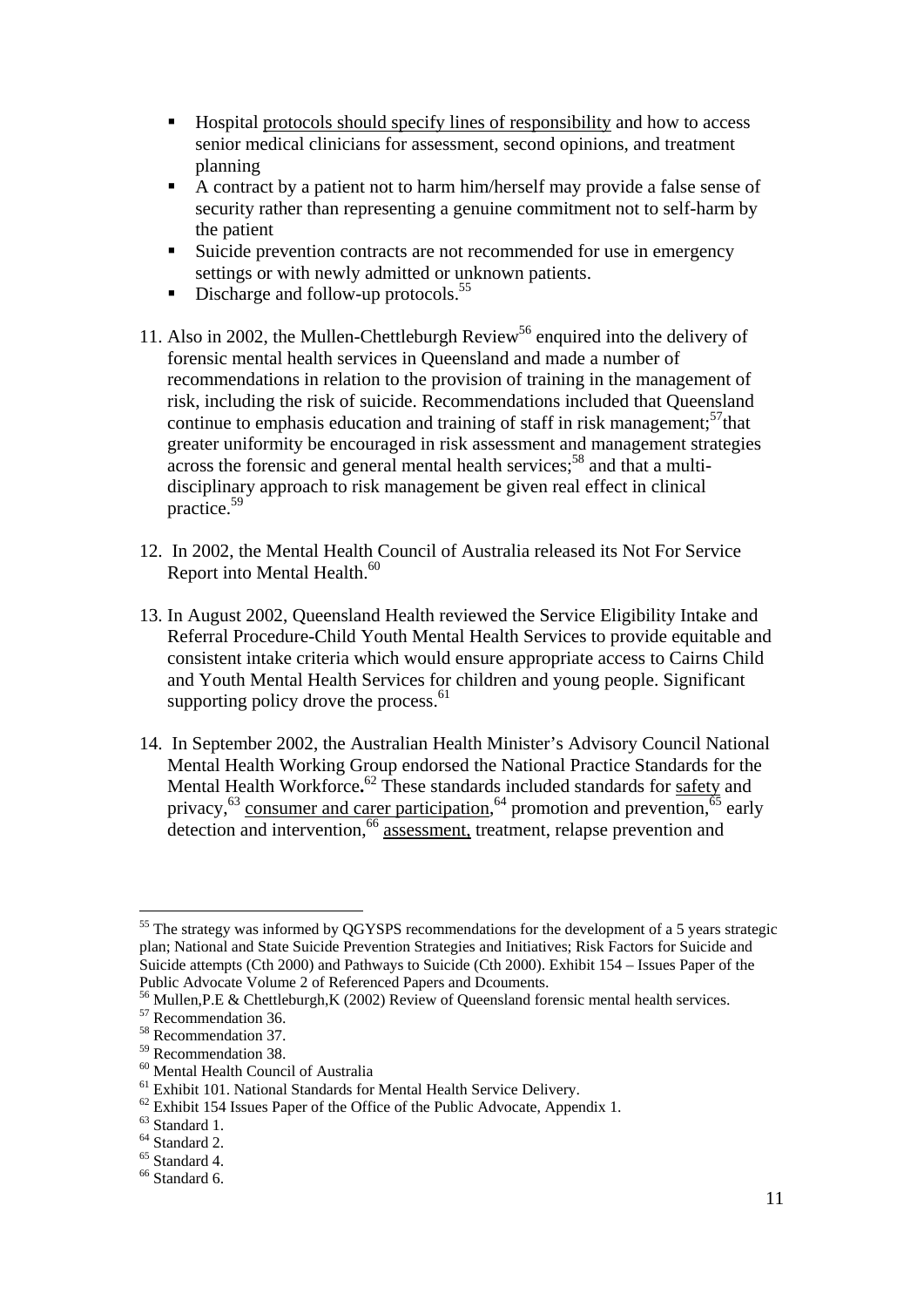support,<sup>67</sup> service planning, integration and support,<sup>68</sup> and documentation and information systems. $^{69}$  No jurisdiction has, however, implemented them.<sup>70</sup>

- 15. The National Mental Health Strategy and National Mental Health Plan 2003-08 have identified that reforms relating to improving access to mental health services for Indigenous people should be aligned with the Social and Emotional Well Being framework developed by the National Mental Health Working Group and the National Aboriginal and Torres Strait Islander Health Council.<sup>71</sup>
- 16. In March 2003, Queensland Health, in response to the Mullen-Chettleburgh Review, commissioned the State-wide Clinical Risk Assessment and Management Training Project to develop a training package in risk management to be provided to district clinicians across Queensland. That package was called Clinical Risk Assessment and Management – A Guide to Clinical Risk Assessment and Management for Violence, Suicide and Absence without Permission*<sup>72</sup>*. This document outlines various risk factors for suicide.<sup>73</sup>
- 17. Also in March 2003, an Evaluation of the  $2<sup>nd</sup>$  National Mental Health Plan was prepared for the Australian Health Ministers' Advisory Council. The report summarised international commentary, national community consultations, the Mental Health Report of 2002 and a review of Mental Health in the Australian Health Care Agreements undertaken by an expert reference group.<sup>74</sup>
- 18. In September 2003, the State-wide Clinical Risk Assessment and Management Training Project-Mental Health Report<sup>75</sup> of the training package referred to in 7 above stated that the objectives included;
- Determining that all districts have incorporated the risk screening questions into their processes
- Reviewing the utility and usage of the questions
- Allocating key clinicians to ongoing training and education in clinical risk assessment
- **Providing training boosters for experienced and/or trained clinicians**
- **Providing extension training for non-mental health clinicians, particularly in rural** and remote areas
- Targeting the under-representation of medical staff in training.
- Furthermore, it reported that *"while training packages inevitably become dated, it is often the case that they expire long before their used by date as little is put in*

<sup>67</sup> Standard 7.

 $68$  Standard 9

 $^{69}$  Standard 10.<br><sup>70</sup> Evidence of Dr. Aaron Groves, Director of Mental Health, Queensland.

<sup>&</sup>lt;sup>71</sup> Exhibit 154 - Issues paper of the Office of the Public Advocate – Queensland at page 16 acknowledging the information is from Hon. Terry Roberts, SA Minister for Aboriginal Affairs, 13 November 2003, L*aunch of 'better medication management for aboriginal people with mental health disorders'*. at <u>www.health.gov.au/internet/wcms/publishing.nsf/Content/health-mediarel-yr2003-tw-<br>twsp1</u> downloaded 4 August 2006.

 $\frac{1}{2}$  See Exhibit 105 Report of Sergeant Michelle Dodds.

 $73$  Appendix F.

<sup>&</sup>lt;sup>74</sup> Exhibit 154. Volume 2 of Referenced documents and papers to the Issues Paper of the Public Advocate.

 $75$  Exhibit 117.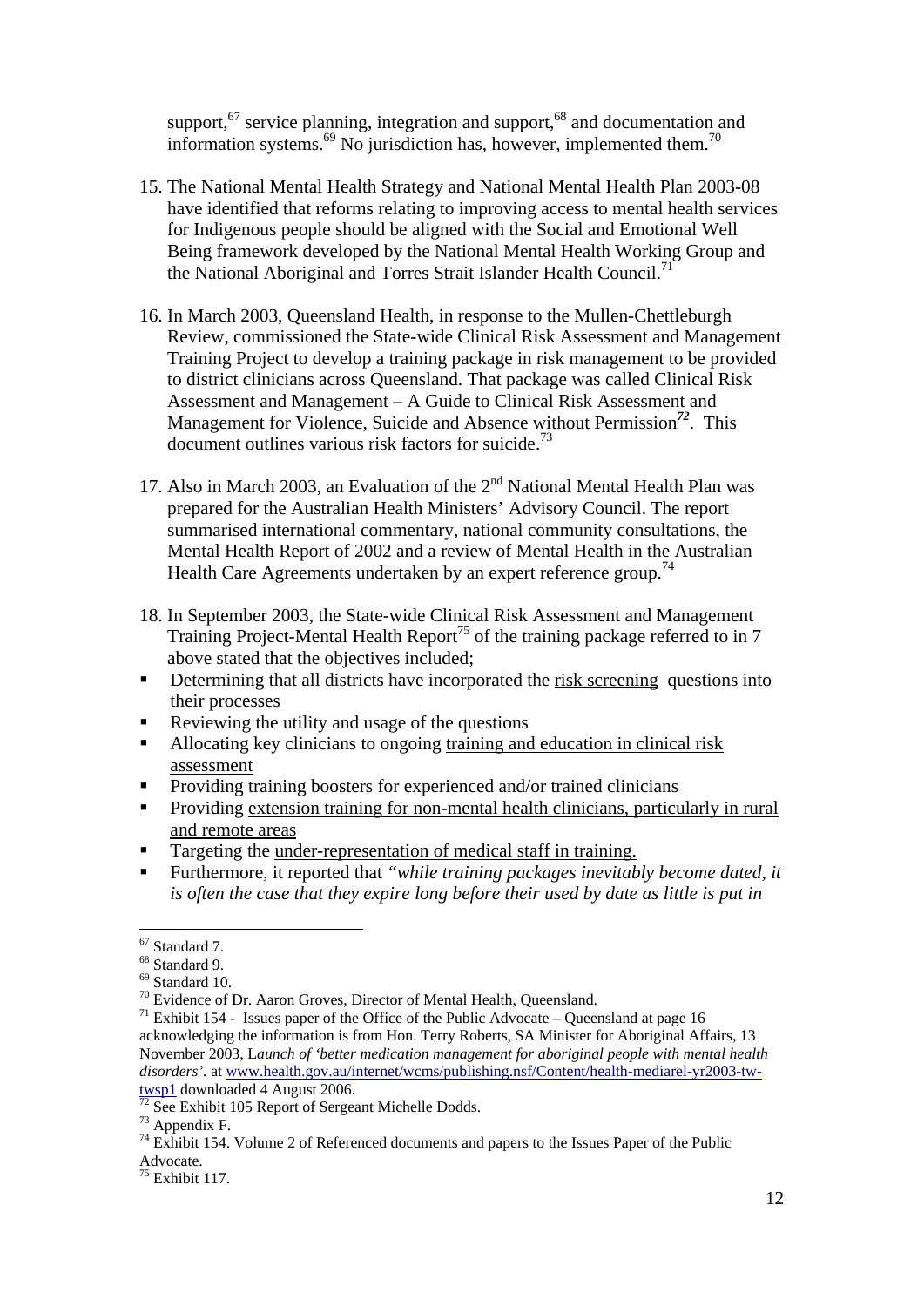*place to ensure that they continue to be used. The production of comprehensive multi-media training materials plus support from the community Forensic Mental Health Service and the State-wide Forensic Network will ensure that this risk is ameliorated."*

- 19. Surprisingly and alarmingly, however, the report concluded that the project had met its outlined objectives and expected outcomes. *"The overwhelmingly positive evaluations of the training provide support for the objective of increasing the knowledge and skill level of mental health clinicians in risk assessment and intervention. Quality-training materials have been developed and disseminated to district mental health services to facilitate the continuation of training in district mental health services with the support of Community Forensic Mental Health Services. ..Finally, the project has promoted a more uniform approach to assessment and management of risk across mental health services in Queensland."*<sup>76</sup>
- 20. In 2003 Queensland Health and the Royal Flying Doctor Service published a Primary Clinical Care Manual which clearly sets out in Section 3, Mental Health,  $^{77}$ a detailed list of issues to be addressed when assessing an individual for the first time; how the information can be gathered; what steps need to be taken; observations to be made; questions to be asked; assessment questionnaires available; decision trees; management information; referral criteria; follow up strategies and much more clinical information and guidance. *"Sometimes it is not possible to organise an immediate assessment with a mental health specialist. For this reason it is important for the primary care health worker to be able to carry out their own assessment of the individual so as to determine the severity and nature of the individual's problems and the risk of danger to self or others. .."*<sup>78</sup>
- *21.* The evidence of the Director of Mental Health was that "*All Queensland Health staff working in rural and remote ambulatory care settings are required to adopt the health management protocols contained in the Manual as their guide to best practice. Section 3 of the Manual is dedicated to Mental Health and Substance Misuse. The Section is 50 pages long, and covers topics including 'Assessment of Mental Health Problems; and Management of Suicidal Behaviour or Risk'.79*
- 22. Drs. Kingswell and West opined that all doctors, as a basic competency, are trained, are expected and should be able to conduct a mental health assessment which includes a mental state examination and risk assessment, whatever their position within the health system and whatever the presentation of the patient.
- 23. In February 2004, the Director-General of Queensland Health established a committee to undertake the Queensland Review of Fatal Mental Health Sentinel Events. The 45 deaths examined included suicides and unexpected deaths of people receiving mental health assessment or treatment in acute inpatient units.

 $76$  Exhibit 117 at page 21.

<sup>77</sup> Pages 293-328

<sup>78</sup> Exhibit 102 page 293.

 $79$  Exhibit 104 Submission of the Director of Mental Health, page 13.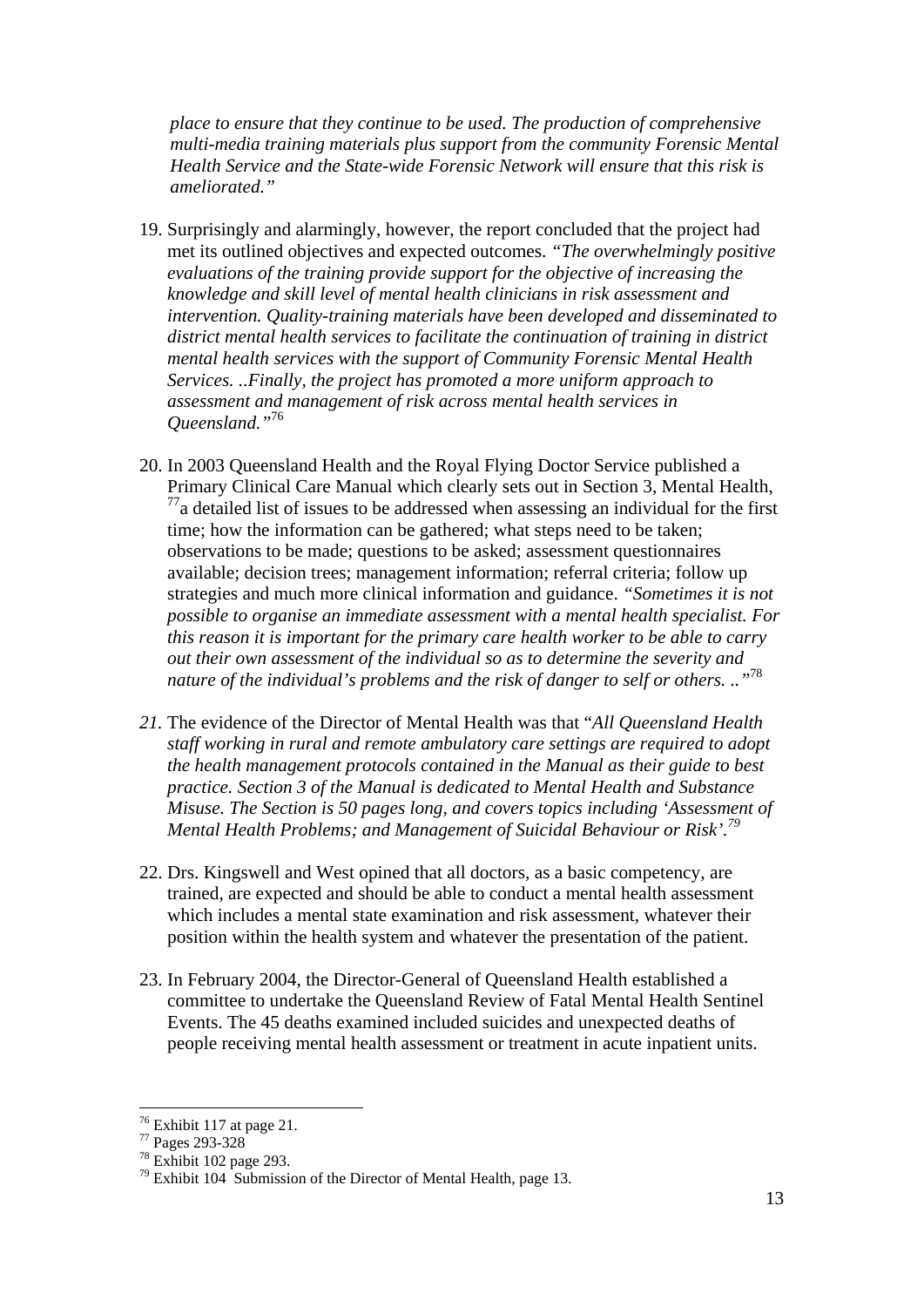- 24. Also in February 2004, Charles Edward Barlow, an indigenous man of 36 years of age, died in the indigenous community of Yarrabah in North Queensland, having been refused a request for admission to Cairns Base Hospital Mental Health Unit.
- 25. In March 2004, the Queensland Health document, *"Guidelines for the*  management of patients with suicidal behaviour or risk<sup>30</sup> was reviewed, the aim being to *"to provide state-wide guidelines for the management of people assessed to be at risk of suicide presenting to hospital and mental health*  services". The results were formulated by reference to policies and procedures developed over a four year period. <sup>81</sup>
- *26.* It was made quite clear in that review that a comprehensive assessment of suicide behaviour or risk integrates all available information, including interview(s) with the patient, observation of the patient, collateral information from the family, carers and other involved parties and medical records. It also repeated that "*Documentation must be made of the formal assessment and include a clear description of all clinical decision and the reason for these decisions"82.*
- 27. On 21 May 2003, the Royal Australian and New Zealand College of Psychiatrists, funded under the Australian National Mental Health Strategy and the New Zealand Health Funding Authority, published Clinical Practice Guidelines for the management of adult deliberate self-harm.<sup>83</sup>
- 28. On  $30<sup>th</sup>$  March 2004, the Royal Australian and New Zealand College of Psychiatrists, funded under the Australian National Mental Health Strategy and the New Zealand Ministry of Health, published Clinical Practice Guidelines for Depression.<sup>84</sup>
- 29. On  $26<sup>th</sup>$  August 2004, the Royal Australian and New Zealand College of Psychiatrists, funded under the Australian National Mental Health Strategy and the New Zealand Health Funding Authority, published Clinical Practice Guidelines for the Treatment of Schizophrenia and Related Disorders.<sup>85</sup>
- 30. In its Annual Report to the Queensland Parliament in 2003-04, the Office of the Public Advocate made the following recommendations in relation to the delivery of mental health services in Queensland:
- There should be a system for independent and public reporting of mental health deaths, as occurs in other jurisdictions.
- This reporting should include not only deaths that occur while a person is an inpatient, but suicide deaths that also occur while a person is receiving treatment

<sup>80</sup> Exhibit 117

<sup>81</sup> The Logan-Beaudesert District Health Service Suicidality Assessment Policy and procedure of **2000**; the Royal Brisbane Hospital Division of Mental Health Services patient discharge policy, March **2003**; the Integrated Mental health Services "Point in Suicide Risk Assessment revised **28/1/04**; and the North Burnett Health Service District Suicide Risk Assessment Policy.

 $82$  Exhibit 117 page 10.

 $83$  Exhibit 111.

<sup>84</sup> Exhibit 110.

<sup>&</sup>lt;sup>85</sup> Attachment to the report of Dr. Kingswell in the matter of Charles Edward Barlow.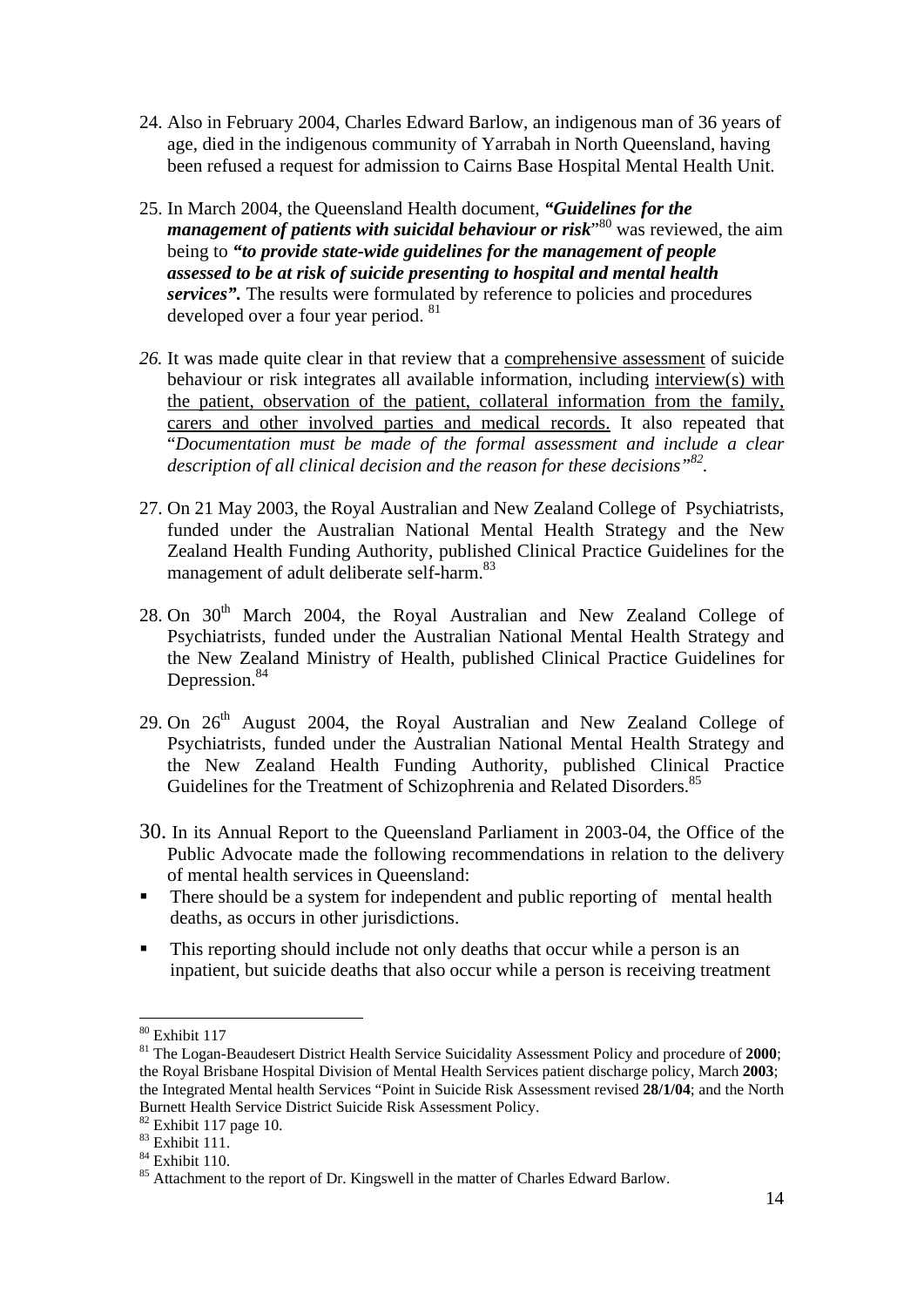as a patient in the community, or after the person has been refused admission/treatment by a health service (i.e. after contact with a health service).

- Queensland should adopt the Australian Council for Safety and Quality in Health Care's "Open Disclosure" standard, in relation to open communication by hospitals following the death of a patient.
- Oueensland's Suicide Prevention Strategy, endorsed in 2003, should mandate specific actions aimed at decreasing the suicide rate of mental health patients.
- District mental health services should adhere to the National Standards for mental health service on discharge planning. Under the Standards, there are nine specific criteria for discharge planning.<sup>86</sup>
- Where mental health deaths do occur, there should be a sentinel report investigation and a root cause analysis.
- That in all of the above recommendations, the focus should be on "creating a learning culture within the mental health system, embedded within a no-blame environment"<sup>87</sup>.
- 31. In September 2004 the National Institute of Clinical Studies (NICS) launched the Emergency Care Mental Health Interface Initiative.<sup>88</sup>
- 32. In December 2004, the medical journal, Australasian Psychiatry,<sup>89</sup> published a clinical psychiatry article *"Changeability, confidence, commonsense and corroboration: comprehensive suicide risk assessment*" 90in which the authors developed the subject assessment framework. The paper was significantly researched and Dr. Kingswell spoke to it during his evidence, commending it as a significant work.
- 33. In March 2005, the Report "Achieving Balance: Report of the Queensland Review of Fatal Mental Health Sentinel Events"91 was submitted to the Director-General, Queensland Health. There were 60 Recommendations, including the following 9 key recommendations;
- Develop core state-wide standardised processes for mental health assessment, risk assessment and treatment accompanied by appropriate education and training. Particular attention should be given to addressing non-compliance with treatment.
- Give high priority to developing an information system to ensure the access of emergency department and mental health staff across health service districts to timely, accurate clinical information.
- **Transfer the responsibility for alcohol and drug treatment services to mental** health services.

<sup>86</sup> Refer to Appendix 3 of the Issues Paper of the Office of the Public Advocate – Exhibit 154.

 $87$  See Exhibit 154- The Issues Paper of the Public Advocate.

<sup>88</sup> Exhibit 104 page 12.

<sup>89</sup> Volume 12, No.4

<sup>&</sup>lt;sup>90</sup> Authors Nick O'Connor, Monica Warby, Beverley Raphael and Tony Vassallo.

<sup>91</sup> Exhibit 179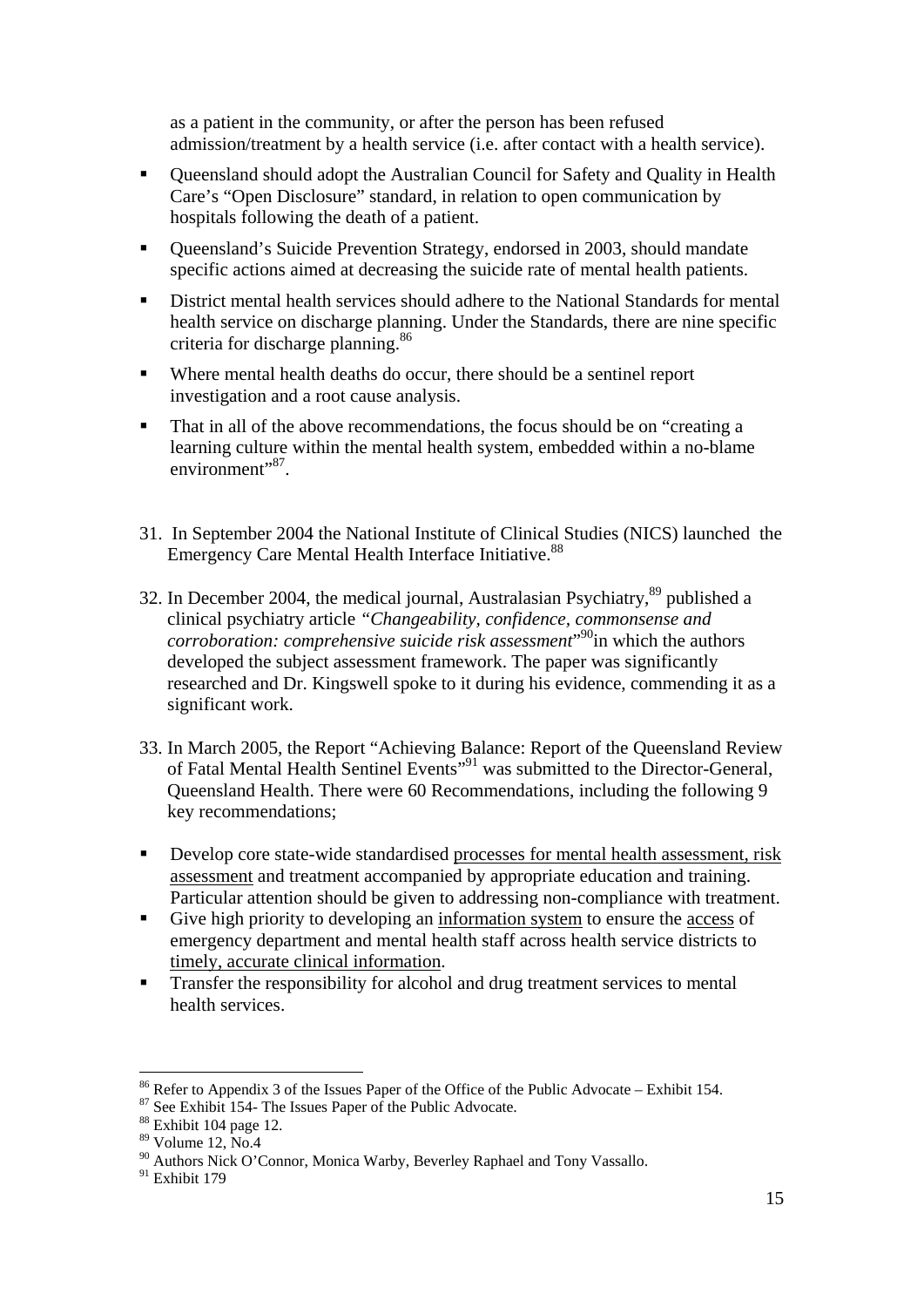- Explore alternative models for the delivery of emergency mental health assessment and treatment to clients with mental health problems currently presenting to emergency departments.
- Develop models for continuing support of general practitioners when patients with major mental illness are discharged from mental health services to their care.
- Remove potential means of suicide wherever possible by implementing searching procedures in accordance with the Mental Health Act 2000 and correcting potential structural factors in all inpatient mental health units and their immediate environment.
- Establish an ongoing process for monitoring the results of analyses of mental health sentinel events at the corporate level to determine trends and communicate these to the services.
- Accelerate the implementation of the 10 Year Mental Health Strategy for Queensland, 1996 in relation to staffing and bed resources. Particular emphasis should be given to recruitment and retention of clinical staff and provision of acute inpatient beds, complemented by access to additional secure beds and supported accommodation, in areas of high morbidity and high growth.
- **Provide standardised competency training for staff who perform functions under** the Mental Health Act 2000 with particular emphasis on management of forensic order patients (including persons of special notification), and liaise with the Mental Health Review Tribunal regarding the conditions of limited community treatment for patients under the Mental Health Act 2000.
- 34. The Report highlighted the significant issues facing mental health services, including the increasing level of acuity of mental health patients with high levels of co-morbid drug and alcohol abuse, and low numbers of skilled staff, particularly in inpatient units and in high growth, low socio-economic districts.
- 35. "It is the decision-making, which may have appeared reasonable at a given time but which, in retrospect, comprised errors of judgement, with which the Review was concerned, with a view to highlighting systemic issues which appear to be common to the cases investigated",<sup>92</sup>
- 36. In April 2005, Patrick Douglas Lusk, a 66 year old father of two young boys died less than 48 hours after discharge from the Cooktown hospital.
- 37. In its Annual Report to the Queensland Parliament in 2004-05, the Office of the Public Advocate repeated its recommendations made in 2003-04 in relation to the delivery of mental health services in Queensland.
- 38. In July 2005, implementation of the recommendations of the Achieving Balance report began. This is expected to continue until December 2009. Dr. Aaron Groves chairs, as Director of Mental Health, a steering committee to oversee the implementation, and a three (3) member Sentinel Events Implementation Secretariat has been established to provide support to the Steering Committee.

 $\overline{a}$ <sup>92</sup> Exhhibit 117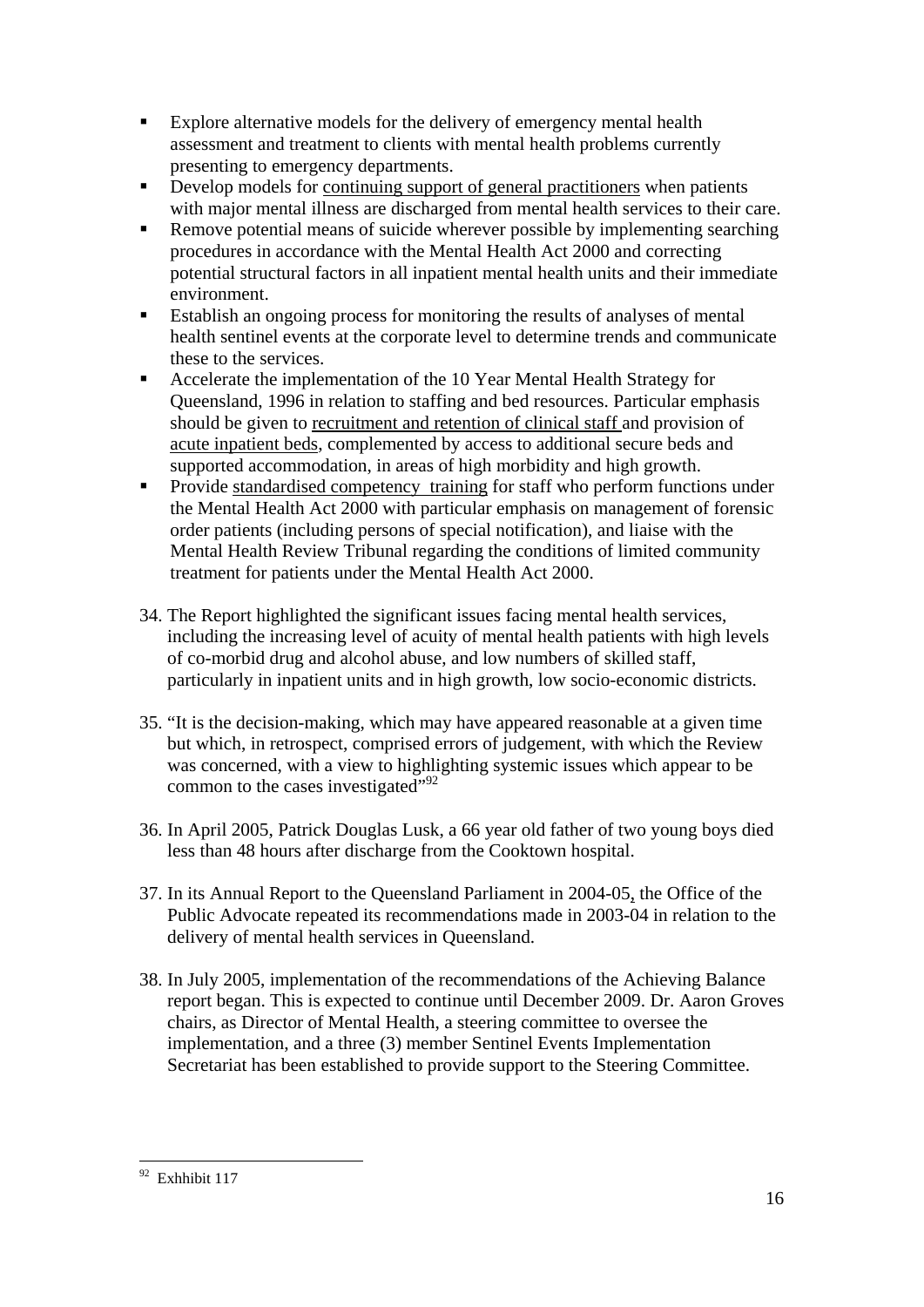- 39. In each of October 2005, March 2006 and July 2006, updates of the Implementation of the Achieving Balance Report were published.<sup>93</sup> Update No.1 of October 2005 indicated that a comprehensive review estimated that the suicide rate for individuals with serious mental illness is 7-10 times that in the general population. Update No. 2 of March 2006<sup>94</sup> indicated that districts have been requested to provide current relevant documentation in relation to risk assessment; and that a state-wide information system is being investigated. Update No. 3 of July  $2006<sup>95</sup>$  indicated that yet another analysis of clinical forms, risk assessment and intake/triage/initial/comprehensive assessment is taking place. "*Risk assessment will not be solely a tick and flick approach, but will record clinical decision making and force analysis of data and use of clinical judgement."96* Support has been given to an integrated service model in smaller, rural and remote services; and enhanced capacity to provide community-based triage, assessment and brief treatment components of emergency mental health services up to 7 days per week. Positions of General Practice Liaison Officer will be created. There are no timeframes stipulated, however, within which the policy objectives are to be achieved.
- 40. A number of significant recommendations have also been made by Coroners conducting inquests into other suicide deaths.<sup>97</sup> Deputy State Coroner Christine Clements, in her recommendations arising from the Inquest into the death of Philip John Boadle in August 200498 recommended that "*all patient notes and records for people being treated in the community be integrated so that hospital records incorporate consultation notes regarding the patient from community mental health and outreach/after hour's services".* She repeated the recommendation in the Inquest into the death of Bo Roland Amalm in December 2004.
- *41.* Coroner Annette Hennessy, in her recommendations arising from the Inquest into the death of Jye Perry recommended in November 2005 that *"Qld Health progress as soon as possible a mental health information system that interfaces with the Emergency Department Information System to allow sufficient access for staff to both a person's mental health records and health records, particularly the person's status under the Act and any flags in relation to treatment plans and condition in order to allow for appropriate and effective treatment of the person's presenting issues, based on accurate and complete medical and psychiatric information"99*
- *42.* Coroner Annette Hennessy further recommended that *"Queensland Health review and implement changes to the present confidentiality provisions to ensure that confidentiality of the person receiving treatment is balanced with the rights of the*

<sup>93</sup> Exhibit 180.

 $94$  Exhibit 180 March 2006 page 2.

<sup>&</sup>lt;sup>95</sup> Exhibit 180

<sup>&</sup>lt;sup>96</sup> Exhibit 180.

 $97$  Inquest into the death of Jye Conrad Perry (a child), findings delivered  $16<sup>th</sup>$  November 2005, Exhibit 178; Inquest into the cause and circumstances of Vivian Margaret Crane 28<sup>th</sup> October 2004 as referred to in the report of Dr. Kingswell in the matter of Patrick Douglas Lusk.

<sup>&</sup>lt;sup>98</sup> See the report of Dr. Kingswell in the matter of Patrick Douglas Lusk.

 $99$  Recommendation No. 1 of Coroner Annette Hennessy's findings dated  $16<sup>th</sup>$  November 2005.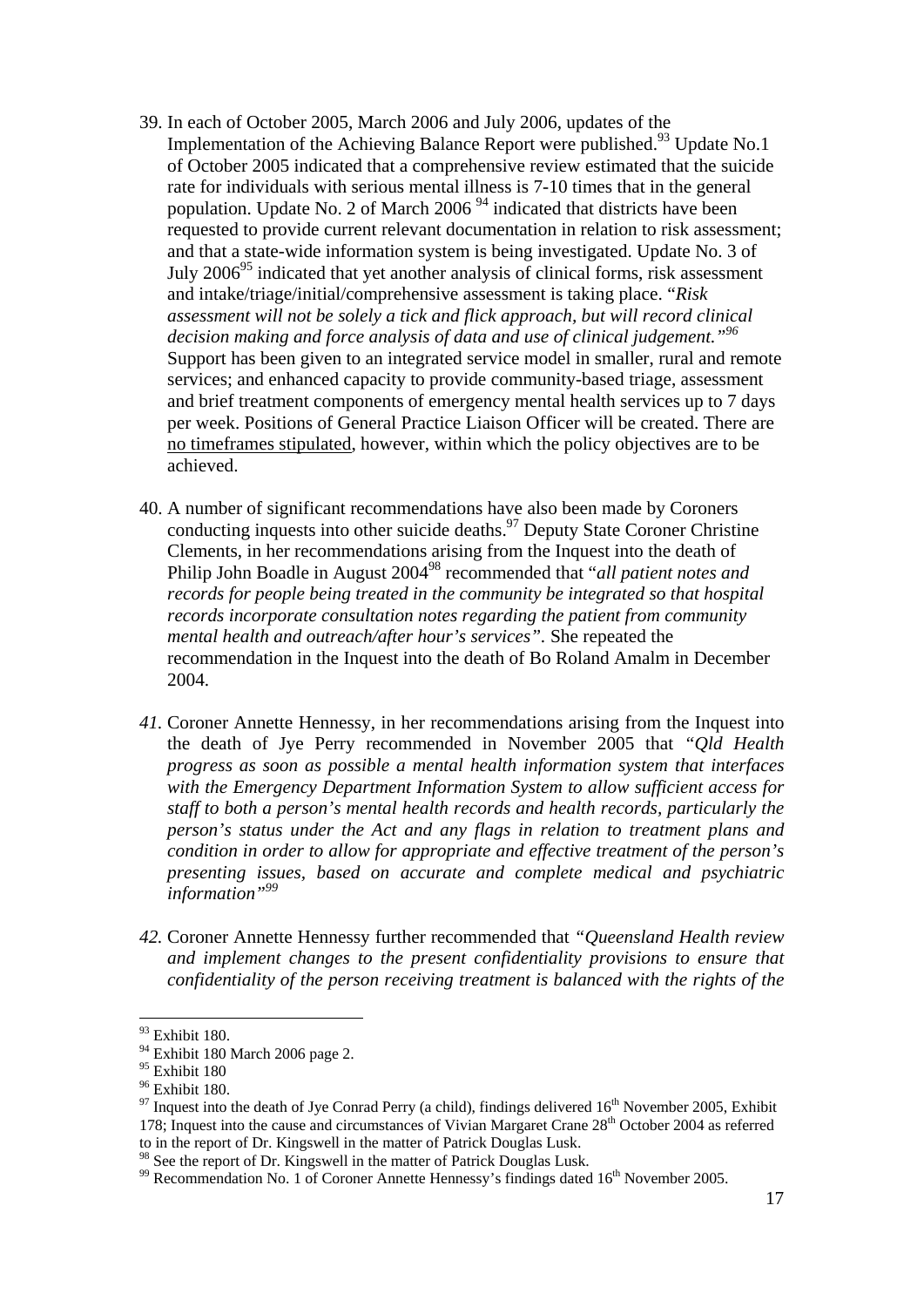*public to protection against the risk of harm, including the persons who have responsibility to care for and support the person and other members of the household, in particular, that there be sufficient provision in the Health Services Act to provide for mental health staff sharing information regarding the patient with key people in certain circumstances".* 

- 43. There are numerous other coronial inquiries which have also dealt with the issue of suicide deaths, the findings and recommendations from which are available from the State Coroner's website.
- 44. In October 2005, the Australian Health Ministers' Advisory Council endorsed the "National safety priorities in mental health: a national plan for reducing harm".<sup>100</sup> It contains significant relevant principles,<sup>101</sup> and discusses the importance of clinical governance**,** clinical audit and leadership.102 *"..clinical governance is essential to improving quality and safety. Good clinical governance implies that there are well articulated processes for clinical performance and evaluation, clinical risk management,* **clinical audit**, *ongoing professional development, and full consumer and carer participation in quality improvement processes. Failure of a system to react appropriately to adverse events often points to inadequacies of leadership and accountability, and in particular to a lack of clarity about reporting processes"103*
- 45. The above plan also highlights priority areas, including reducing suicide and deliberate self-harm in mental health services and related health service settings.<sup>104</sup> The following strategies are stated:
- "Identify and disseminate good practice in suicide risk assessment and management, and review existing protocols and clinical guidelines of mental health services and related health services. This will include examining good discharge planning, risk assessment, and outcomes measurement. This will include consideration of variations in good practice related to particular settings, eg child and adolescent mental health services.
- Identify good practice services/leaders and facilitate their role in influencing clinical and service management change system-wide.
- Implement and use incident monitoring and management systems for monitoring instances of deliberate self-harm, suicide attempts and suicides.
- If a sentinel event of 'suicide in an inpatient unit' occurs ensure that the relevant service policy on open disclosure is followed and post suicide bereavement information resources are available to families and significant others. Ensure appropriate processes are in place to support staff.
- Investigate, using tools such as root cause analysis, all suicides that occur whilst consumers are in the care of hospitals (mental health services and other parts of the hospital) and community components of public specialist mental health services.

 $100$  Exhibit 185.

<sup>101</sup> Exhibit 185, pages 5 and 6.<br>
<sup>102</sup> Exhibit 185 at page 4.<br>
<sup>103</sup> Exhibit 185.<br>
<sup>104</sup> Exhibit 185 pages 13-16.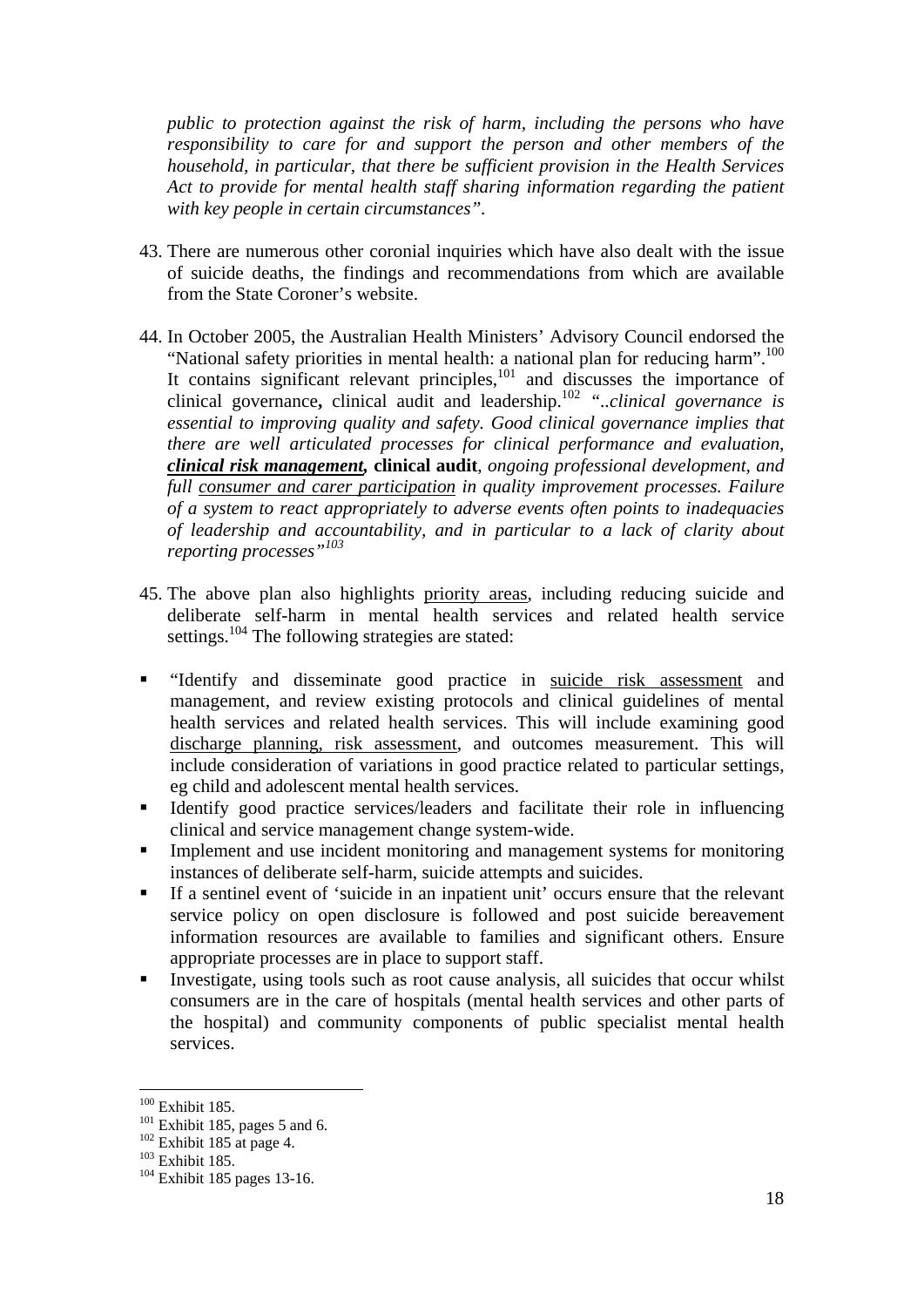- Investigate, using tools such as root cause analysis, all suicides that are known to have occurred within one year post-discharge from acute care or specialist mental health service care.
- Develop education and training strategies for supporting services to use tools such as root cause analysis after suicides.
- Develop nationally consistent measures for recording, classifying and reporting of all suicides of mental health consumers in the care of mental health services and acute care, as well as for reporting of suicides within one year of discharge.
- Implement existing clinical practice guidelines for the management of deliberate self-harm.
- Ensure that systems are in place to automatically consider Coroner's findings, disseminate lessons, and ensure appropriate changes to systems.
- Evaluate changes in practice and outcomes".105
- 46. Unfortunately and again, no timeframe has been stipulated for the implementation of these strategies or other priorities and principles of the plan.106
- 47. In October 2005 additional funding of approximately \$201 million for community mental health services, forensic mental health positions, high pressure areas and non-government mental health services was announced in Queensland.
- 48. Inquiries into mental health issues have also been conducted by, and reports have issued from the Senate Select Committee on Mental Health, $107$  the Bundaberg Hospital Commission of Inquiry, the Queensland Public Hospitals Commission of Inquiry, the COAG National Action Plan for Mental Health and the Queensland Health Systems Review of 2005 (the "Forster" inquiry).
- 49. A State-wide Mental Health Network has been formed to respond to the Forster Review's recommendation relating to the development of a structure, which vests greater responsibility for the outcomes of mental health services with clinicians. Sub-committees of the Network will address issues including rural remote areas, safety and quality and primary health care.
- 50. In July 2006, the National Action Plan on Mental Health 2006-2011 was endorsed by the Queensland Health Minister and a complementary five-year mental health strategy is being developed for Queensland to facilitate consistency with the National plan. That plan is very near completion. <sup>108</sup>
- 51. An independent external evaluation of the Queensland Government Suicide Prevention Strategy has just commenced, $109$  as has a pilot, both in Queensland and nationally, investigating with the private sector, a *"perception of care"* instrument which will provide consumers of mental health services with the opportunity to feedback to the service about the level of service delivery in meeting their particular needs. Whilst a framework for the development of a policy between general practitioners and mental health services in Queensland has been

 $105$  Exhibit 185 at page 15.

<sup>&</sup>lt;sup>106</sup> See evidence of Dr. Aaron Groves pages 620-670.<br><sup>107</sup> Reports handed down in March and April 2006.<br><sup>108</sup> Evidence of Dr. Aaron Groves.

<sup>&</sup>lt;sup>109</sup> See evidence of Dr. Aaron Groves.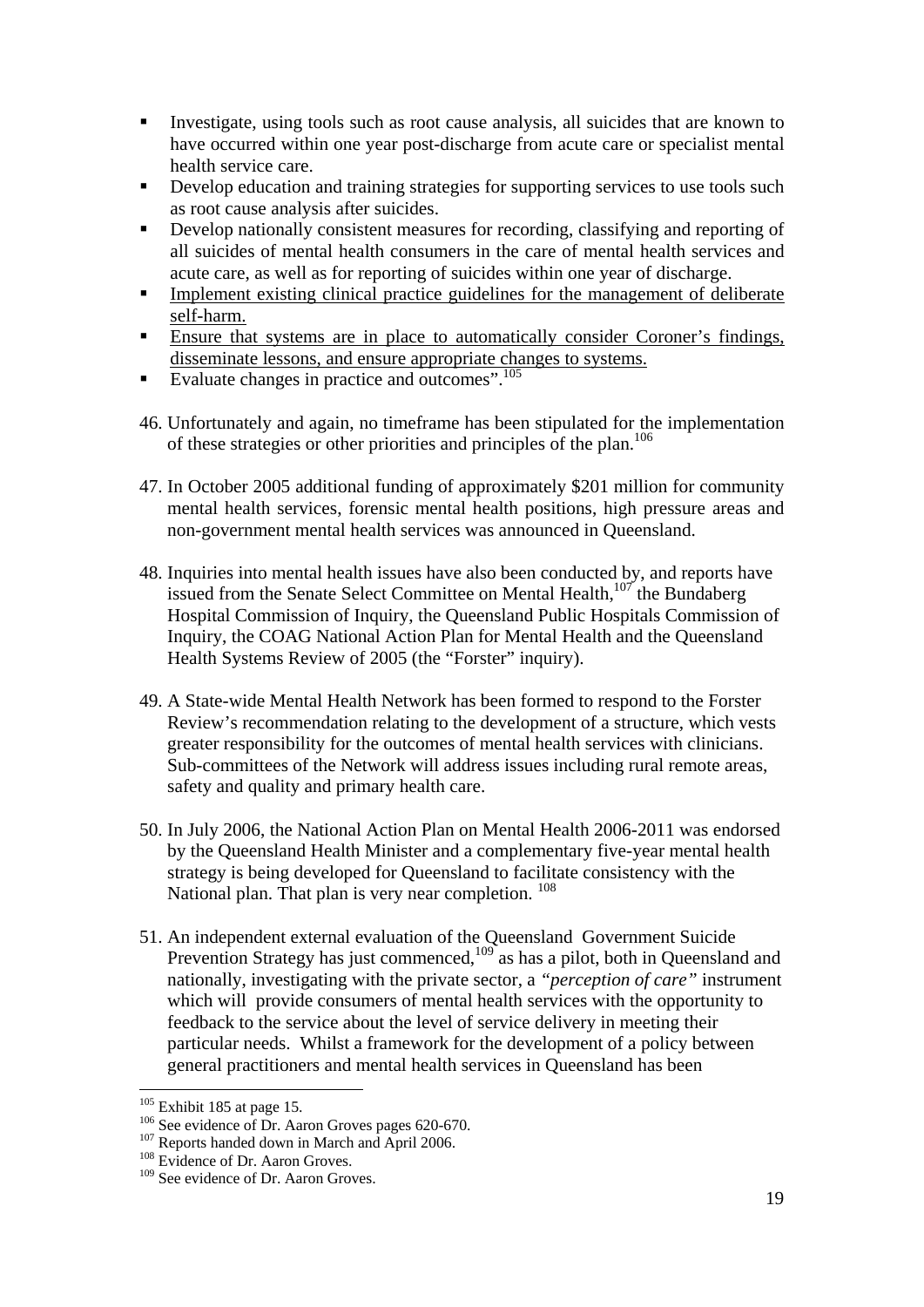developed, again there is no policy developed in relation to implementation of the framework.<sup>110</sup>

This is by no means an exhaustive list of the state and national inquiries conducted into mental health issues, the reports resulting from such inquiries or the guidelines/policies formulated as a result. The reference material to the Issues Paper of the Public Advocate alone details pages and pages of references to Australia-wide reports, investigations, statistics, policies, results, academic material and clinical practice guidelines.

One can only guess at the cost in financial terms to the community of conducting such inquiries and reviews, preparing reports, formulating policy and conducting inquests.

The more concerning cost, however, is the cost to families, friends and the communities of people suffering a mental illness, who, despite the formulation of significant mental health policy over the last seventeen (17) years, are still dying by their own hands.

Indeed, approximately 2,500 people commit suicide in Australia each year,  $^{111}$  and for every person who completes suicide, there are another 20 to 100 more attempts. <sup>112</sup> "*As long as there are systemic issues involved in a person's death, it is likely that these same issues are also impacting on a much larger number of people, albeit with non-fatal – though still potentially serious – life consequences*" 113.

The World Health Organisation, as long ago as 1996, identified that disability associated with mental illness is likely to be the leading cause of disability in the world by 2020 if more is not done about it.

Given that mental illness is eminently and effectively treatable,  $114$  why are deaths in these numbers occurring? More specifically, what systemic issues were involved in the deaths of Charles Barlow, Patrick Lusk and Emily Baggott; and what needs to change to ensure that the circumstances of their deaths are not repeated?

For it is clearly change that is required.

I will now comment on the circumstances of death in relation to each of Charles, Patrick and Emily.

<sup>&</sup>lt;sup>110</sup> Evidence of Dr. Aaron Groves.

<sup>&</sup>lt;sup>111</sup> Report of Sergeant Dodds - Exhibit 105. page 1.<br>
<sup>112</sup> <u>www.salvos.org.au</u> - Report of Sergeant Dodds - Exhibit 105 page 1.<br>
<sup>113</sup> Exhibit 154 – Issues paper of the Office of the Public Advocate.<br>
<sup>114</sup> See the evid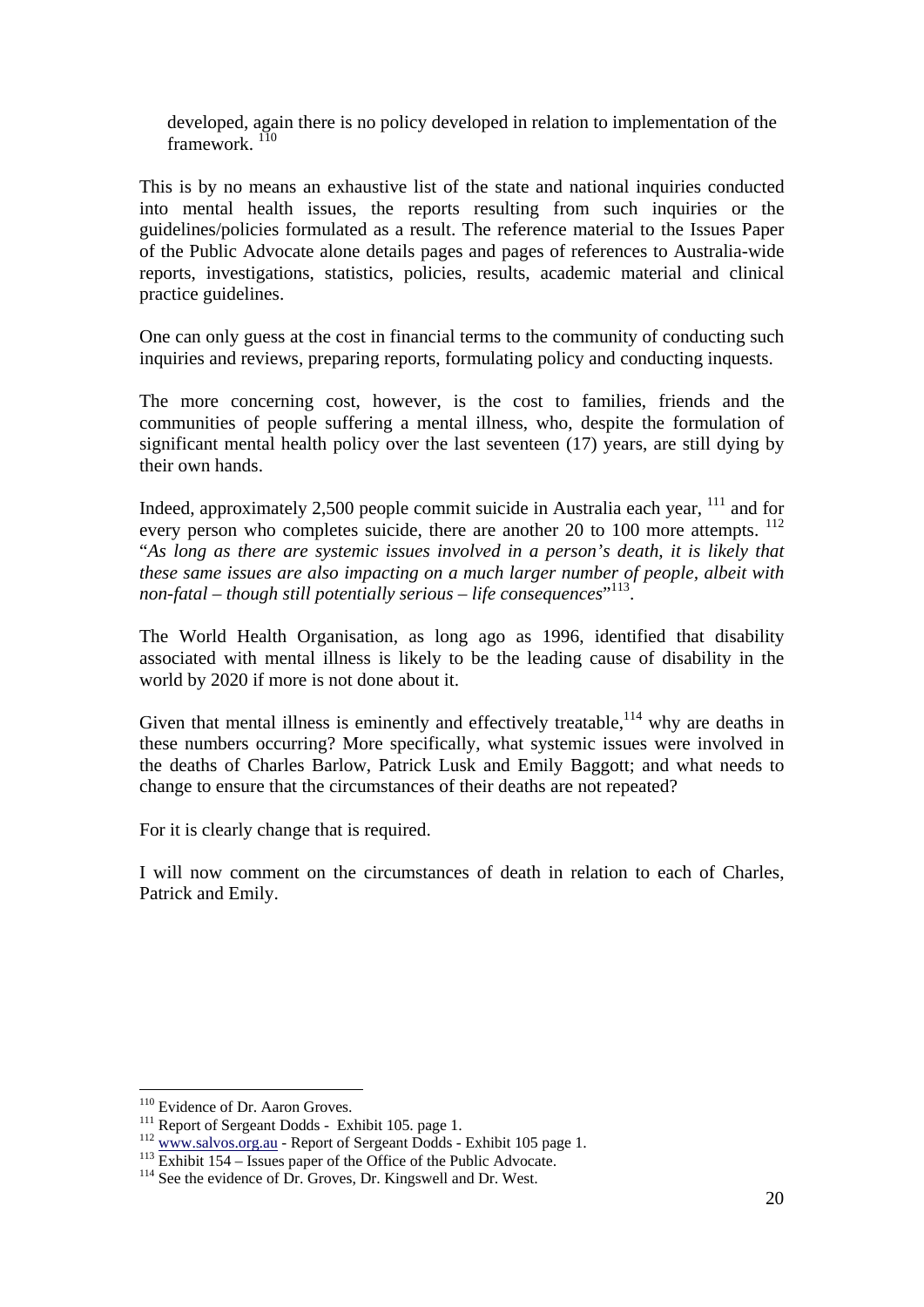## **PART B**

#### **THE CIRCUMSTANCES OF THE DEATH OF CHARLES EDWARD BARLOW**

Charles was born on 6<sup>th</sup> August 1967 at Yarrabah and lived all of his life at Yarrabah. He suffered significant loss, chaos and trauma throughout his life, as a result of which "Charles was at risk and that this should have been evident. It is likely that his siblings were probably also at risk and the fact that he and both of his brothers died prematurely suggests shared vulnerability that probably had its origins very early."115

Extensive medical records indicate that he presented or was admitted to Yarrabah hospital several times per month, prior to the closure of the inpatient facility in 2000 and had admissions to Cairns Base Hospital Mental Health Unit in relation to either reported auditory hallucinations and/or suicidal ideation or the complications of alcohol use, diabetes or a combination.

He had attempted suicide on a number of occasions; was diagnosed with alcohol hallucinosis and associated mood disorder in 1998; and while the diagnosis was most consistently Alcohol Hallucinosis, a differential diagnosis of paranoid Schizophrenia was considered. Charles was also the subject of an involuntary treatment order upon one of his admissions to the Cairns Base Hospital from where he absconded on that occasion as well as others. There is no record of Mr. Barlow ever being referred to the Gordonvale detoxification before its closure in 2000, or any other program. The Cairns Base Hospital Mental Health Unit was, therefore, the only admission placement for Mr. Barlow.

Subsequent to his brother's death in early July 2001, Charles was seen on  $19<sup>th</sup>$  July 2001 by Cairns Mental Health, the attending medical professional writing in the notes "suggested he get counselling to deal with grief and loss issues of his brother's death," and concluding that the file was to be closed<sup>116</sup>.

On  $20<sup>th</sup>$  November 2001, the medical file noted that Charles was still hearing voices "swearing at him" and telling him to hang himself. Charles was then rejected from rehabilitation in 2002 because of his poor appointment attendance and on another occasion his case was closed because of "DNA".117

Mr. Barlow was prescribed the antipsychotic medication Flupenthixol depot 40mgs by intramuscular injection fortnightly. Many unsuccessful attempts were made to follow up Mr. Barlow and his community mental health file was opened and closed at least half a dozen times between 1998 and 2003.

In the period between 2002 and his death, he received only 7 of the approximate 54 injections prescribed for him.

<sup>&</sup>lt;sup>115</sup> Report of Dr. Hunter

<sup>116</sup> Taken from the Report of Sergeant Dodds. Exhibit 105<br><sup>117</sup> See report of Dr. Hunter Exhibit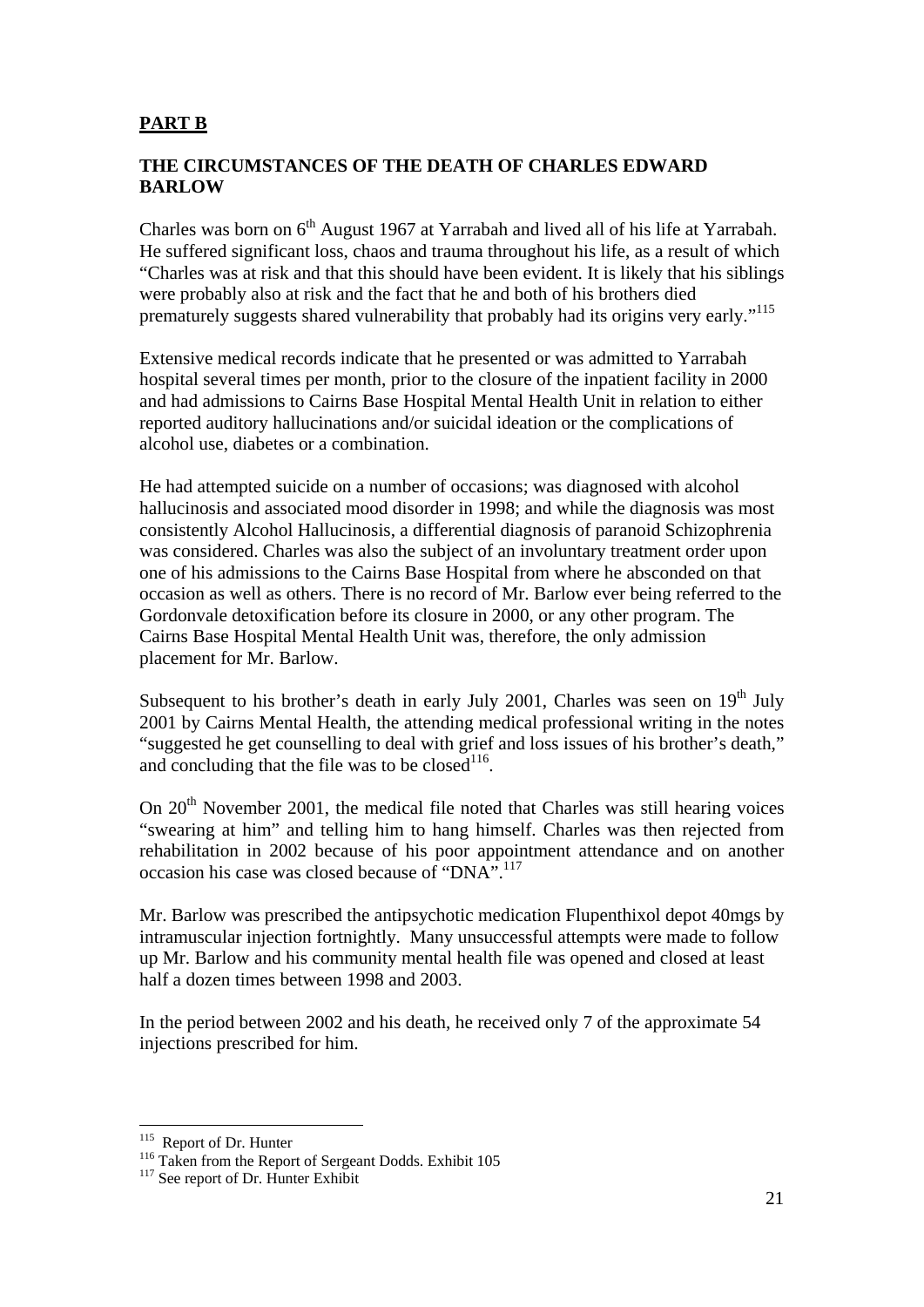On occasions Mr. Barlow was discharged into his own care or that of his sister Mona with whom he lived. The medical notes are unclear as to what precipitating factors informed the making of one decision or another.

His failure to cooperate, attend appointments and comply with treatment were, in Professor Hunter's view, treated by the mental health professionals as a choice Charles was making, rather than being seen as the result of an inability, perhaps because of his indigenous culture, to comprehend recovery, understand its requirements, commit to a process and sustain that commitment.

On 24<sup>th</sup> February 2004, Charles presented at the Yarrabah hospital at approximately 1650hrs. He was requesting to go to Cairns Base Hospital as he was feeling inclinations of self harm and hearing voices telling him to kill himself. The nurse at the hospital who first spoke to Charles subsequently telephoned the Medical Officer, Dr. Paul Davis who was at the medical practice. Dr. Davis was aware of Charles who often presented to Dr. Davis reporting hearing voices. Dr. Davis directed the nurse to give Charles his flupenthixol depot injection and 10mg valium and Dr. Davis also directed that Father Vincent Sands, the Life Prevention Officer, be contacted to *"look after"* Charles.

Father Vincent Sands arrived at approximately 1700hrs and spoke with Charles for approximately 10 minutes but Charles remained adamant that he wished to go to the Cairns Base Hospital. The attending Nurse noted in Charles' file "I advised pt to ignore voices, still talking about selfharm/hanging himself. LPS advised us that MO was happy for pt to go home, LPO will take pt home. I asked Charles if he was happy with going home, pt stated NO, insisted that he wants to go to CBYH. LPO taken pt home. I have advised pt to return if any further concerns".

Father Vincent Sands then spoke to Dr. Davis by telephone, informing him that Charles was adamant that he wanted to go to the Cairns Base Hospital. Dr. Davis repeated his previous instructions but did not attend to see Charles at any time.

Dr. Davis considered *"Charles a low risk patient and that he would be better trying to find him a suitably supervised situation to be in, where someone could keep a close eye on him than trying to find a similar supervised situation at 12 midnight after having been sent home from the base hospital."* 

Charles walked away from Father Vincent Sands when his repeated requests to go to Cairns Base Hospital were denied. Father Vincent Sands was unable thereafter to locate Charles until Charles was found hanging from a tree a short distance from the Yarrabah hospital.

There was no Sentinel Event Review Report conducted into the circumstances of the death of Mr. Barlow. It is unclear why this did not occur. The hospital records indicate that an informal investigation was conducted at hospital level but no formal documentation was produced.

Dr. Davis was the only doctor in an indigenous community of 3000 people. Under those circumstances, the acceptable doctor/patient ratio should be 1 general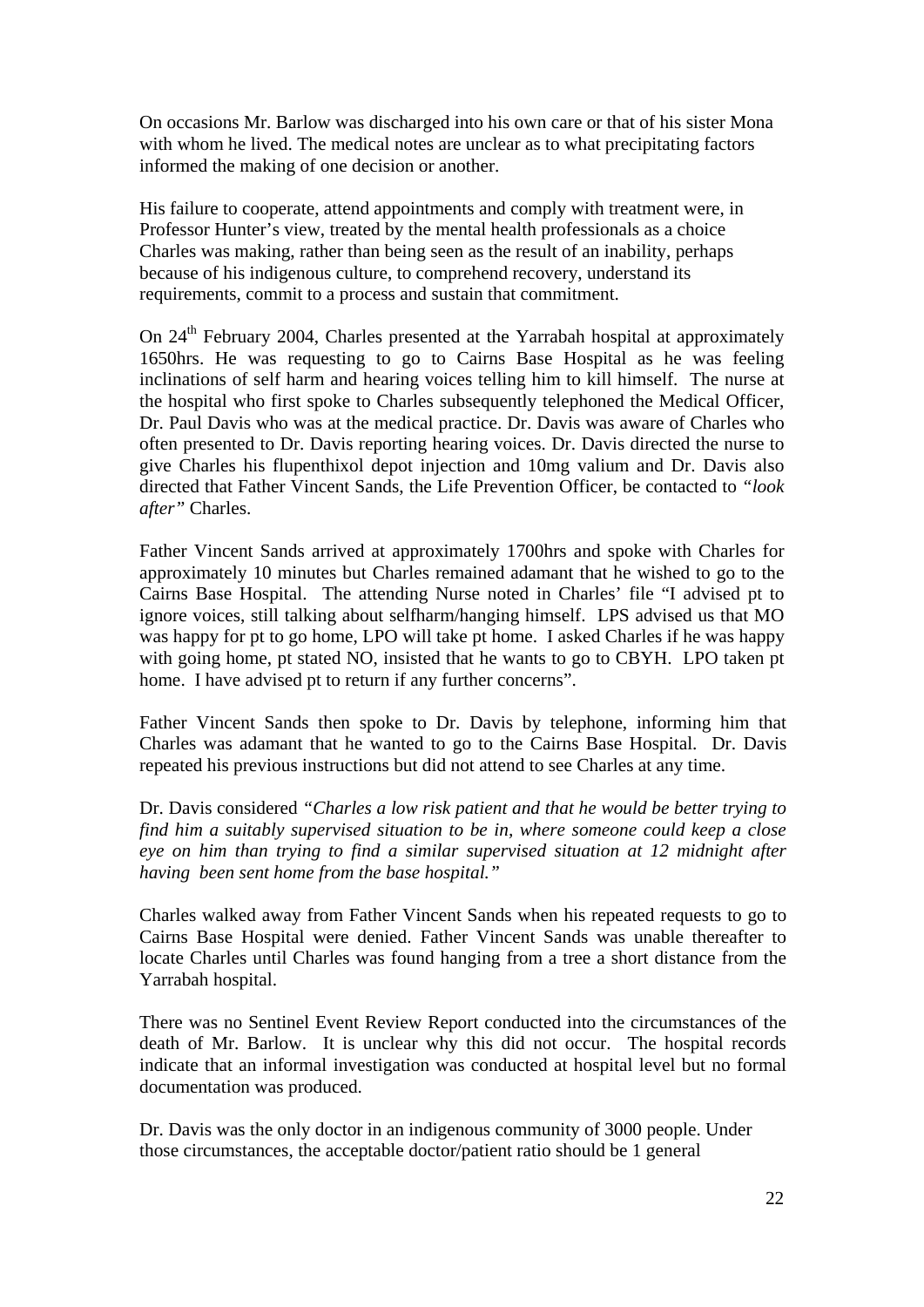practitioner to every 600-700 people.<sup>118</sup> Dr. Davis concedes that the Mental Health Act provisions were not at the forefront of his mind that day. He did not consider an involuntary treatment order and clearly held the view that even if referred to Cairns Base Hospital, the pressure of beds there would only result in Charles being turned away. He was not aware of Mr. Barlow's past history of suicide attempts and did not have available a detailed history, mental state and risk assessment.

There is in fact considerable pressure on available mental health beds in Cairns,  $^{119}$  due in part to inadequate community housing and non-clinical support options in  $Cairns^{120}$ .

In Dr. Kingswell's view, Mr. Barlow had; multiple diagnoses of Alcohol hallucinosis, Chronic Paranoid Schizophrenia, Tertiary Syphilis, Non insulin dependent diabetes, Cirrhosis of the liver and Alcohol dependence; and multiple special needs; *"and no health service ever met those needs".* His view is that Charles should have been seen by a health professional with adequate training in the assessment of mental health disorder, particularly risk assessment, prior to this discharge from the Yarrabah primary care facility and that by reason of the dismissal of his request to be sent to Cairns, this opportunity was lost.

Dr. Bayley's view is that the Cairns Mental Health Service would still be unable to meet his needs, for the additional reasons that there is a lack of appropriate and culturally trained staff; vacant psychiatric positions; lack of a dual diagnosis worker in Yarrabah and no opportunities for mental health education within the community.

Dr. Kingswell agrees with Professor Hunter that Mr. Barlow's non-compliance, despite his deteriorating health, was regarded as treatment failure and resulted in less assertive involvement in relation to his care, when his needs and his lifestyle in fact indicated active, ongoing, sustained intervention, daily and indefinitely, if necessary. Dr. Hunter opines that Charles' lack of compliance, however it manifested itself, "should have been understood as a REASON for concertedly pursuing"<sup>121</sup> a strategy of assertive treatment "and NOT as a reason for abandoning it ("case closed") $^{122}$ .

Dr. Hunter was also of the view that possible remaining directions available were to utilise "the provisions of an Involuntary Treatment Order which, *ipso facto*, indicates that he had been assessed as both at risk and incapable or unwilling to comply with interventions in his best interest; and brief admissions to Cairns Base Hospital as needed",123

Charles Barlow is not an isolated case. There are significant numbers of people who are non-compliant with treatment, non-cooperative in other ways and whose failures are not the result of an active choice to refuse treatment but an inability to understand or commit to recovery. Under those circumstances, it becomes crucial to involve significant family members and carers in treatment planning and follow-up. There is

<sup>&</sup>lt;sup>118</sup> Report of Dr. Ernest Hunter Exhibit

<sup>&</sup>lt;sup>119</sup> Evidence of Dr. Bayley.<br><sup>120</sup> Report of Dr. Kingswell re hCharles Barlow <sup>121</sup> Report of Dr. Ernest Hunter in the matter of Charles Edward Barlow.<br><sup>122</sup> Report of Dr. Hunter. 1<sup>23</sup> Report of Dr. Hunter Exhibit 148.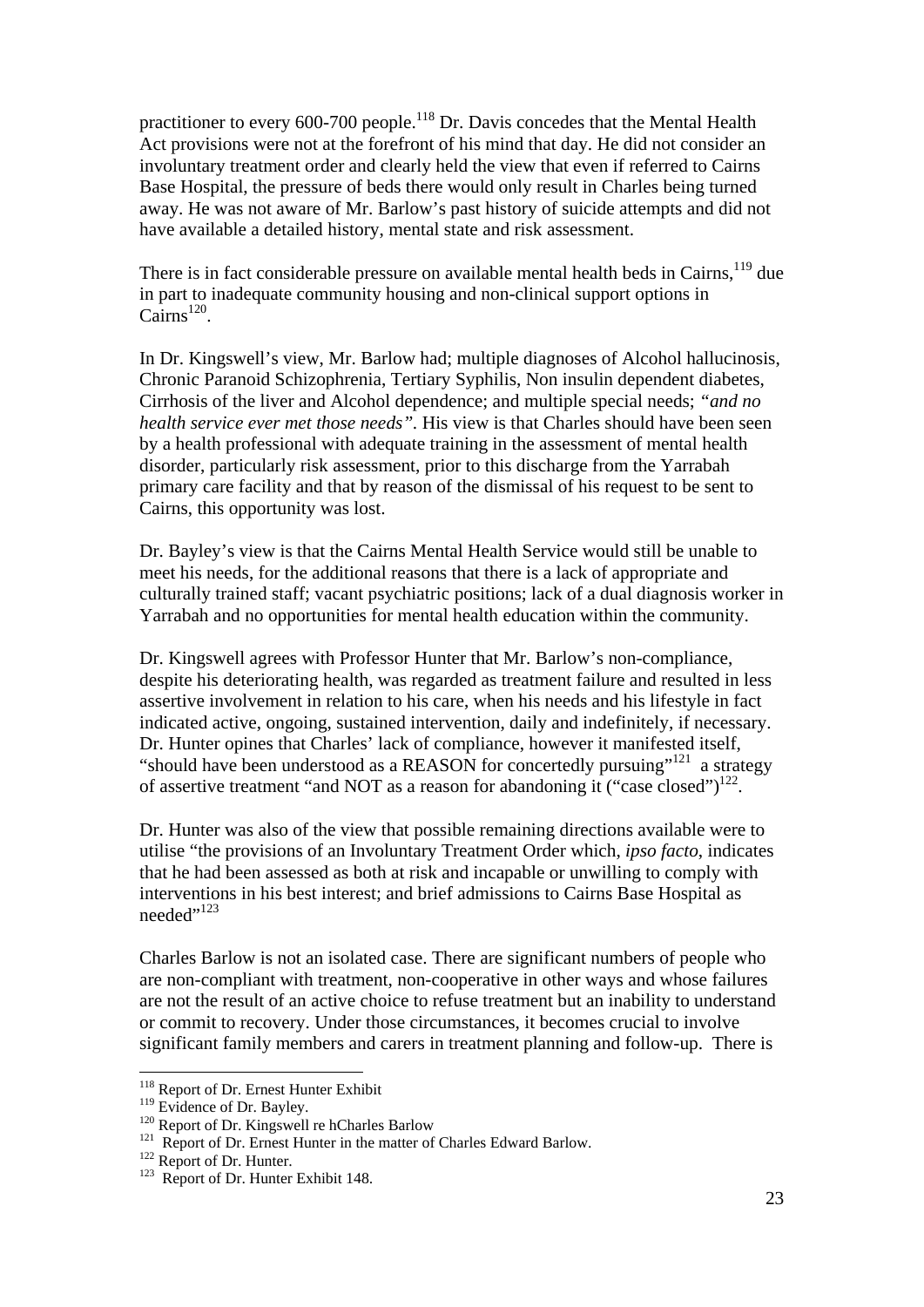no evidence that Charles' sister Mona was so involved. There was in fact no treatment plan for Charles, apart from the regime of fluopenthixol depot injections, of which he received few.

Since Mr. Barlow's death, a permanent part-time mental health worker is available four (4) days per week, stationed at Yarrabah; a psychiatry registrar visits weekly (funded by the Commonwealth medical specialist outreach program) and a mental health indigenous worker attends in Yarrabah three (3) days a week.

Whilst Life promotion officers are employed in a number of areas, no clear/uniform job description for these positions exist and very little training or supervision in the area of mental health is provided to these positions.

## **OTHER ISSUES RELATING TO THE DEATH OF CHARLES EDWARD BARLOW**

The report of Dr. Hunter referred directly to the following additional deficiencies in relation to Mental Health service delivery in remote and/or indigenous communities generally, including Yarrabah;

- *"There appear to have been service coordination problems both within Queensland Health (Cairns Base Hospital to Yarrabah; primary care to mental health; mental health to ATODS…) but also across the General Practice and the Queensland Health primary care service"124.*
- Ensuring outreach follow-up of a patient under an Involuntary Treatment Order remains difficult in Indigenous communities. This reflects a number of issues, including cooperation across mental health services and primary care. In Indigenous communities the key mental health service provider is usually a primary care worker (because mental health specialist services are not usually based in communities).
- **Example 1** assessment of risk is an enormously complex issue and simply mandating 'tick box' approaches can undermine critical assessment.
- Clarity of roles and competencies is particularly complex in Indigenous communities. Indigenous Health Workers take on a wide range of responsibilities which are often not clearly defined in service protocols. Queensland is yet to address the registration of Health Workers (other than those with remote practice authorisation) who theoretically should not be undertaking clinical roles.
- Safe options for in- and out-of-community care in Yarrabah are limited. There remains a need for simple in-patient detoxification services closer than Cairns Base Hospital which is not utilised because of distance and environment.
- The nature of indigenous health is such that specific approaches and skills are necessary and best met when such services do not compete with the demands of mainstream responsibilities. Basic considerations, such as 'caseness' (reflected in "case closed") are different in Indigenous settings to mainstream practice.
- The psychiatric unit at Cairns Base Hospital has been running at over 100% occupancy for at least a year. Recent data demonstrates a significant increase in the length of stay of Indigenous patients. *"This probably results from the lack of long-term options that reflects de-institutionalisation generally, and the*

 $\overline{a}$ <sup>124</sup> Report of Dr. Hunter 148.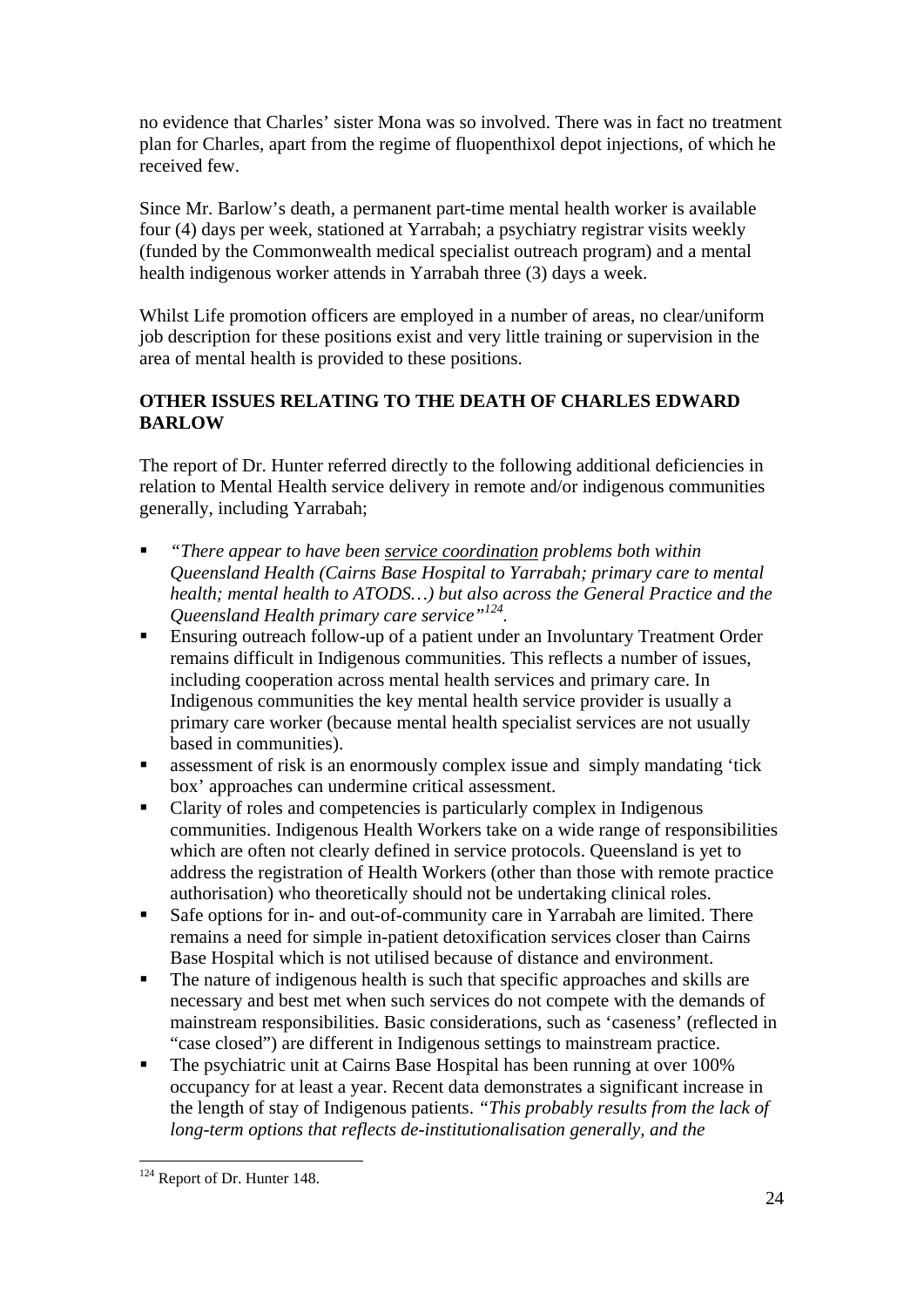*circumstances and distribution of remaining resources (available forensic beds in Townsville will soon be further restricted). Patients are detained in general hospitals for months as a result. Consequently, there is a pressure to consider non-hospital options before recommending admission. While it is clearly articulated that "if he/she has to be in, room will be found", as a clinician working in remote communities I can assure you that when I hear that "there are four outliers and three in the ER", it would be disingenuous to suggest that that information is not being entered into the equation informing my immediate decisions"125.* 

- "There are problems with serious quality-of-service implications in small Health Service Districts (such as Cape York, and the Torres and Northern Peninsula Area) in which the District-based practitioners have professional and line accountability within a service with no senior clinical expertise"<sup>126</sup>.
- Indigenous communities in North Queensland suffer from a lack of non-clinical care services for residents with serious mental illness. "*It is likely that Charles had no or limited access to activity or recreational programs, support for developing independent living skills, or alcohol free socialising. Charles may well have rejected these if they were available, but the point is that they are NOT available. There is much to be gained by community-based programs that provide consistent personnel, a safe space and some degree of meaningful activity in every community"127.*
- $\blacksquare$  Of the 42 deaths by suicide investigated by Dr. Hunter over a 10 year period in remote indigenous communities in Cape York, only 3 people had prior contact with mental health services, but may have been seen by local primary care centres for reasons associated with mental health.
- There is no clinical service capability framework for mental health in the Cairns Health District.<sup>128</sup>
- Whilst there has been increased funding and resourcing to Cairns Base Hospital Mental Health Unit, there is a difficulty in actually recruiting people to psychiatry positions. Of a total of thirteen (13) psychiatry positions, seven (7) are vacant as those positions have been filled by overseas doctors who are still being registered with the Medical Board of Queensland and obtaining Area of Need approval from the College of Psychiatrists. It is currently taking between six (6) and nine (9) months for overseas doctors to be registered.
- As stated in the Issues Paper of the Office of the Public Advocate, aboriginal suicidality is recognised as a particular problem for Australia. For example, in 1997-99,<sup>129</sup>there were twice as many deaths from mental disorders for Indigenous people as expected for all Australians; suicides accounted for 2.6 times more deaths than expected for Indigenous males and twice as many deaths as expected for Indigenous females; and an international literature review showed suicide rates among aboriginal youth in New South Wales for 1996-98 were among the highest recorded.

<sup>&</sup>lt;sup>125</sup> Report of Dr. Hunter<br><sup>126</sup> See reports of Dr. Ernest Hunter.<br><sup>127</sup> See Reports of Dr. Ernest Hunter.<br><sup>128</sup> Evidence of Dr. Bayley.

 $129$  Exhibit 154 - Issues paper of the Office of the Public Advocate – Queensland at page 16 referring to Edwards, R. and R. Madden, *The health and welfare of Australia's Aboriginal and Torres Strait Islander people 2001.* Australian Bureau of Statistics and Australian Institute of Health and Welfare (pp. 73-76)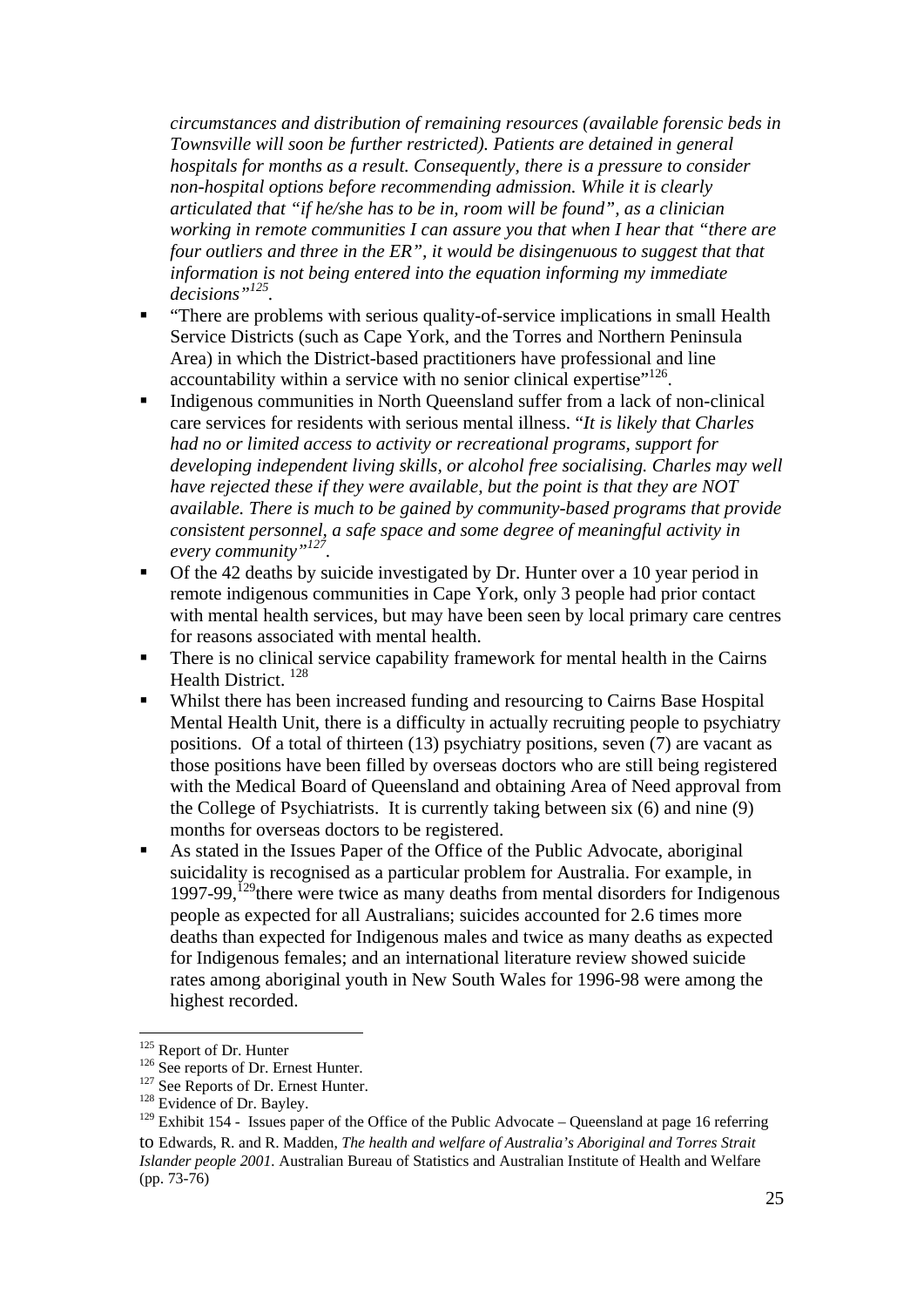- "*Antisocial behaviour that brings Indigenous people into contact with the criminal justice system may often be the result of undiagnosed mental distress. However, it may not be recognised as such. In effect, this means that Indigenous people with a mental illness are more likely to either die, or to end up in the criminal justice system, than to receive appropriate treatment in a culturally appropriate health setting".<sup>130</sup>*
- Significant policy and practice differences exist between the 38 health districts within Queensland, and these can have significant impacts on the outcomes for vulnerable people with a mental illness $^{131}$ .
- Funding has been provided for an increase in doctor numbers at Yarrabah to three (3) doctors, but recruits are unable to be found and so the number remains at one.

These and other issues arising out of the deaths of Patrick Douglas Lusk and Emily Baggott will be addressed by the making of recommendations at the conclusion of findings to be made in relation to all three deaths. I will now set out formal findings in relation to Charles Edward Barlow.

#### **FINDINGS**

- 1. The identity of the deceased was Charles Edward Barlow.
- 2. His date of birth was  $6<sup>th</sup>$  August 1967.
- 3. His last known address was 32 Connolly, Yarrabah.
- 4. At the time of his death his occupation was unemployed.
- 5. The date of his death was  $24<sup>th</sup>$  February 2004.
- 6. The place of his death was 16 Stanley Street, Yarrabah, North Queensland.
- 7. The formal cause of his death was asphyxia sequential to hanging, schizophrenia being another significant condition contributing to the death but not related to the underlying cause of the hanging.

 $130$  Exhibit 154 Issues Paper of the Office of the Public Advocate.  $131$  Exhibit 154 Issues Paper of the Office of the Public Advocate.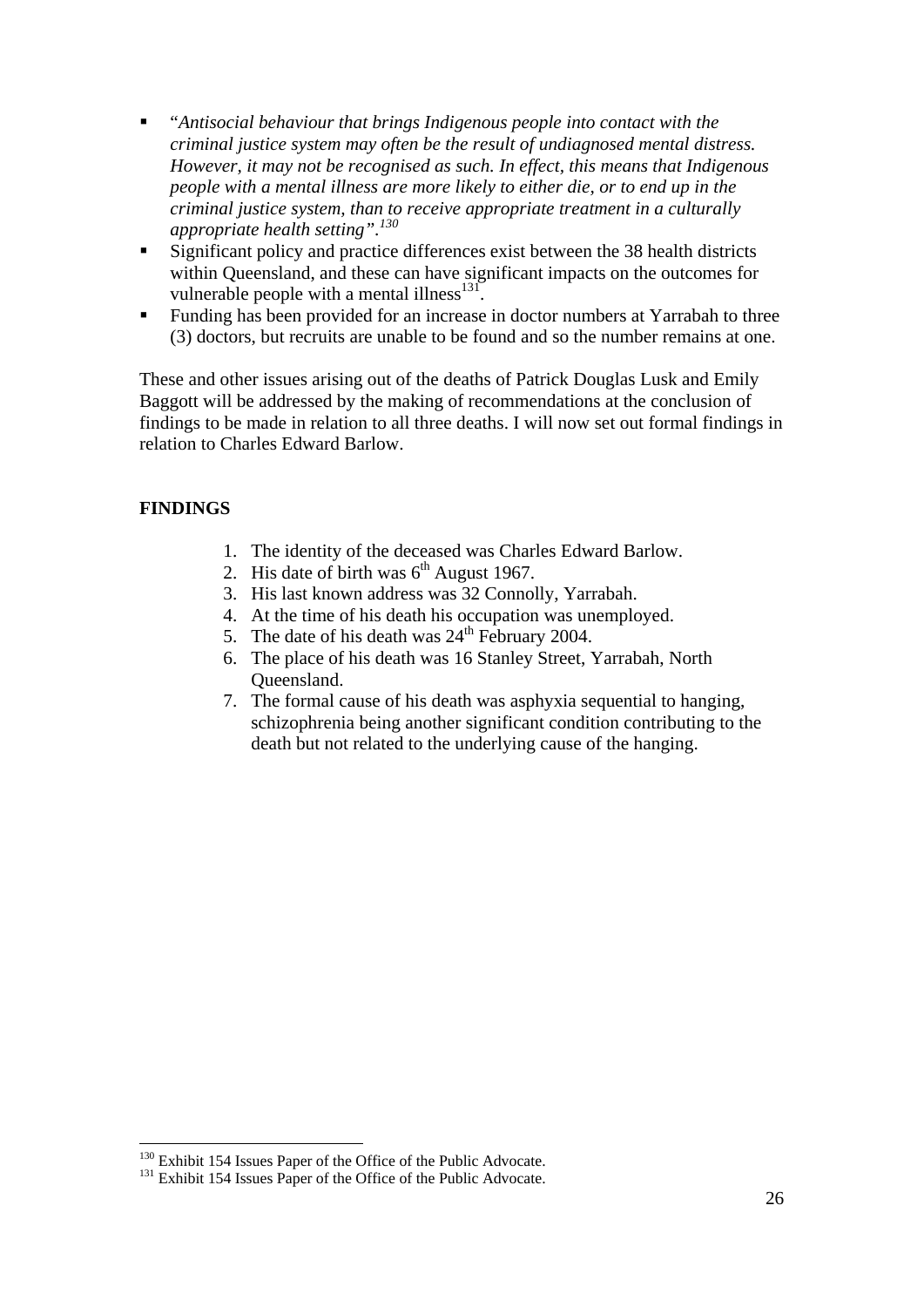### **PART C**

#### **THE CIRCUMSTANCES OF THE DEATH OF PATRICK DOUGLAS LUSK**

Mr. Patrick Lusk was born on  $17<sup>th</sup>$  September 1938 and had a history of severe depressive illness which had been treated successfully with electroconvulsive therapy (ECT) in 1988.

On 22nd March 2005 he attended upon his general practitioner, Dr. Desmond Hill, who treated him for depression, prescribing 50mg Zoloft initially and thereafter increasing the dose to 100mg a week later. Dr. Hill has extension training in mental health issues and so when Mr. Lusk did not respond to the drug treatment, Dr. Hill referred him to the Cooktown Hospital on  $4<sup>th</sup>$  April 2005 for examination, admission, opinion and treatment. Dr. Hill provided a referral letter (advising that Mr. Lusk suffered from Acute Depression); and two (2) discharge summaries documenting Mr. Lusk's admissions to the Cairns Base Hospital Mental Health Unit for a Major Depressive Illness in July and October/November 1988; and his receipt of 6 ECT treatments during the latter admission.<sup>132</sup> Dr. Hill's expectation was that Mr. Lusk would be assessed and referred to Cairns for treatment. Consequently, Dr. Hill did not himself contact community mental health as he assumed that the admitting doctor at Cooktown hospital would attend to a mental health referral.

Mr. Lusk then presented to the Cooktown Hospital later that morning, although the time is not noted in the admission records.<sup>133</sup> Dr. Errol Van Rensburg, a senior medical officer,  $^{134}$  was the admitting doctor. His notes indicate that Mr. Lusk was sent in from Dr. Hill with depression and had received ECT in 1990. Mr. Lusk's blood pressure, pulse and temperature results as taken by nursing staff some time earlier were recorded by Dr. Van Rensburg, but there was no history recorded of Mr. Lusk's presenting complaint; how long he had been depressed; what the character of his mood was, whether it was pervasive, when it started, what the particular precipitants might have been, what the symptoms were, whether there was sleep and appetite disturbance, and no notation of his current medications. Neither was any collateral information obtained by Dr. Van Rensburg from Cheryl Prigg.

An electrocardiograph (ECG) and blood tests were ordered, although there is no record that the ECG was ever performed and whilst there is evidence that blood samples were taken, $135$ no test results were ever made available. The treatment plan of Dr. Van Rensburg as noted on the file was limited to "Admit to ward please. Discuss with Mental Health Social Worker." There is no written record of any referral to the mental health worker at any time during Mr. Lusk's admission or after his discharge and prior to his death. He did not, therefore, attend upon the mental health worker. The court accepts that Nurse Jola George telephoned community mental health and

 $132$  Exhibit 108

<sup>&</sup>lt;sup>133</sup> Exhibit 4.<br><sup>134</sup> Remuneration for a Senior Medical Officer as at 3<sup>rd</sup> March 2006 was \$191 000 – See Exhibit 182.<br><sup>135</sup> Evidence of Jola George.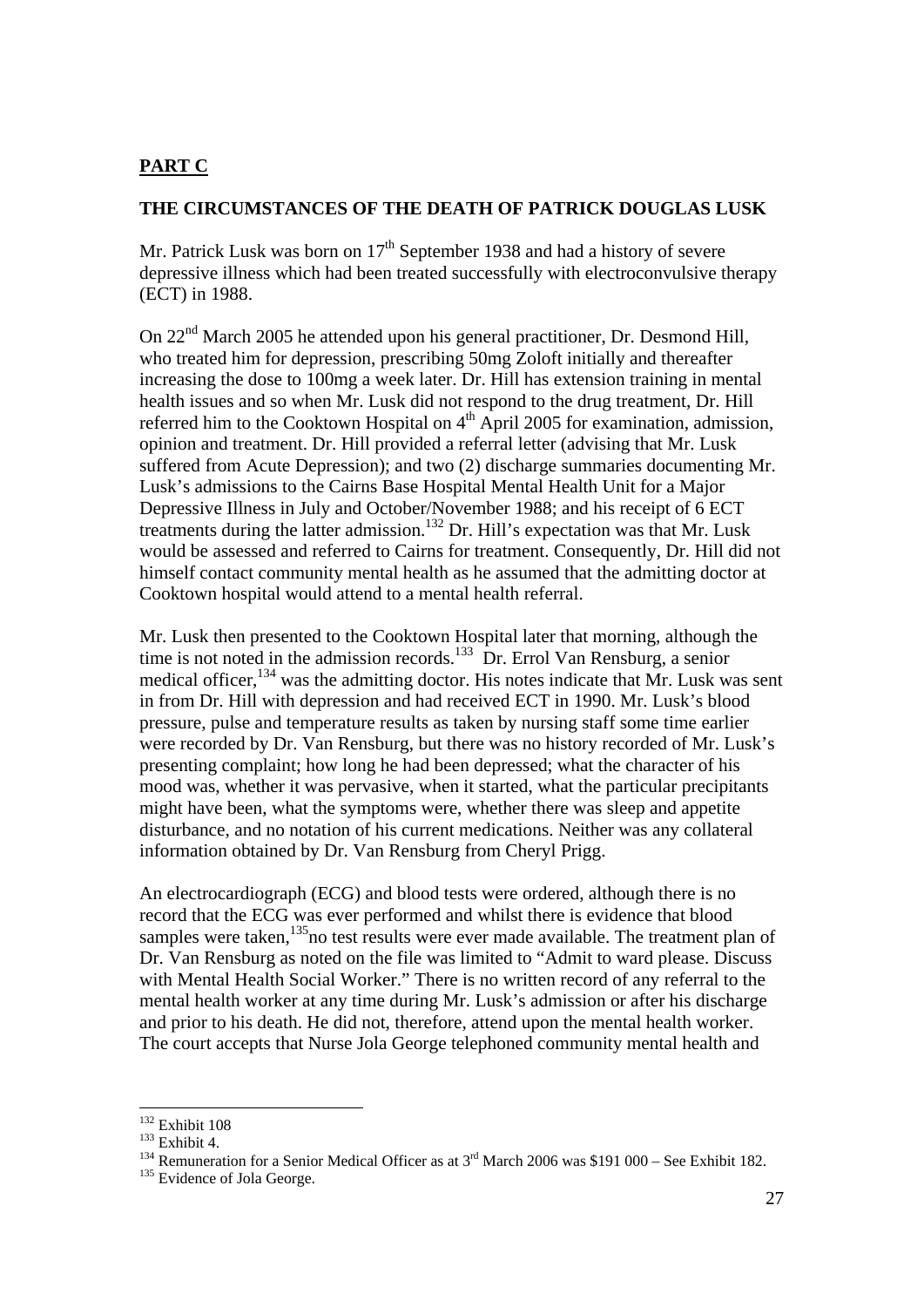was told that no-one could see Mr. Lusk that day. There is insufficient evidence to determine to whom Nurse George spoke.

In relation to medication, Dr. Van Rensburg made a note "Try with 1. Valium 10mg stat P.O. 2. Serenace 5 mg stat P.O" at approximately 14.10. He also prescribed "Haloperidol 5 mg. and Valium 10mg". The Valium was given at 14.50 hours. The Haloperidol was not recorded as having been given and was not given. Ms. Prigg, however, had provided Mr. Lusk with a 2.5mg dose of Valium at an earlier stage when there was a delay, in her opinion, in the dispensing of the prescribed medication.

Mr. Lusk was assigned to a single room, which was cleared of tubes and any cables, opposite the nurse's station, as Registered Nurse Jola George was aware that Mr. Lusk had a history of depression and was a possible suicide risk. She also knew that he was to be reviewed by community Mental Health. Nurses Bradford and Fale were on roster overnight and reported no complaints from Mr. Lusk.

That morning, the  $5<sup>th</sup>$  April, a ward round was conducted by Dr. Van Rensburg, Dr. Margaret Purcell, also a senior medical officer, and the hospital superintendent, Dr. Natasha Coventry. After approximately 10- 15 minutes consideration of his case, it was decided by the group to discharge him. The review of Mr. Lusk's case did not involve Cheryl Prigg, consultation with Dr. Hill or reference to Dr. Hill's correspondence. None of the three doctors had, however, received extension training in mental health issues; or more particularly, the practical mental health skills in Rural Practice level 1 as conducted by the RACGP; and none were aware that Dr. Hill had received such training.

The last entry in the chart was by Registered Nurse Jola George at 10.45 am when she noted that Mr. Lusk was "feeling well, happy to go home. Had an appoint to Gp…Discharge summary faxed and sent. Collected by his wife at 10.45". Ms. Prigg was not provided with any information by the hospital staff as to Mr. Lusk's condition upon his discharge or of any plan or attempt to refer him to mental health. The discharge summary recorded a principal diagnosis of depression arising from a situational crisis and no change was made to Mr. Lusk's treatment.

Nurse George was concerned at the discharge decision made by the doctors and took the step of reminding Dr. Purcell about the mental health referral. The court accepts this evidence and Nurse George's evidence that the suggestion was dismissed by Dr. Purcell. Nurse George then telephoned community mental health, as she had done on  $4<sup>th</sup>$  April, and was again told that no-one was available to see Mr. Lusk.

There is conflicting evidence in relation to whether or not the mental health worker Dr. Julie Sykley was at the community health centre, and therefore, able to see Mr. Lusk on 5<sup>th</sup> April. Dr. Sykley's evidence is that she was not there, yet Margie Stewart (the Director of Nursing) was adamant that she had personally visited the centre on that day and could confirm that Dr. Sykley was there. Margie Stewart's evidence, in relation to other issues was, however, inconsistent and little reliance is placed on her evidence in this respect either. The initially clear evidence of Donna Symes that Dr. Sykley was present and in fact took a call from the hospital and refused to see Mr. Lusk was somewhat reduced under cross-examination. The court is unable, having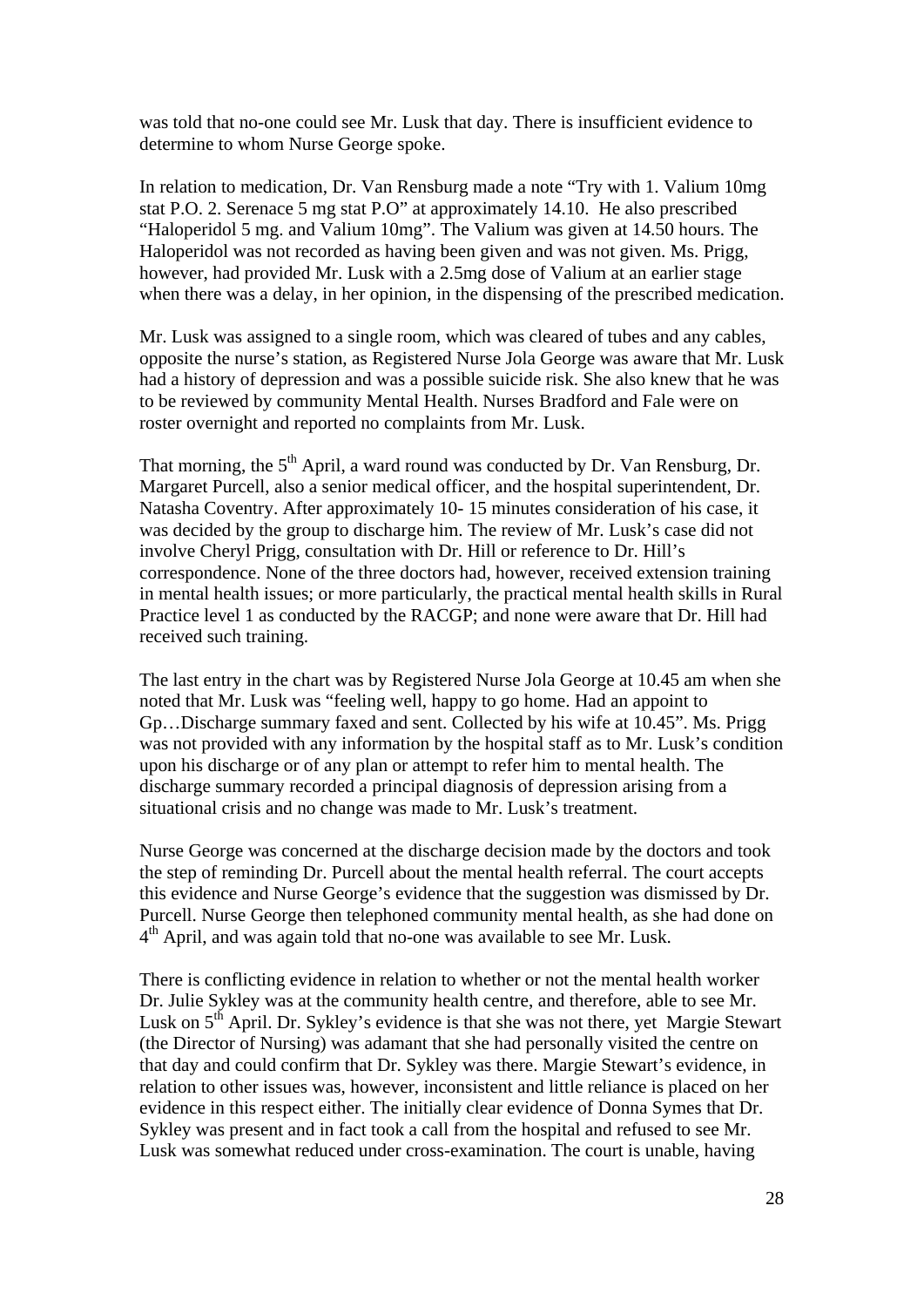regard to other evidence, including the diary of Dr. Sykley, to be satisfied on the issue one way or the other.

In any event, neither Dr. Sykley nor anyone else undertook a mental health assessment of Mr. Lusk at any time. There was a clear systems failure about which recommendations will be made, and as the court cannot be satisfied to the requisite standard that Dr. Sykley played any role in that systems failure, it does not intend to consider the evidence of the concerns expressed about her any further in these findings.

After discharge, Mr. Lusk went that afternoon to Dr. Michael Owen at the Medical Centre. Dr. Owen added 2 mg Diazepam to Mr. Lusk's medication. Also that afternoon, Ms. Prigg wrote a letter to Margie Stewart (the Director of Nursing at Cooktown hospital), with copies to Dr. Hill, Community Mental Health, the Minister for Health, the Minister of Communities and the Beyond Blue organisation. This correspondence was delivered by Ms. Prigg to the first three recipients that afternoon, although the Director of Nursing was not handed the letter personally. The letters complained about Mr. Lusk's early discharge, the lack of treatment he was given, the absence of the mental health professional and referred to the fact that Ms. Prigg had herself provided Mr. Lusk with some of her own medication when the medication prescribed for him was not forthcoming.

The next day, the  $6<sup>th</sup>$  April, Ms. Prigg was concerned about Mr. Lusk and took him to see Dr. Hill who noted that Mr. Lusk remained depressed and worried but did not wish to return to hospital. Dr. Hill increased his medication<sup>136</sup> and it was agreed that Cheryl Prigg would stay with Mr. Lusk and monitor his medications.

At some time on the  $6<sup>th</sup>$  April 2005 or in the early hours of  $7<sup>th</sup>$  April 2005, Mr. Lusk took all of his medication and subsequently hanged himself. He was pronounced dead by Dr. Hill shortly after 6.55am on the  $7<sup>th</sup>$  April 2005.

Ms. Prigg's letters were not brought to the attention of the Medical Superintendent until after Mr. Lusk's death. Consequently, no effective action was able to be taken.

Margie Stewart's evidence in relation to the letter received by her is conflicting. In her statement to police and in her oral evidence, she states that she received the letter on the afternoon of  $5<sup>th</sup>$  April; that she tried to contact Cheryl Prigg that day and arrange a meeting and could only leave a message, but that she spoke to Cheryl Prigg the next day and Cheryl refused a meeting. In her sentinel event interview, however, she states that she did not receive the letter until the morning of the  $6<sup>th</sup>$  April, that she telephoned Dr. Newland on the  $7<sup>th</sup>$  April after Mr. Lusk's death and was advised to speak to Ms. Prigg after the funeral.

Whatever the true position might be in relation to those letters, one can only wonder, as I am sure Ms. Prigg has wondered, every single day since Mr. Lusk's death,

 $136$  His dose of Sertraline was increased to 150mg and his dose of Valium was increased to 6 mg at night.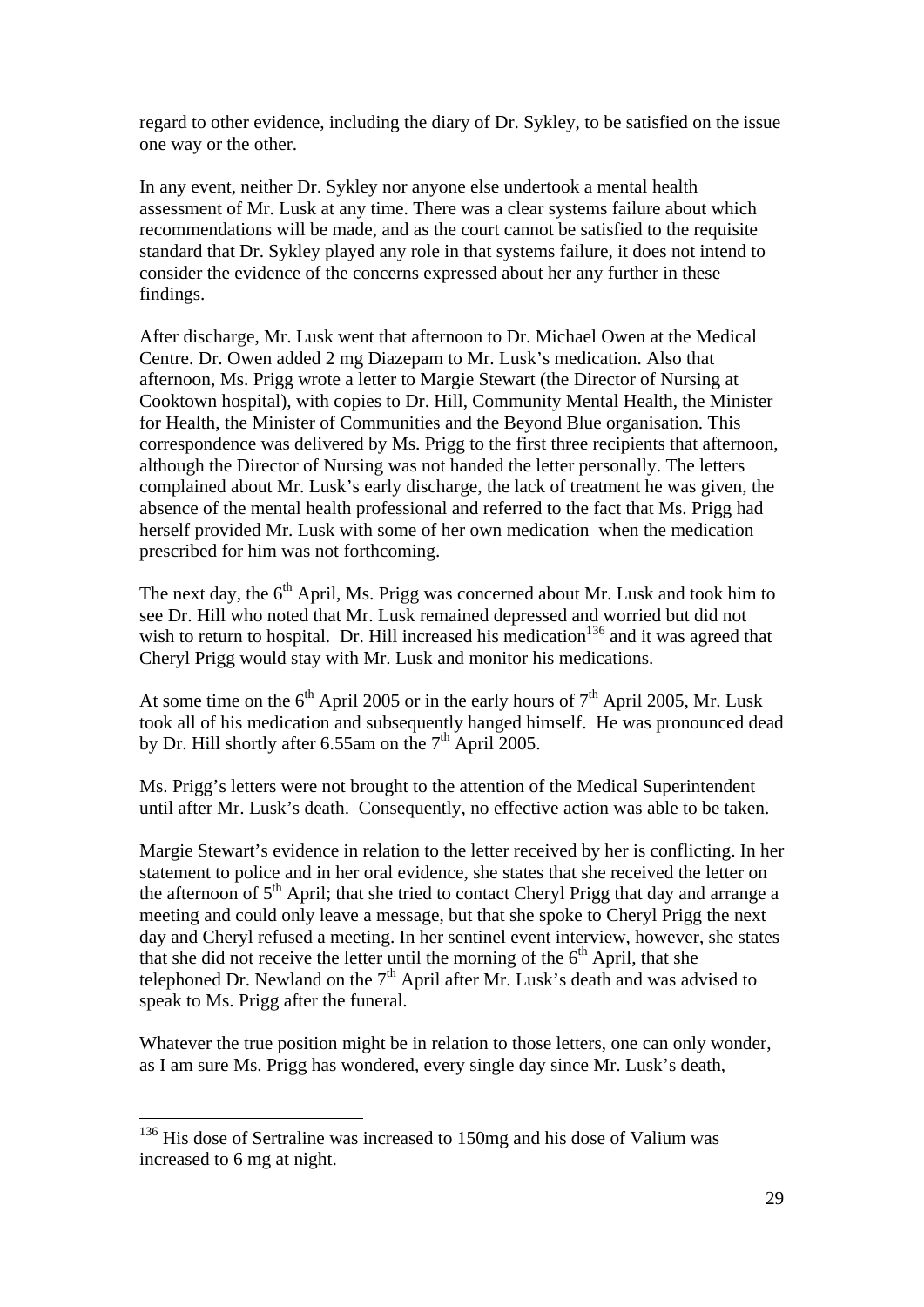whether things might have been different if her complaints had been advanced in a more timely fashion.

A Queensland Health Sentinel Event Review was conducted within a month of Mr. Lusk's death by Dr. Roy West, Ms. Judy Skalicky and Ms. Joanne Oosen and a report was furnished to the District Manager, Cairns Health Service District dated 25<sup>th</sup> May 2005.137

That report highlighted a number of concerning matters in relation to issues crucial to the admission, treatment and discharge of Mr. Lusk, and generally, including:-

- a lack of documentation on the file of developmental history and other relevant matters
- a lack of knowledge by staff of mental health issues and mental illness or the existence of a mental health policy
- a lack of current knowledge pertaining to treatment options
- a failure to conduct and document a formal mental state examination and clinical risk assessment
- a lack of skills pertaining to undertaking a clinical risk assessment
- a lack of knowledge of identification and management strategies of suicidal ideation
- that nursing staff do not have formal training or experience in mental health nursing
- $\blacksquare$  the skills and experience of medical staff were varied
- education provided on mental health issues and mental illness was minimal
- staff reported limited opportunities to access training and education
- nursing staff levels, rostered on shifts, were inadequate
- no formal process existed regarding the ward rounds and the specific roles of each of the medical and nursing staff
- Communication of information regarding patients for admission and the plan for their care during hospitalisation was not clearly communicated to the nursing staff
- Apart from a faxed discharge summary to the GP, there was no other communication with the GP
- **Ms. Prigg, Mr. Lusk's former wife was not contacted for collateral information** about Mr. Lusk either during the admission process, during hospitalisation or at the point of discharge
- No advice was actively sought from mental health in relation to Mr. Lusk's presentation, treatment or follow-up
- The Medical Superintendent advised that it is not common practice for the nursing notes from the previous shifts to be reviewed at the ward round
- A number of clinical staff at the hospital indicated that they did not know if there was a formalised process in place regarding referral to either the Mental Health Team or Social Worker or whose responsibility it was to make the referral
- Clinical staff did not appear to have a good understanding of policies and procedures that should guide their clinical practice and there is no process in place for informing them of new/revised policy
- Staff were not aware if documents existed in relation to admission processes, risk assessment, referral to mental health, management of patients with suicidal ideation/self-harm and discharge planning

<sup>&</sup>lt;sup>137</sup> Exhibit 128.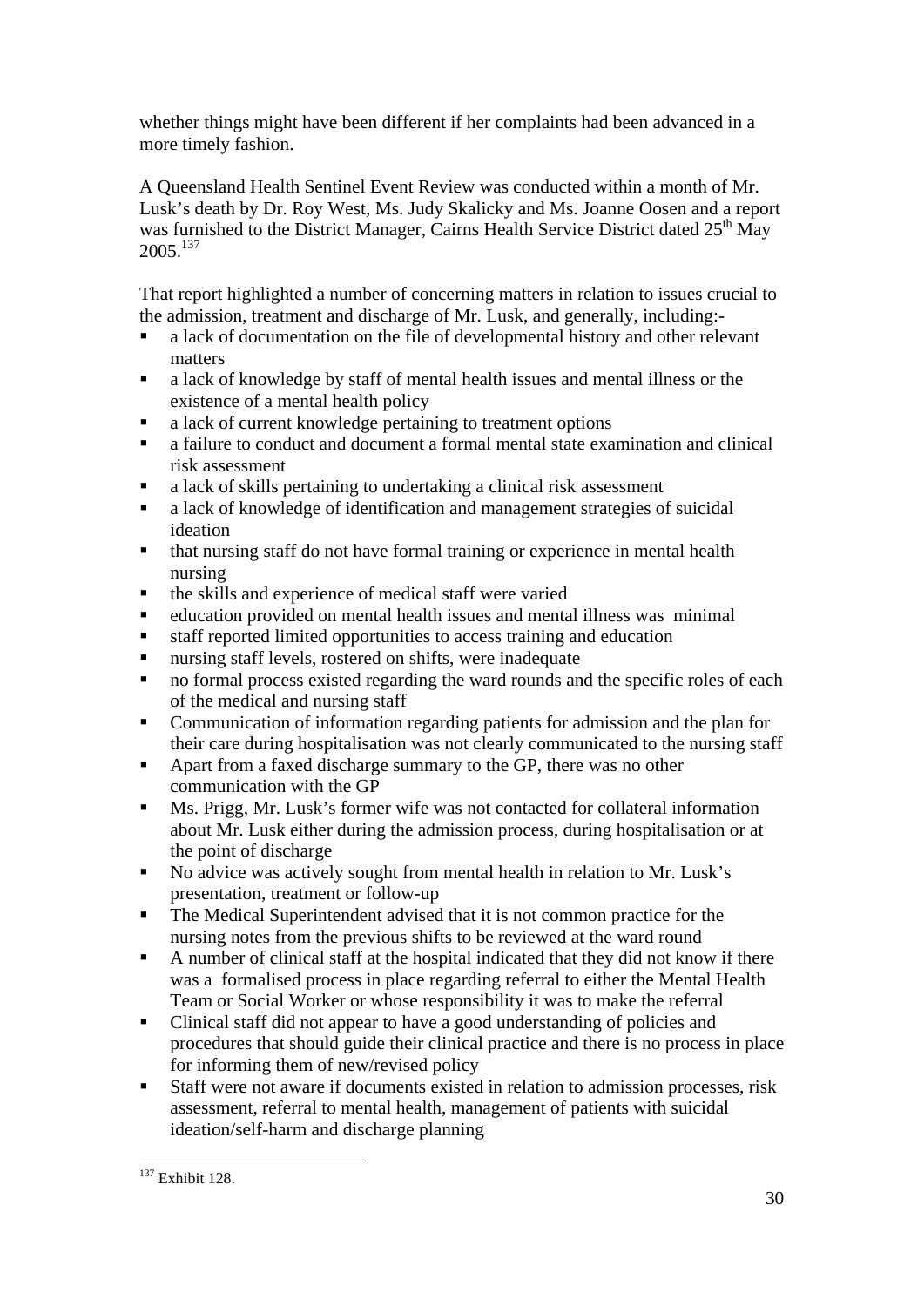- No specific room or area exists for mental health admissions
- **There is a high staff turnover of medical officers**
- The process for provision of orientation is ad hoc
- The Resident medical officer orientation manual does not identify or address local issues and procedures
- No formal orientation/induction process exists for nurses.
- No team meetings are in place to discuss operational and clinical issues that arise.
- The executive of Cooktown hospital indicated that they were not aware of the QLD Health incident management policy prior to this event.
- Certain staff were not aware of a policy for debriefing or defusing following critical incidents.
- There were no protocols in place between Cooktown Mental Health and Cairns Base Hospital as to the management of Mental Health patients.

As a result, the Sentinel Event Team report<sup>138</sup> made the following recommendations:

- The admission process needs to be formalised and streamlined. Communication and handover of information, including a management plan, needs to be formalised. There needs to be identification of staff responsible for these processes.
- **Training and Education need to be provided to clinical staff in relation to the** Mental Health Act 2000, Clinical Risk Assessment and Mental Health Assessment.
- Cairns Integrated Mental Health Procedures need to be reviewed and Workplace Protocols developed for the local area in relation to Clinical Risk Assessment and Management of Patients with Suicidal Ideation
- The current ward round process needs to have the roles and responsibilities of individual clinicians more clearly defined.
- Documentation at the clinical ward round needs to be reviewed.
- The current referral processes to mental health need to be reviewed and communicated to all clinical staff. It is recommended that a flow chart be developed to provide a quick, visual reference for the clinical staff. Patient groups also need to be identified that will prompt an automatic referral to the Mental Health Team e.g. self harm, suicidal ideation, current mental health issue and past history of self harm or suicidal ideation.
- **Timeframes for the receipt of discharge summaries by GPs need to be addressed.** It is recommended that a meeting occur with the local GP's to address this issue and develop a procedure.
- Communication needs to be reviewed and addressed.
- Senior staff at the hospital require training and education in relation to the management of Sentinel Events and Critical Incidents. Provision of Human Error and patient safety system (HEAPS) training to clinical staff would also prove beneficial.

The existence of each of the deficiencies recognised in the Sentinel Event Report following Mr. Lusk's death was alarmingly confirmed by the evidence taken during the inquest, which also raised additional crucial issues relevant to service delivery of

 $\overline{a}$ 138 Exhibit 128.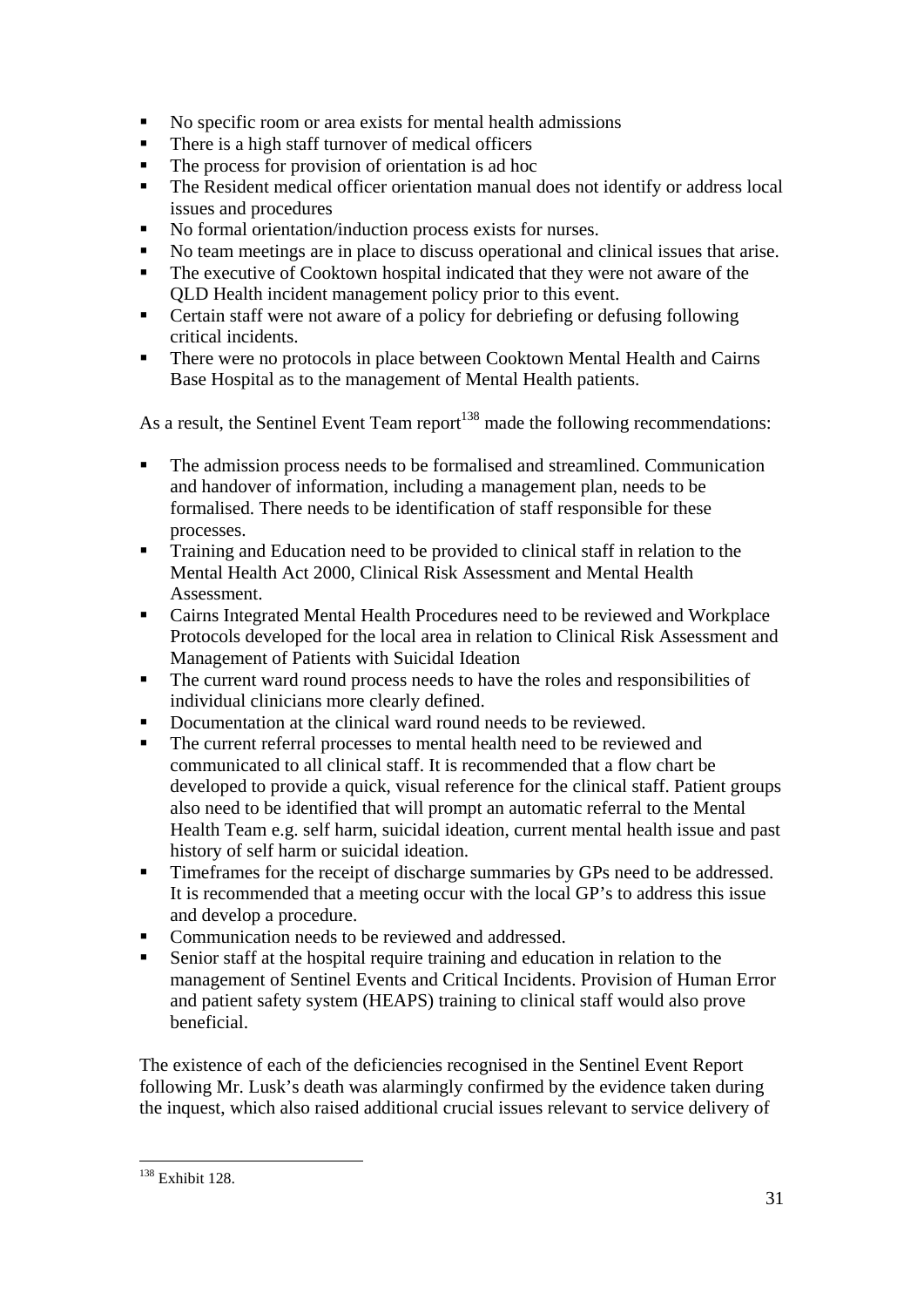mental health in the Cairns Regional Health Service District and Cooktown hospital in particular.

Dr. Van Rensburg gave evidence that he had never been provided with a copy of any policies and procedures for Cooktown Hospital; that he had received no induction or orientation or training in relation to mental health patients; his only knowledge of any kind of process was that used in Weipa where he had previously worked, whereby, after an initial provisional examination, there was referral to a mental health worker to carry out the more thorough examination; that he did not know where to locate crucial documents eg Primary Health Care Manual, acute protocols, the Cairns Base Hospital Resident Medical Officer Manual. He stated that he had never seen the suicide Risk Screening Questions $^{139}$ .

"Dr. Coventry was not familiar with the State Wide document dealing with the assessment and management of suicidal behaviour or parts of the Clinical Care Manual <sup>140</sup>available on the Queensland Health Electronic Publishing Service accessed from any Qld Health computer"<sup>141</sup>

None of Drs. Van Rensburg, Purcell or Coventry looked at the referral letter and discharge summaries provided by Dr. Hill.

The nursing staff gave evidence that there have always been problems with having psychiatric patients at the hospital "*the nurses aren't trained and they don't get the proper care. We only have 2 nurses on night shift so there isn't enough staff if 1 to 1 is required. This has been raised previously at a lot of forums. They also need to look at the issue of what happens after hours. RFDS (Royal Flying Doctor Service) won't fly them in the dark so they have to stay here*" 142 and *"We have never had a policy for psychiatric patients, we are not set up for them. . . There is nowhere to keep patients safe. ..Single rooms have windows that simply open out… Nursing staff are thin on the ground… There is little supervision of at-risk patients... Only 2 night staff – they have responsibility for Accident and emergency…There is no after-hours psychiatric care. ..We can't get them out after dark. Patients are medicated so as not to leave the facility or cause themselves harm…Getting them to Cairns is dependent on a bed*  being available in Cairns... It is difficult to get an extra nurse on shift.<sup>143</sup>

In the sentinel event report Dr. Coventry indicated that the referral to the social worker was discussed at the ward round, but did not seem to be required, and, in any event, Mr. Lusk declined the referral. Dr. Coventry stated that she was not sure that they could have done anything differently, given his presentation at the ward round. In the sentinel event report, Dr. Purcell expressed her anger that Mr. Lusk had promised them at the ward round that he would not self-harm.

 $139$  Exhibit 112.

<sup>140</sup> Exhibit 102.<br>
<sup>141</sup> Report of Dr. Kingswell in the matter of Patrick Douglas Lusk.<br>
<sup>142</sup> Evidence of Nurse Daphne Fenton.<br>
<sup>143</sup> Evidence of Nurse Daphne Fenton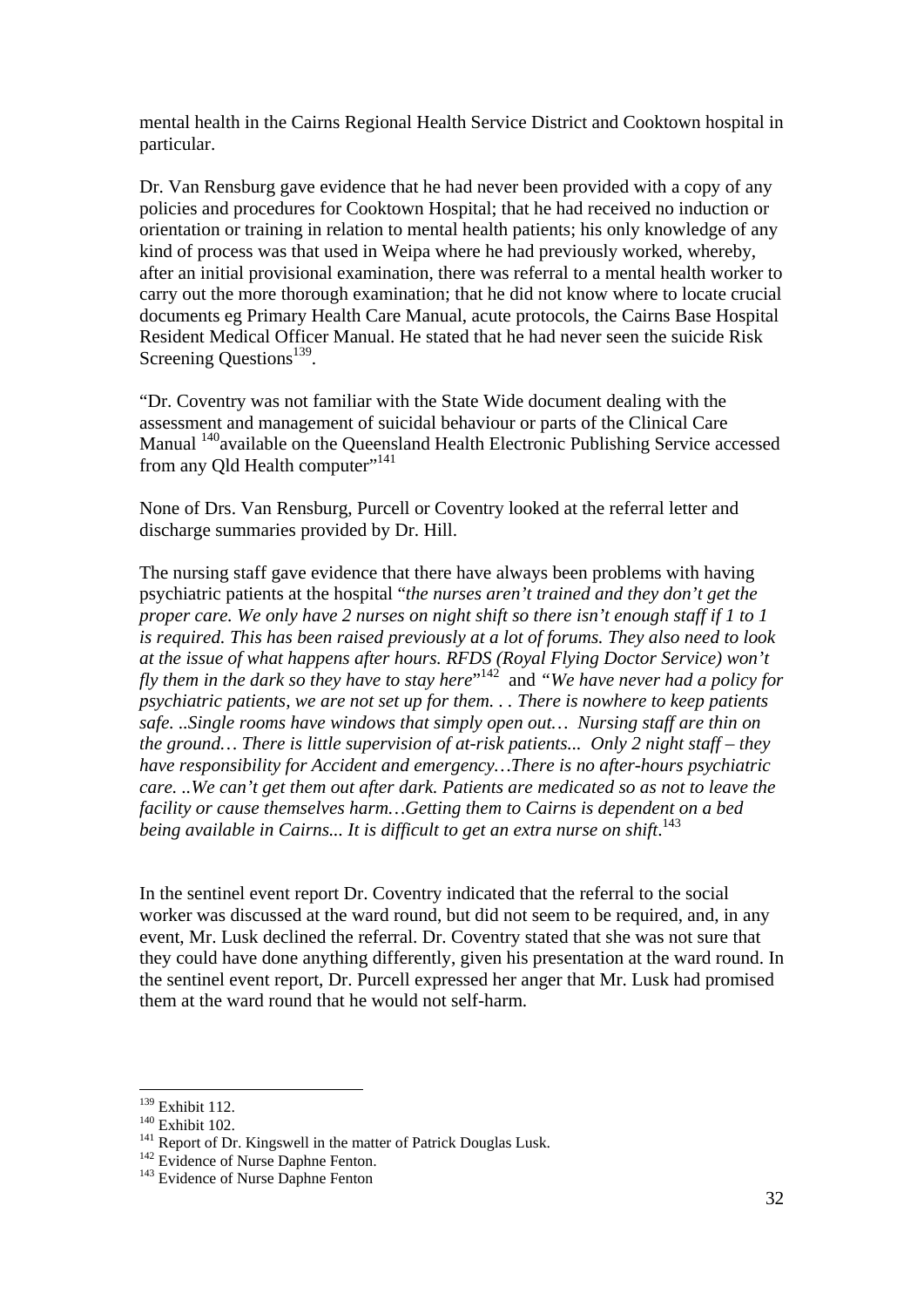# **CLINICAL DECISION-MAKING**

In Dr. Kingswell's<sup>144</sup> view, the formal diagnosis available at the time of Mr. Lusk's death, had the appropriate history been assembled, was a Major Depressive Disorder of Recurrent Type.145 Dr. Kingswell considered that inpatient care was the only appropriate management, a plan for which should have included elements of safety, symptom relief, the establishment of a diagnosis, continuing symptom management and a recovery phase. Dr. West agreed.

As to safety, the court accepts the evidence of Dr. Kingswell that;

- an involuntary treatment order should have been considered
- a detailed examination of his mental state should have been conducted and was not
- a suitable hospital room in which clear observations were possible and access to self-harm was minimised should have been available and was not
- clear instructions to the nursing staff as to the need for a sleep chart and a record of Mr. Lusk's food and fluid intake as well as frequency and nature of observations should have been detailed in the medical record and was not.

As to symptom relief, the court accepts the evidence of Dr. Kingswell that;

- Mr. Lusk's dose should have been increased to 2mg per day and possibly higher (given that previous doses were ineffective)
- it was appropriate to prescribe a benzodiazepine such as Diazepam (Valium) to reduce Mr. Lusk's level of agitation and to assist in sleep
- there was no indication for the simultaneous prescription of two Benzodiazepines namely Temazepam (Temaze) and Diazepam (Valium)
- a prescription for Haloperidol (Serenace) up to 20 mgs per day was in the circumstances highly inappropriate. *"Haloperidol in that dose in a 66y year old man would very likely be associated with severe extrapyramidal side effects. The extrapyramidal side effects most commonly include uncomfortable muscular rigidity and tremor. As psychotic symptoms had not been identified there was no place for this preparation in the acute management of Mr. Lusk".146* Dr. West agreed.

As to diagnosis, the court accepts Dr. Kingswell's evidence that;

- Mr. Lusk should have been examined for illness that might cause depression or be a consequence of depression and a thorough neurological examination was indicated. There was no record of an adequate or any physical examination having occurred
- It was appropriate to do a number of blood tests as were ordered in this case. However, the results were not available, and should have been available, to inform treatment prior to the patient's discharge. Again, Dr. West agreed.

<sup>&</sup>lt;sup>144</sup> Report of Dr. Kingswell in the matter of Patrick Douglas Lusk.<br><sup>145</sup> DSM-TR:296.33<br><sup>146</sup> Report of Dr. Kingswell in the matter of Patrick Douglas Lusk.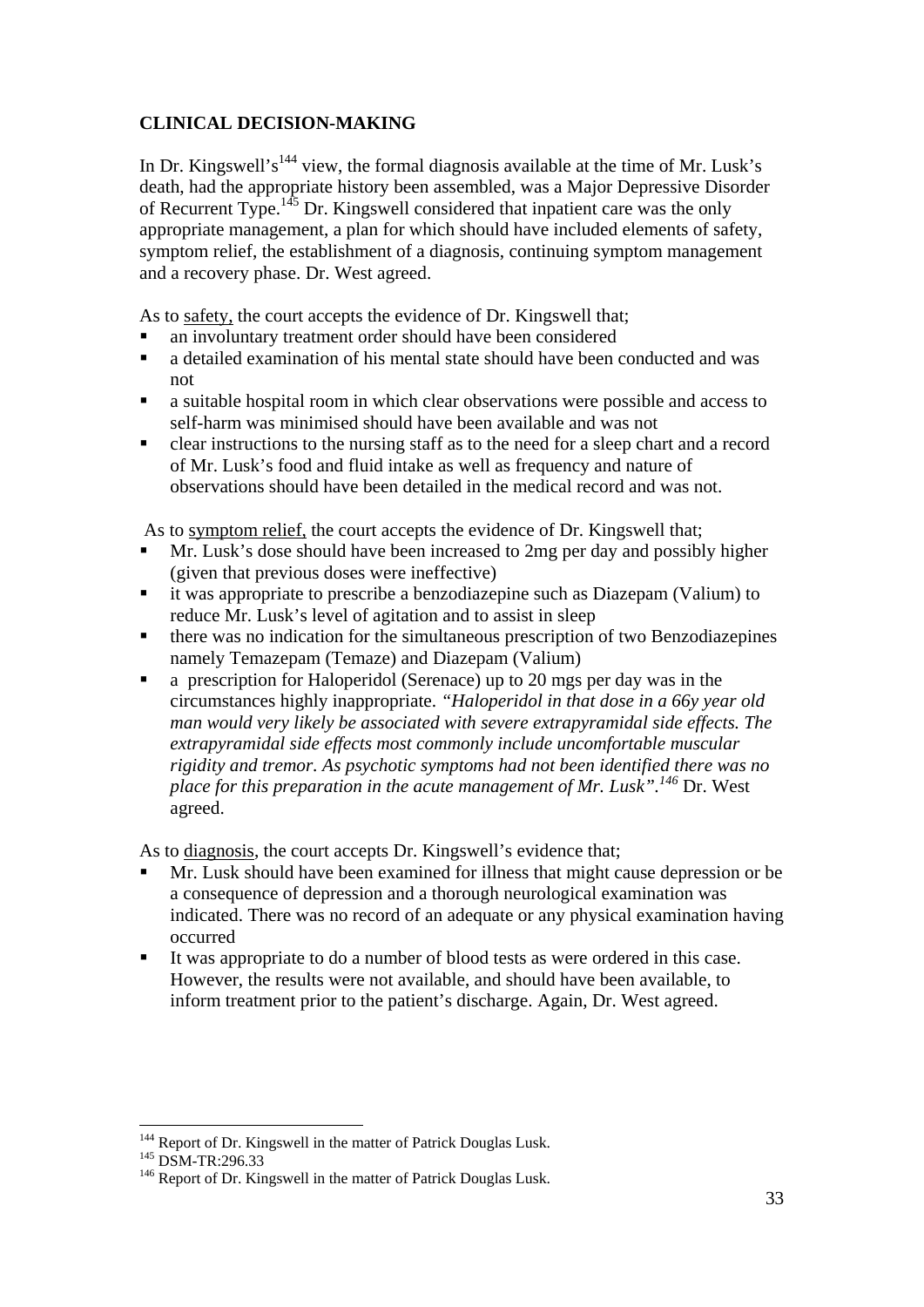As to continuing symptom management, the court accepts Dr. Kingswell's evidence that;

 Mr. Lusk had not responded to Sertraline and had a history of an excellent response to ECT. Had Mr. Lusk been admitted to a mental health unit, ECT would have been an early consideration and had Mr. Lusk continued on medication treatment with failure to respond, accompanied by a refusal to eat or drink, the appearance of psychotic symptoms or the appearance of suicidal ideas, ECT would have been considered.

As to recovery phase, the court accepts the evidence of Dr. Kingswell that;

- a complete recovery with appropriate treatment was the most likely outcome for Mr. Lusk, who would then have required maintenance treatment with an antidepressant or lithium carbonate for at least a year beyond the point of recovery; and
- Mr. Lusk would have required follow up by his General Practitioner Dr. Hill and the Psychiatrist from the Remote Mental Health Outreach Team. Dr. West agreed.

More specifically, the court accepts the evidence of Dr. Kingswell as follows:

 There was an inadequate admission mental health assessment and suicide risk assessment; the discharge plan was also inadequate because it was informed by the inadequate admission assessments of Dr. Van Rensburg. "It therefore fell to Drs. Coventry and Purcell to close the gaps<sup>"147</sup>. Nonetheless they were all medical school graduates and should have been competent in undertaking a mental state examination and risk assessment. Dr. West's view also supports the notion that all doctors and nurses, as a basic competency should be able to undertake a mental health assessment and all nurses should be able to undertake a mental state examination and risk assessment.

# **OTHER ISSUES**

Evidence received during the inquest also highlighted other issues relevant to the incidents surrounding Mr. Lusk's death, including the following matters:

- **"** "The room in which Mr. Lusk was housed was unsuitable for the management of mental health patients. It was full of potential hazards such as non-breakaway curtain rails, curtains, oxygen fittings and a special post fitted to the bed to allow a patient to pull themselves up. It was an environment in which a person would very easily harm themselves or others".<sup>148</sup>
- "The Cooktown Hospital is funded for 3 doctors. From that compliment they are expected to cover the communities of Hopevale and Wujal Wujal. The doctors rotate through the various roles. ..The doctors work on an on-call roster of 1 in 3 if 3 doctors are available or 1 in 2 if only two are available. This means they are on call for 24 hours out of every 72 or 48. The on call roster is extremely busy. The current staffing does not allow the doctors to take fatigue leave, take part in

<sup>&</sup>lt;sup>147</sup> Evidence of Dr. Kingswell.<br><sup>148</sup> Exhibit - The report of Dr. Kingswell.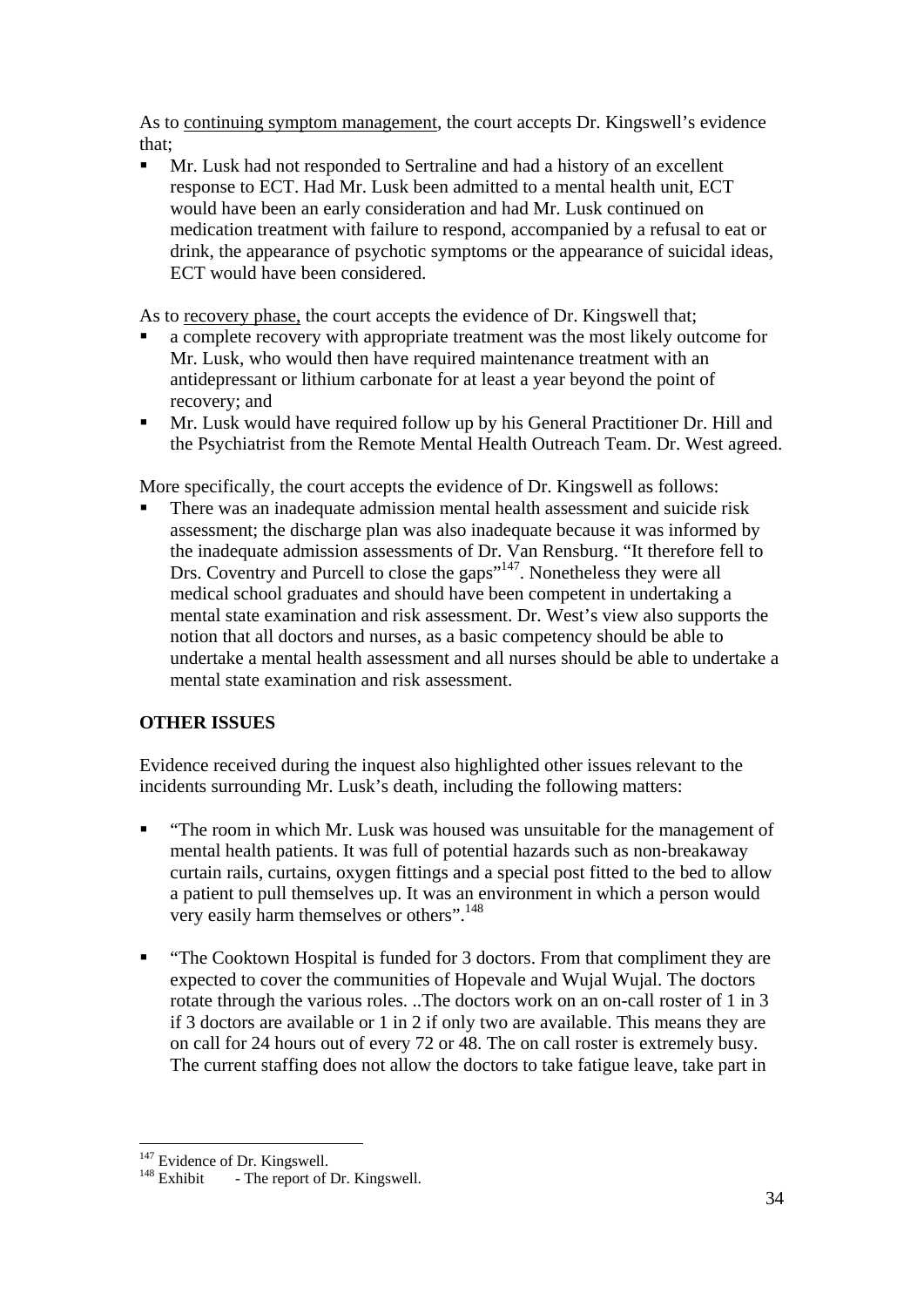continuing professional development or take holidays unless relief is available (which rarely occurs)".<sup>149</sup>

- The Community Mental Health Service of Cooktown is managed by Community Health, rather than Cairns District Mental Health. Mental Health workers in Cooktown (when present) do not report clinically or operationally to the Director of Cairns District Mental Health Service. The Cooktown mental health staff are professionally responsible to the Director of Nursing at Cooktown. Dr. West expresses the view that this can create conflict for a worker between their clinical performance and administrative demands if they are reporting professionally to local authorities but otherwise taking clinical advice from outside clinicians. Service delivery can also be compromised.
- Dr. West reports that there has been a varied response to in-services offered by visiting clinicians since Mr. Lusk's death. While Nursing staff can also access the weekly Cairns Base Hospital nursing in-services via videoconference (if workplace demands allow) or follow up with the videotape of these in-services at a more convenient time, the opportunity is rarely taken up.<sup>150</sup> Other witnesses<sup>151</sup> indicated that decreased staffing levels do not allow them to take up these opportunities.
- The Remote Team has been developing a Memorandum of Understanding that details the service delivery interaction between the district mental health teams and the Remote Area Mental Health Team based in Cairns in the hope that this will help formalise and strengthen lines of communication for clinical support and decision making in the community.
- There is a high turnover of mental health nursing staff at Cooktown Multipurpose Health Centre. The second nursing position often remains vacant or is filled by temporary staff. It also takes considerable time to recruit staff. These factors also lead to increased workloads at all levels and result "in a crisis orientated service delivery, leaving little time for health promotion, health prevention and training activities. <sup>152</sup>
- The Remote Area Nurse Package (RANIP), which offers incentives to state government employees, while available to other state government employees is not available to Department of Health nursing and allied health staff in Cooktown. Cooktown would need to be re-classified as a remote community in order to attract application of RANIP.<sup>153</sup>
- Police are often required to transport mentally ill patients from Cooktown to Cairns. No medically trained persons accompany them in the police vehicle and patients have, in the past, been sedated for up to 4.5 hours to enable them to travel between Cooktown and the Cairns Base Mental Health Unit. Travel by road has been the only option by reason of the inappropriateness of holding such persons in

<sup>&</sup>lt;sup>149</sup> Report of Dr. Kingswell.

<sup>150</sup> Report of Dr. West.<br>
<sup>151</sup> Nurses George, Fenton, Bradford<br>
<sup>152</sup> Report of Dr. West.<br>
<sup>153</sup> Exhibit 135.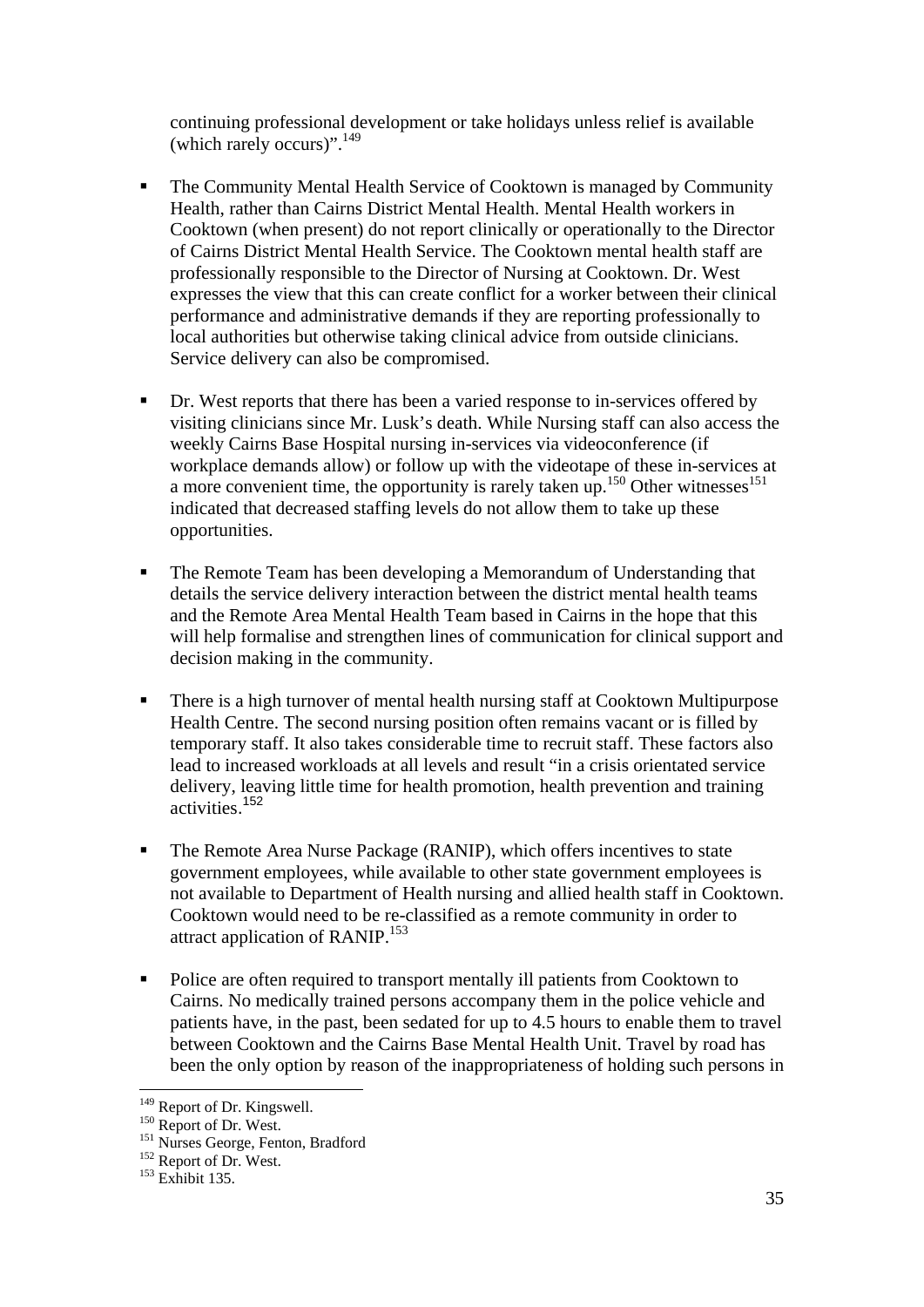the police watch-house and policies of the Queensland Police Service Air Wing and commercial airlines which do not allow the travel of persons who are considered a risk to aircraft. <sup>154</sup>

- General Practitioners have been on the frontline of mental health service delivery in Australia such that "by some estimates, GPs manage 75% to 90% of patients with mental illness in the community, and provide 30% of services to people with severe mental illness".<sup>155</sup> They are a critical link in the mental health chain, particularly at the point of entry to the mental health service, and at the point of discharge from hospital.
- No framework exists within Queensland Health in which clinicians can demonstrate competency or be assessed for competency.156
- There is currently no single point accountability for the competency, knowledgebase and performance-management of mental health staff.<sup>157</sup>
- There are no processes for clinical performance and evaluation, clinical risk management, clinical audit, ongoing professional development and full consumer and carer participation in quality improvement processes.<sup>158</sup>

#### **FINDINGS**

- 1. The identity of the deceased was Patrick Douglas Lusk.
- 2. His date of birth was  $17<sup>th</sup>$  September 1938.
- 3. His last known address was 89 Power Street, Cooktown, North Queensland.
- 4. At the time of his death his occupation was as a taxi-driver.
- 5. The date of his death was  $7<sup>th</sup>$  April 2005.
- 6. The place of his death was 89 Power Street, Cooktown, North Queensland.
- 7. The formal cause of his death was asphyxia sequential to hanging.

<sup>&</sup>lt;sup>154</sup> Evidence of Sergeant Ian McDonald.

<sup>&</sup>lt;sup>155</sup> Exhibit 154 - Issues paper of the Office of the Public Advocate – Queensland at page 11 referring to *Collaboration between general practice and community psychiatric services for people with chronic mental illness*, Medical Journal of Australia, Nicholas A Keks, B Malcolm Altson, Tobie L Sacks, Harry H Hustig and Amgad Tanaghow (1998), pp8-13

<sup>&</sup>lt;sup>156</sup> Evidence of Dr. Aaron Groves.<br><sup>157</sup> Evidence of Dr. Aaron Groves.<br><sup>158</sup> Evidence of Dr. Aaron Groves.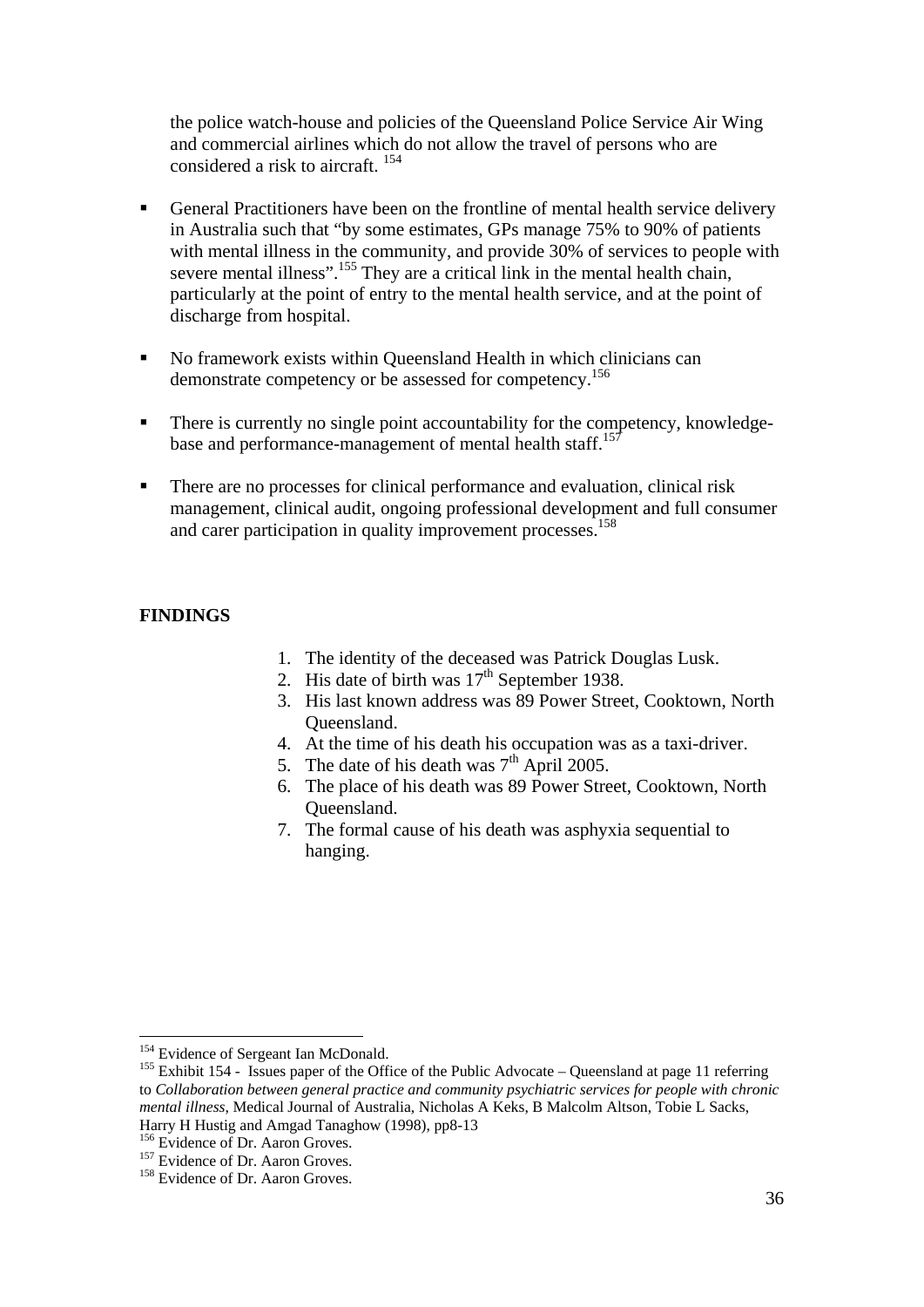#### **THE ISSUE OF THE PROVISION OF INFORMATION TO THE QUEENSLAND MEDICAL BOARD**

Pursuant to s.48 (4) of the Coroners Act 2003, a coroner may give information about a person's conduct in a profession or trade, obtained while investigating a death, to a disciplinary body for the person's profession or trade if the coroner reasonably believes the information might cause the body to inquire into, or take steps in relation to, the conduct.

In s.48 (5) a disciplinary body for a person's profession or trade means a body that–

- (a) licenses, registers or otherwise approves the carrying on of the profession or trade; or
- (b) can sanction, or recommend sanctions for, the person's conduct in the profession or trade.

The following matters are not disputed;

- That the Medical Board of Queensland is such a disciplinary body.
- That conduct of a medical practitioner in undertaking a mental state examination and a risk assessment and the making of clinical notes in relation to the assessment is conduct within Dr. Van Rensburg's profession as a senior medical officer.
- At the time of Mr. Lusk's death, Dr. Van Rensburg had been granted special purpose registration as a Medical Practitioner pursuant to s.135 of the Medical Practitioners Act 2001, effective from the  $19<sup>th</sup>$  January 2005 to  $16<sup>th</sup>$  January 2006.159 There were no conditions imposed on his registration. Dr. Van Rensburg had, in fact, always practiced under a grant of special purpose registration since his initial registration with the Medical Board in 2002 after re-locating to Australia.
- **Previous to working in Cooktown, Dr. Van Rensburg had worked at the Weipa** hospital. Dr. Van Rensburg received no mental health training or induction in either Weipa or Cooktown, although he gave evidence that he worked "*very closely*" 160 with the mental health worker in Weipa and thought that the same process would operate in Cooktown.
- The Cooktown Mental Health Service Guidelines provide for referrals to the Mental Health Service, after assessment and screening by the medical officer/nurse.161 Whilst all the experts agreed that a competent mental health worker would be able to do a mental state examination and a risk assessment, those skills were also basic competencies of medical practitioners. Not only was Dr. Van Rensburg's assessment inadequate, but no written referral to the mental health service was made or actively pursued. Dr. Van Rensburg did not speak to the mental health worker at all at any time. The planned referral was in fact abandoned during the ward round the next day and Mr. Lusk was discharged without any plan to follow-up the referral to the mental health worker.

 $159$  Exhibit 164. The Medical Board of Queensland file, letter ot Dr. Van Rensburg dated  $1<sup>st</sup>$  February 2005.

 $160$  Evidence of Dr. Van Rensburg.<br><sup>161</sup> Refer to Exhibit 5.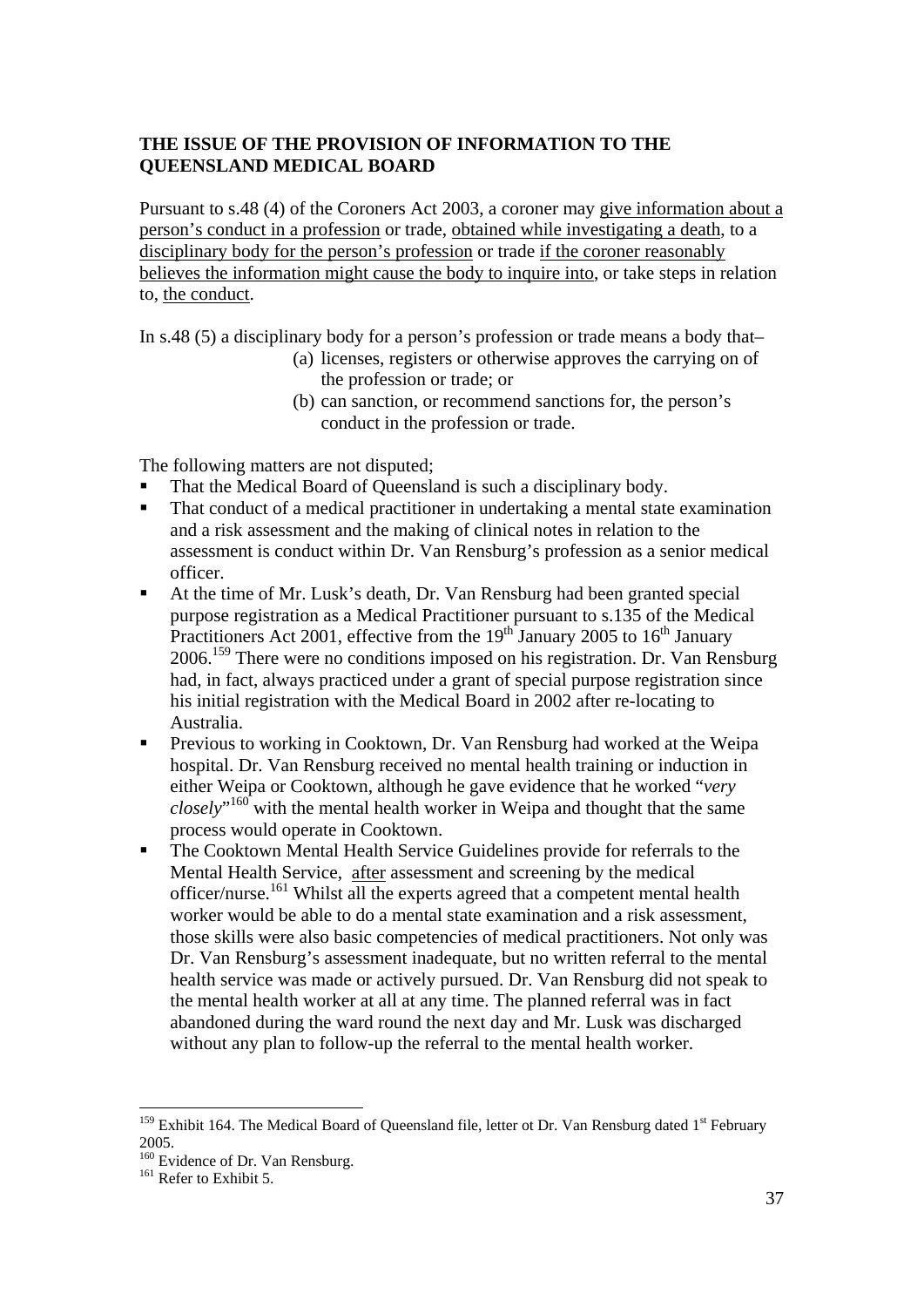- During the Sentinel Event Review interview with Dr. West, Ms. Skalicky and Ms. Oosen less than a month after Mr. Lusk's death, Dr. Van Rensburg was unable to recall Mr. Lusk's death.<sup>162</sup>
- Thereafter, Dr. Van Rensburg relocated to Cairns and, on the  $14<sup>th</sup>$  June 2005, commenced employment at the Alcohol Tobacco and Other Drugs Service (ATODS) under the supervision of Dr. Ian Audley, also a Senior Medical officer.<sup>163</sup>
- $\blacksquare$  On the 30<sup>th</sup> June 2005, Dr. Roy West and Joanne Oosen wrote to Dr. Jill Newland, Medical Director of Cairns Base Hospital, expressing significant concerns about the clinical capacity of Dr. Errol Van Rensburg to practice competently and safely as a medical practitioner.<sup>164</sup>
- Dr. Van Rensburg continued to work at ATODS.
- On the 16<sup>th</sup> December 2005, Drs. Purcell and Coventry completed an "Assessment Form Special Purpose Registrants" in relation to their period of supervision of Dr. Van Rensburg between January 2005 and April 2005. Their opinion was that he required "*further development*" in areas of clinical knowledge base, clinical skills, emergency skills, personal and professional responsibility and teaching; that he required "*substantial assistance*" in clinical judgement/decision making skills and teamwork with colleagues; that his procedural skills and medical record/clinical documentation were "*consistent with his level of experience*" and that his communications to patients and family; and time management skills were *"better than expected".*
- On the  $3^{rd}$  November 2005, Dr. Ian Audley furnished to the Medical Board an "Assessment Form Special Purpose Registrants" indicating that he had supervised Dr. Van Rensburg for two (2) months since June 2005, due to leave taken by Dr. Van Rensburg. Dr. Audley assessed him as "*consistent with level of experience*" in relation to knowledge, clinical skills, clinical judgement/decision making skills, procedural skills and time management skills; and "*performance better than expected"* in relation to communication, medical records, personal and professional responsibility and teamwork and colleagues.
- Subsequently, a resolution was made by the Medical Board on the  $12<sup>th</sup>$  January 2006 granting Dr. Van Rensburg special purpose registration to fill an area of need as a senior medical officer at Cairns Base Hospital with supervision by Dr. Ian Audley from  $17<sup>th</sup>$  January 2006 to  $16<sup>th</sup>$  January 2007. The recommendations included that "*Dr. Cohn discuss the report of Drs. Purcell and Coventry with Dr. Streatfield. "it appeared there had been a "personality issue" with respect to practice at Cooktown and will not be rotated back there;"165* Dr. Streatfield does not recall the conversation.
- On 14<sup>th</sup> August 2006,<sup>166</sup> Dr. Audley signed an "Assessment Form Special Purpose Registrants" in which he indicated that Dr. Van Rensburg's performance was "*better than expected*" in the categories of Clinical knowledge base, Clinical skills and Clinical judgement/decision making skills, personal and profession responsibility and time management skills; that his communication and medical record/clinical documentation skills were "*consistent with his level of experience"*

 $\overline{a}$ 

<sup>&</sup>lt;sup>162</sup> Exhibit 128.<br><sup>163</sup> Exhibit 164. Medical Board of Queensland file.<br><sup>164</sup> Exhibit 171.<br><sup>165</sup> Exhibit 164. Medical Board file of Dr. Van Rensburg. Resolution of the Board ratified on 24<sup>th</sup> January 2006.

 $166$  Exhibit 164.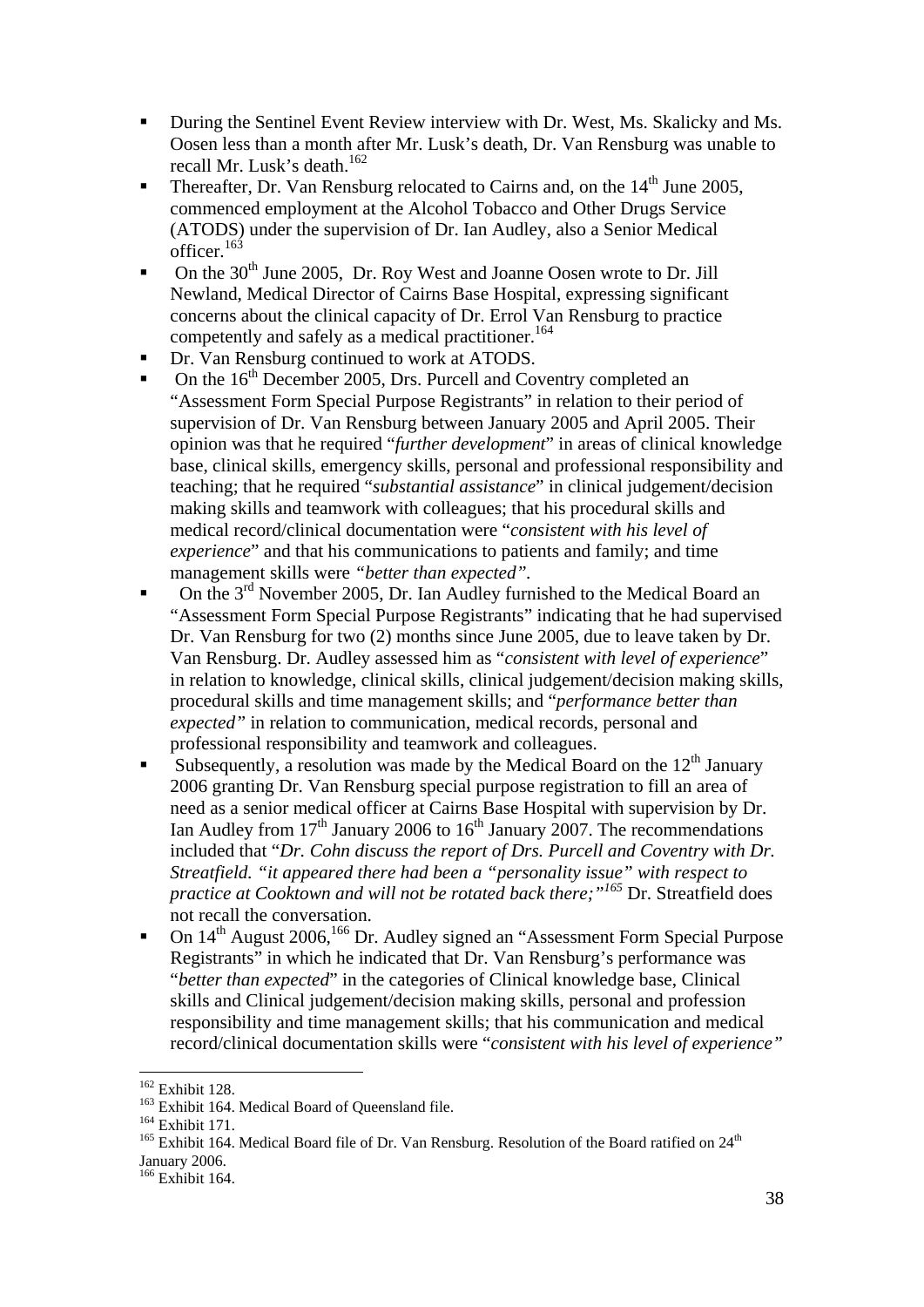and that his teamwork required further development. Dr. Audley's report also indicated that Dr. Audley had not supervised Dr. Van Rensburg since the end of March 2006 and that there was "*no improving performance action plan in place*".

- This is consistent with the evidence of Dr. Streatfield that Dr. Audley had been coming and going from ATODS between March and August 2006 when he finally retired.
- Dr. Streatfield's evidence is that, while he signed a document as the person who would supervise Dr. Van Rensburg, after Dr. Audley, he cannot do it himself and will seek the advice of the Medical Board and try to find another clinician to undertake the supervision. That had not occurred as at the date of Dr. Streatfield's evidence in late August 2006.
- There is no evidence that the Medical Board has been provided with any information as to Dr. Van Rensburg's involvement as the admitting Senior Medical Officer and one of the discharging medical officers for Mr. Lusk; or Dr. Van Rensburg's responses to the Sentinel Event Review team; or the decision to hold an inquest into the death of Mr. Lusk or a copy of Dr. Van Rensburg's written statement dated  $22<sup>nd</sup>$  March 2006; or information as to the training which Dr. Van Rensburg has undertaken since Mr. Lusk's death.
- That training has included the Royal College of General Practitioners Mental Health training; and induction and training over a period of one month prior to his commencement at ATODS in June 2005.

In making the decision as to whether to give information to the Medical Board in relation to Dr. Van Rensburg's conduct with respect to the nature and extent of his mental state examination and risk assessment of Mr. Lusk, the court has also taken into account the following:

- Dr. Kingswell, in his evidence clarified that it is this conduct which is the subject of his recommendation, rather than Dr. Van Rensburg's "knowledge, skills and attitudes" as referred to in Dr. Kingswell's written report.
- Dr. Kingswell's recommendation is informed by reference to the clinical notes of the assessment undertaken by Dr. Van Rensburg; perusal of the sentinel event report interview with Dr. Van Rensburg in April 2005; reference to Dr. Van Rensburg's written statement dated  $22<sup>nd</sup>$  March, 2006; observation of Dr. Van Rensburg while giving oral evidence during the inquest; information as to the training that Dr. Van Rensburg has since undertaken; Dr. Streatfield's evidence referred to above and the evidence of Dr. Jill Newland that she will be reviewing Dr. Van Rensburg.
- Dr. Van Rensburg's conduct was not consistent with the Cooktown Mental Health Guidelines. Neither was it consistent with what Dr. Van Rensburg stated in evidence he presumed the position to be in Cooktown concerning the relationship between his position and the mental health worker.
- The court accepts the evidence of Dr. Kingswell that, in referring the issue of the mental health assessment to the mental health worker, Dr. Van Rensburg was abrogating his responsibilities as the admitting doctor.
- The court accepts Dr. Kingswell's evidence that Dr. Van Rensburg's statement dated 22<sup>nd</sup> March 2006 is not supported by the clinical notes and makes bald assertions without any reference to any material supporting those assertions. "*It is*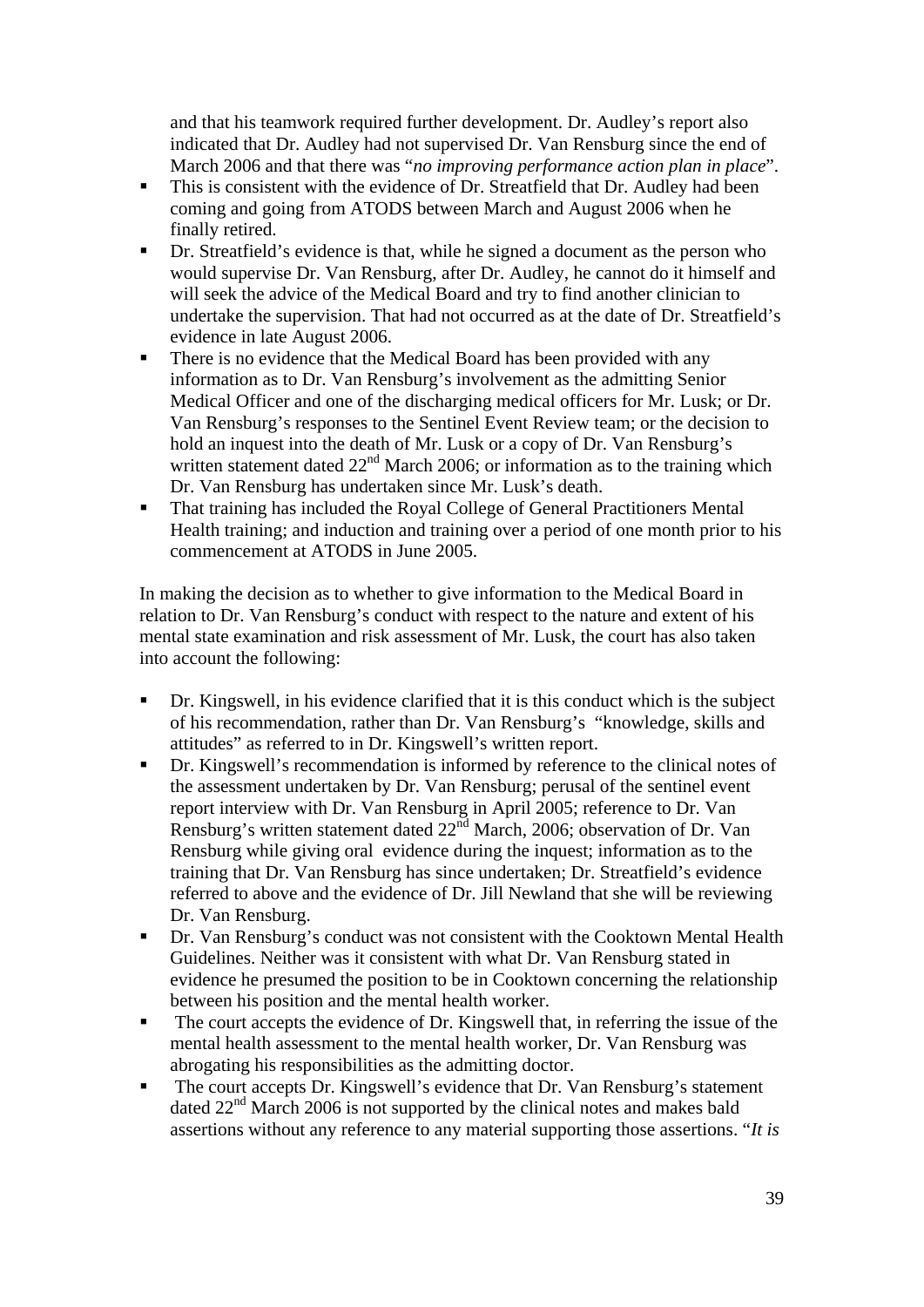#### *difficult to accept his recollection in the statement when he could not remember the patient during the Sentinel Event Review". 167*

- **•** Dr. Van Rensburg's statement was written subsequent to receiving mental health training, induction and supervision from Dr. Audley. His oral evidence was given at a time subsequent to mental health training and supervision from Dr. Audley.
- It is concerning that despite mental health training and supervision, and indeed by reference to that training, Dr. Van Rensburg maintains that Mr. Lusk was a low risk of suicide.
- The court observed Dr. Van Rensburg to be disoriented, confused, evasive, obtuse, avoidant and vague during his evidence. Answers to questions of a clinical nature were inappropriate, on occasions comprising words of thanks.
- When questioned as to what action he would take on a future occasion, he stated that he "*would still contact mental health*" when there is clear evidence that he did not do that during the earlier occasion.
- $\blacksquare$  His evidence about the unavailability of Mr. Lusk's medical file during the Sentinel Event Review interview is inconsistent with that of Dr. West, Joanne Oosen and Judy Skalicky. Having regard to the manner in which they gave their evidence, which was not challenged, I accept their evidence over that of Dr. Van Rensburg.
- Dr. Van Rensburg can be singled out from Drs. Coventry and Purcell. Dr.. Van Rensburg was the admitting doctor. The admission process informs the management planning and the discharge process. Dr. Purcell accepts that in discharging Mr. Lusk a serious mistake was made. Dr. Coventry impressed as a witness and is undertaking extension training in mental health.

Having regard to all of the above matters, this court intends to provide information to the Medical Board of Queensland in relation to Dr. Van Rensburg's admission assessment of Mr. Lusk by way of provision of these reasons, a copy of Dr. Van Rensburg's interview with the Sentinel Event Team; a copy of Dr. Van Rensburg's statement dated 22<sup>nd</sup> March 2006; a copy of the transcript of Dr. Van Rensburg's evidence; a copy of the transcript of Dr. Kingswell's evidence as it relates to Dr. Van Rensburg and a copy of Dr. Kingswell's report.

The court does so on the basis that it reasonably believes the information might cause the Medical Board of Queensland to enquire into, or take steps in relation to, the conduct of Dr. Van Rensburg in his case. It also cannot be satisfied that the Medical Board has inquired into the conduct in the process of granting to Dr. Van Rensburg special purpose registration under the supervision of Dr. Audley.

 $\overline{a}$ <sup>167</sup> Evidence of Dr. Kingswell.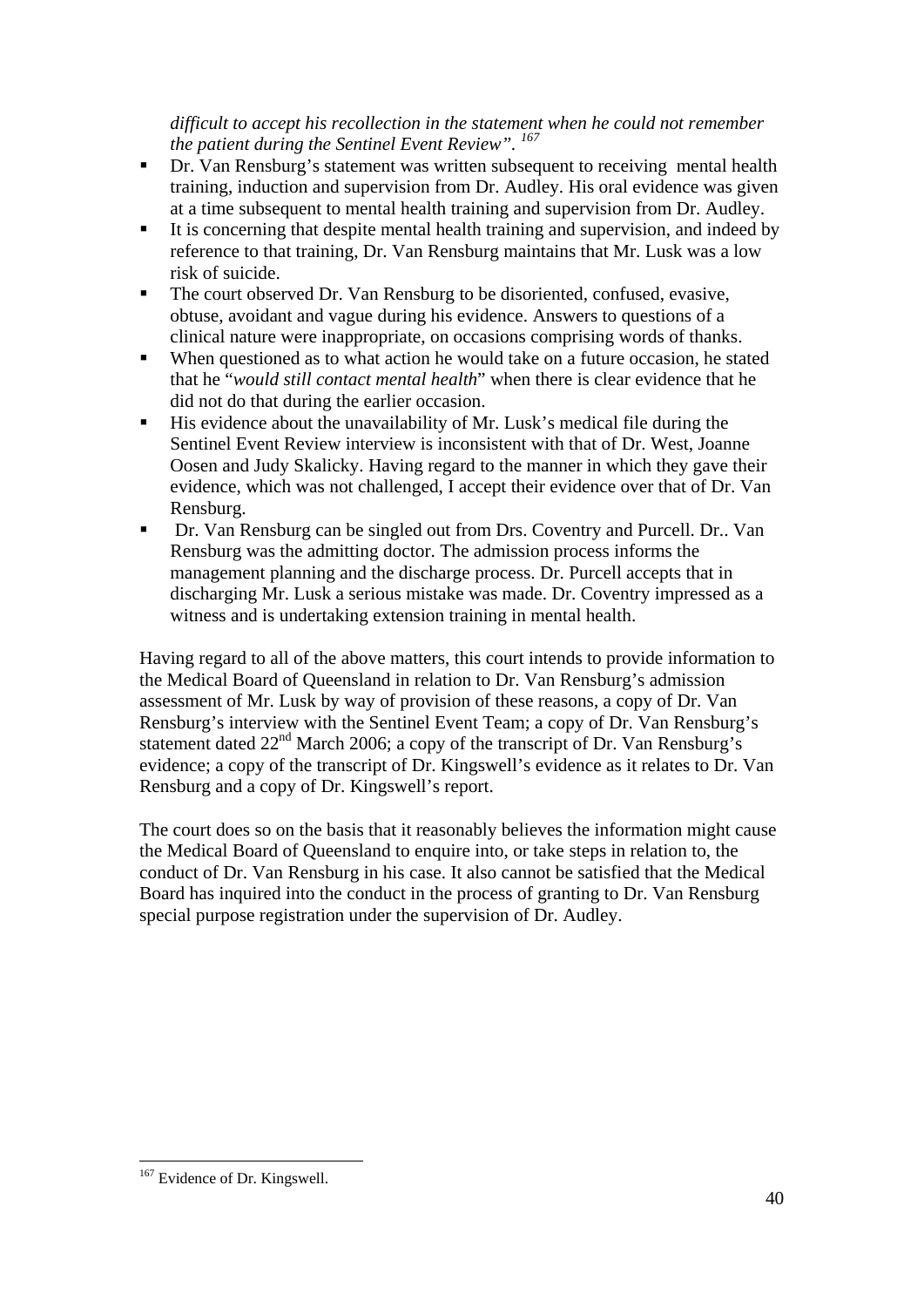#### **PART D**

#### **THE CIRCUMSTANCES OF THE DEATH OF EMILY JANE BAGGOTT**

Emily was born on  $28<sup>th</sup>$  December 1988. Her parents separated when she was very young and she spent a significant part of her life living with her mother Kathryn Gibson in various areas of New South Wales and the Gold Coast, with very little or no contact with her father. Her father was in fact unaware of her location for a great deal of the period during which Emily resided with her mother.

He was, as a result, unaware of the numerous difficulties which Emily had faced in her very short life. It is reported that she was variously a victim of sexual assault, a victim of predatory behaviour by adult males, a victim of self-harm and a victim of suicidal thoughts. She was also the subject of attention from the child protection authorities on many occasions, including occasions when her mother was admitted to mental health units as a result of her own mental health issues.

Emily herself had an extensive mental health history which included several admissions to both the Kempsey Mental Health Unit and the Gold Coast Mental Health Unit. She commenced using Cannabis Sativa and, prior to her death, was consuming up to 6 to 7 cones per day. She frequently expressed suicidal thoughts to various social workers with whom she had come into contact and had engaged in selfharming behaviour right up to the time of her death.

Medical Records indicate that on  $11<sup>th</sup>$  March 2003, Emily was admitted to the Gold Coast Hospital expressing suicidal ideation. She was discharged 3 days later, although continued to be treated by Mental Health Services. She was admitted again on  $5<sup>th</sup>$ September 2003, when she was diagnosed with Post Traumatic Stress Disorder, and discharged approximately one month later. There were other hospital admissions thereafter. The most recent hospital admission prior to her death was an admission to Kempsey Hospital on  $3<sup>rd</sup>$  August 2005 where she remained until discharged on  $20<sup>th</sup>$ August 2005. She was diagnosed with adjustment disorder, depressive disorder and an eating disorder, with a secondary diagnosis of possible borderline personality disorder, as a result of long-term trauma and deprivation. She was prescribed Cipramil.

Emily had by this time renewed contact with her father, Anthony Baggott who resides in Kuranda. Mr. Baggott was offering Emily assistance with a number of issues and Emily had expressed a wish to travel from Kempsey to reside with him and his partner Faye Allen. She was very much looking forward to her new life. Unfortunately, discharge planning from Kempsey had not taken into account the documented impulsivity of Emily's behaviour, her indications that she had intended to move to Kuranda and the urgency with which it appeared Emily wished to effect her re-location. Having obtained a ticket to travel to Cairns, she immediately sought and was granted discharge from the Kempsey Mental Health Unit.

Neither the child protection authorities, nor any medical or mental health professionals from either the Kempsey Mental health unit or the Gold Coast Mental Health Unit had had any previous contact with Emily's father or had provided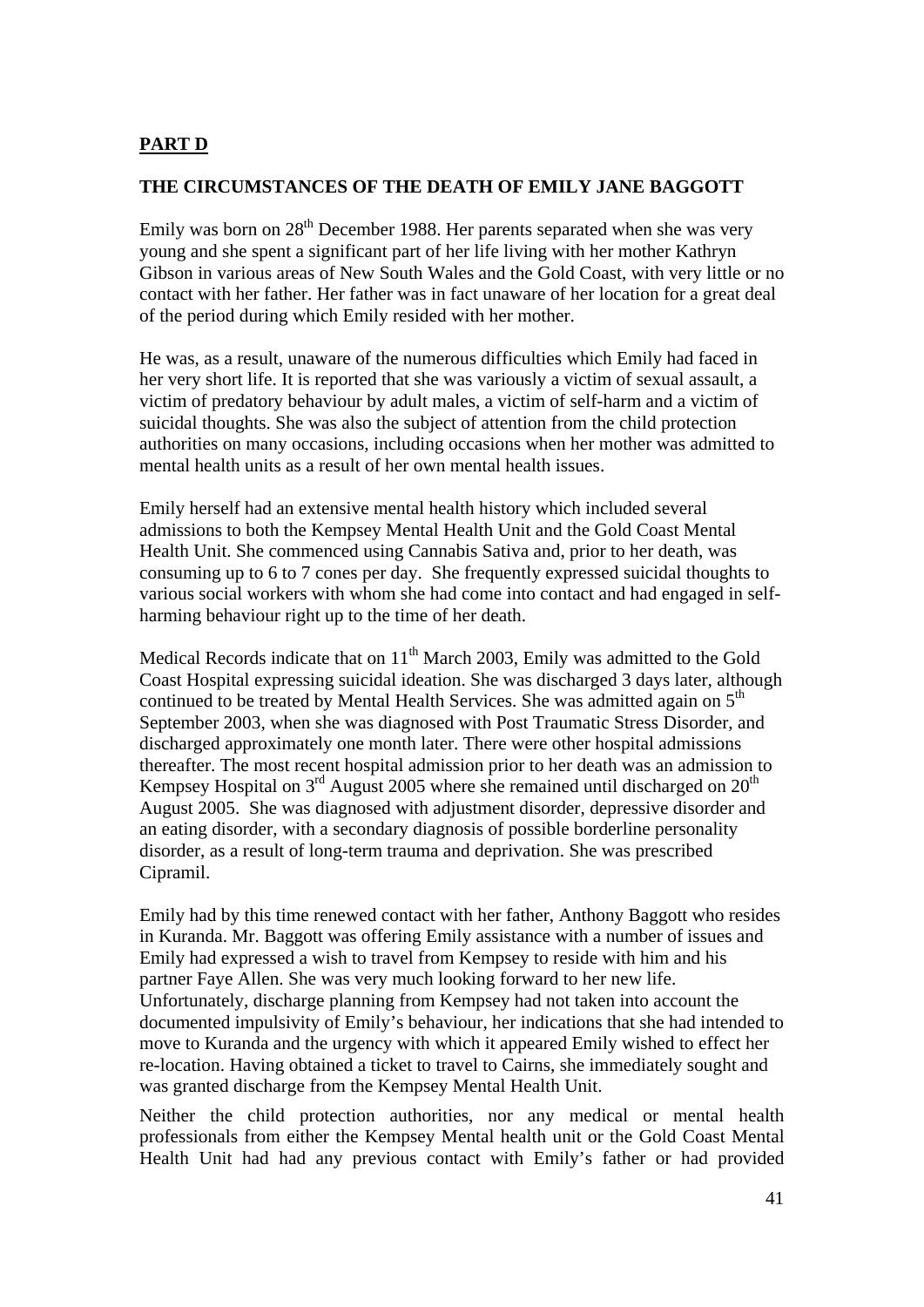Emily's father with any information about Emily, including her risk of suicide. Again, upon discharge from the Kempsey Mental health unit, no-one attempted to involve a parent or the child protection authorities in her discharge planning; obtain from Emily her written consent to disclosure of information to her father and Faye, or otherwise take any steps to inform Mr. Baggott and Faye Allen of Emily's suicide risk. Her treating psychiatrist in Kempsey was of the view that information about Emily was confidential and could not be released without Emily's express consent. Dr. Blom was also unaware that Mr. Baggott did not know of Emily's mental health history.

Despite Emily's extensive mental health history, no continuation support to a mental health service in Cairns was put in place before Emily's departure or upon Emily's discharge. There was no referral to a particular general practitioner or other medical specialist. Emily was simply requested to contact a medical practitioner upon her arrival in Cairns.

On 3rd October 2005, Emily attended upon Dr. Cory of the Edge Hill Medical Centre after arrangements had been made by Emily's step-mother Faye Allan who had become concerned about self-harming behaviour by Emily. Ms. Allen attended the appointment also. Dr. Cory assessed Emily as high risk of suicide. Dr. Cory did not have access to Emily's previous medical history and concedes that she had very little collateral information.

Dr. Cory prescribed further Cipramil 40mg, the same dose that Emily had been on in Kempsey. Dr. Cory contacted the Crisis Assessment and Treatment Team (CATT) and spoke to a psychiatric nurse who indicated an appointment was available either that day or the next. It was decided that Emily would attend the next day.

On 4<sup>th</sup> October 2005, Sharn Jarvis, a Cairns Youth Mental Health psychologist reviewed Emily for approximately 1-1/2 hours. She did not undertake a comprehensive assessment, but did assess risk with a view to making a further appointment to obtain collateral history. Emily reported that she was very happy to be with her father and Faye and was very positive about the future. Faye accompanied Emily to that appointment also.

Sharn Jarvis assessed that Emily was at high chronic long term risk, as opposed to high acute risk, and upon assessment that the protective factors for Emily with her father and Faye were very high, a decision was made not to admit Emily and she was booked for a continuation appointment on  $5<sup>th</sup>$  October 2005.

The court accepts the evidence of Faye Allen that she did not receive meaningful communication from either Dr. Cory or Sharn Jarvis that Emily was at high risk and that Faye was not briefed as to what observations she should keep of Emily or what indicators of risk she should look for.

On the 5<sup>th</sup> October 2005 Emily again attended upon Sharn Jarvis for an assessment of her mood and Sharn Jarvis conducted a basic mental state examination and assessed that her mood had improved, that she was smiling and happy and overall seemed a lot better than the previous day. Faye Allen did not attend with Emily as she was unaware of the assessment of high risk in relation to Emily. At this consultation, Emily advised Sharn Jarvis of her previous admissions to the Kempsey and Gold Coast Mental Health Units and Sharn Jarvis obtained Emily's consent to a transfer of the medical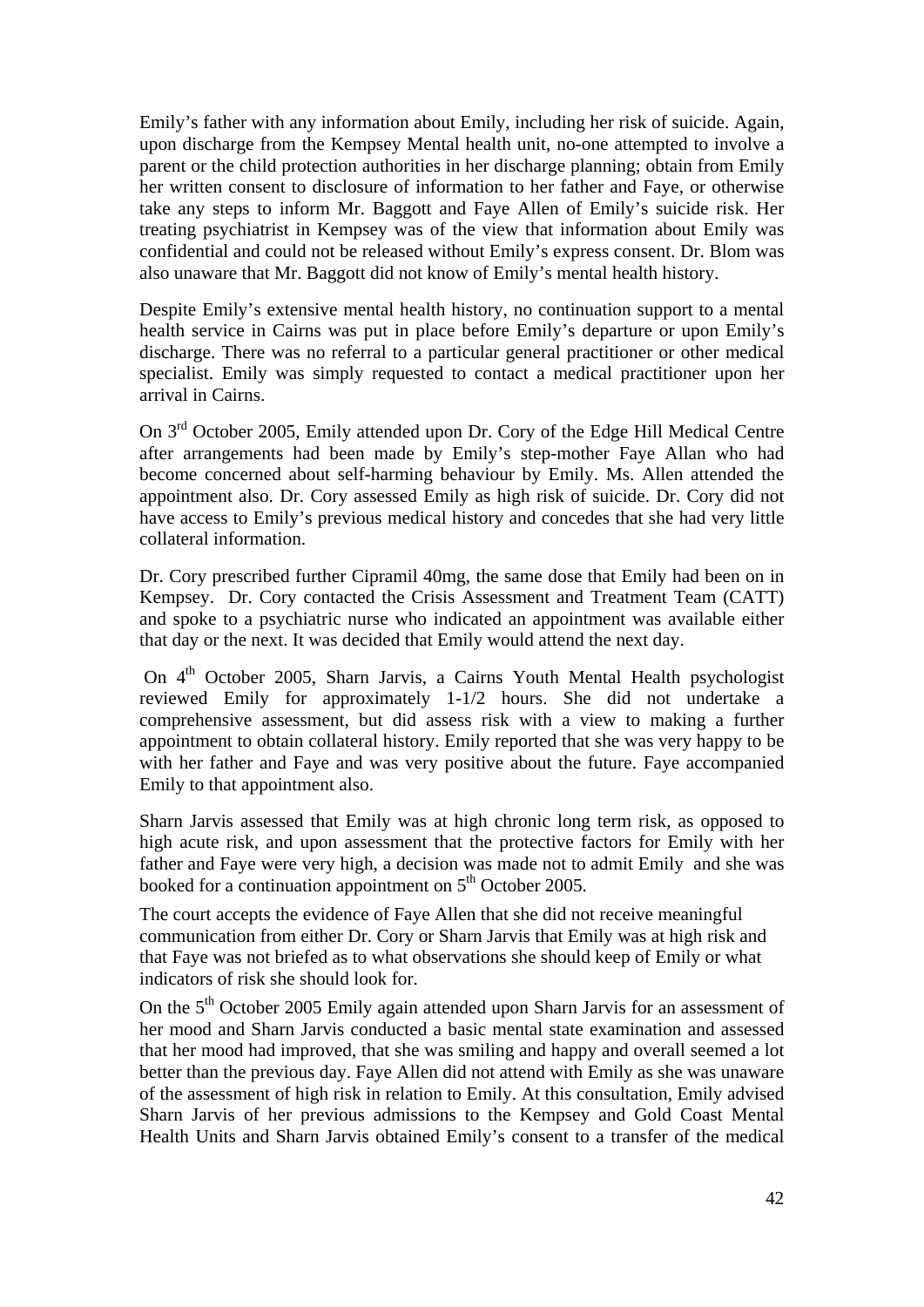records to Cairns and made a request of the Kempsey Mental Health Unit for those records.

A further appointment was made for Emily on  $6<sup>th</sup>$  October, although Ms. Jarvis gave Emily the choice as to whether to attend that appointment or not. She made a definite appointment to see Emily on the  $10<sup>th</sup>$  October 2005.

Unfortunately, the medical records from Kempsey and the Gold Coast were not available to Sharn Jarvis prior to Emily's death due to the lack of an electronic computer system to enable the collection of complete and accurate medical histories of patients treated in other hospitals/services within Queensland or from other states of Australia.

On  $6<sup>th</sup>$  October 2006, Emily failed to attend her 9.00am appointment with Sharn Jarvis. At approximately midday that day, she was found by her father hanging from a rafter at the family home.

Emily's parents are understandably shattered by Emily's death. Anthony and Faye are particularly distressed that Emily's risk status was not communicated to them in a meaningful way. Faye has made it clear that if she had been told of the risk, she would have made other arrangements to ensure Emily's care and protection.

On the  $13<sup>th</sup>$  October 2005, a Sentinel Event Review was conducted after Emily's death by Judy Skalicky, Professor Ernest Hunter and Adrian Shea and a report was subsequently prepared and furnished to the District Manager, Cairns Health Service District.<sup>168</sup>

The conclusions contained in that report were that there was "*no evidence that any task, practitioner, team, workplace or organisational factors within Queensland Health contributed to an adverse outcome for Emily; and that a review of the actual events and interviews with all parties involved; combined with collateral obtained post-suicide; provides that the care provided/steps taken were according to policy/procedure. The discharge planning from Kempsey Hospital was poor, but this needs to be investigated by another jurisdiction".169*

In his report dated  $17<sup>th</sup>$  August 2006, however, Dr. Kingswell highlights a number of issues which the courts accepts are relevant to the treatment of Emily, both in Kempsey, the Gold Coast and finally in Cairns;

- Kempsey Mental Health failed in their responsibility to ensure that Emily obtained appropriate treatment in Cairns when Emily had not refused consent to the release of her medical details from Kempsey, it was known she had recently been an inpatient, had not complied with treatment and was depressed and suicidal.
- The view of the psychiatrist in Kempsey that Emily's problems were the result of enduring personality traits and chronic social stressors should not be seen as a reason not to consider that she was also at serious risk of depression.
- The documented history available in Cairns was inadequate and the symptoms of depression were not explored, such that a moderate to severe depressive disorder

 $\overline{a}$ 168 Exhibit 71

<sup>&</sup>lt;sup>169</sup> Exhibit 71 paragraph 13.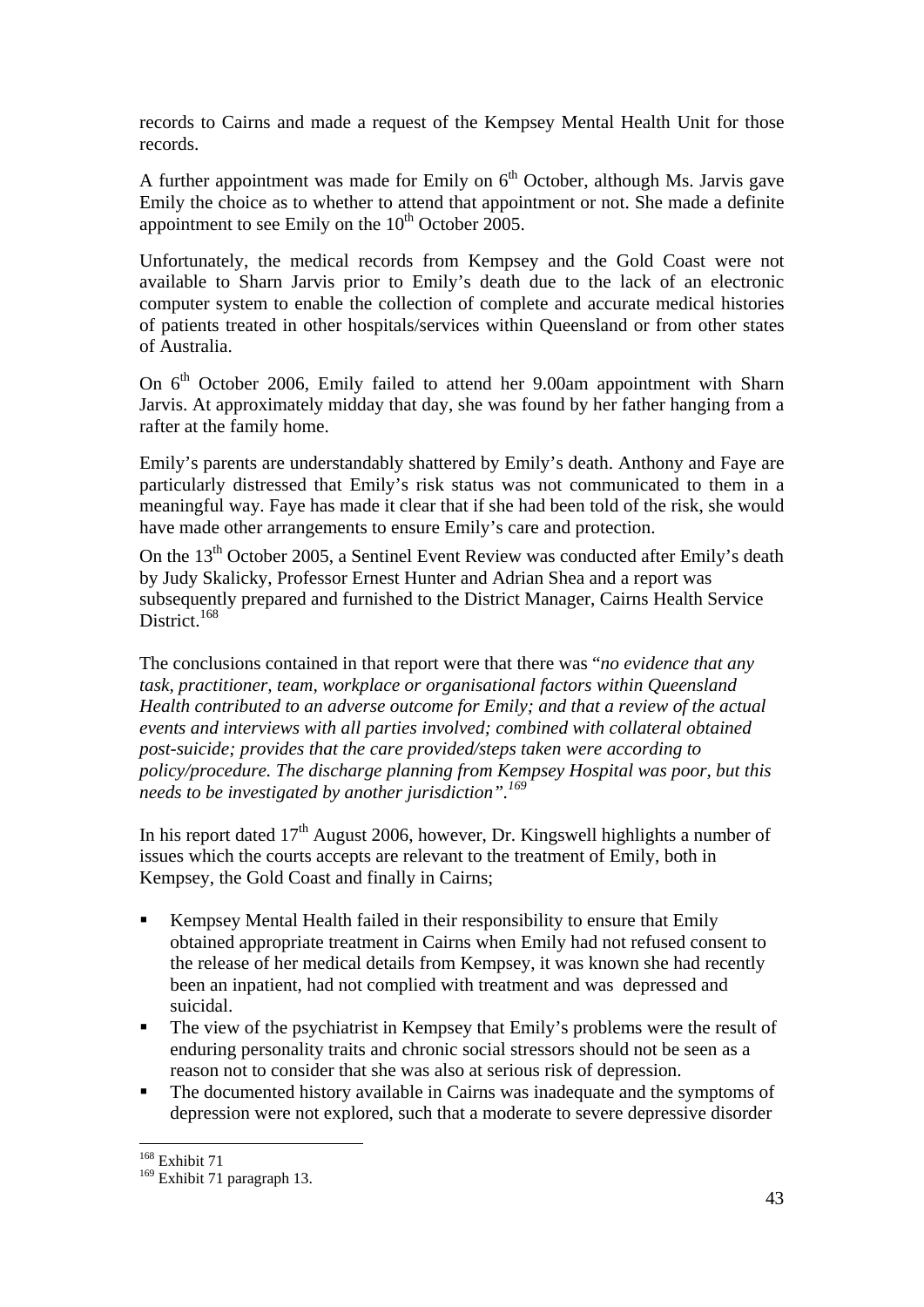might have been missed. There is no evidence that the disorder of depression was treated vigorously along evidence-based practice guidelines as outlined in Exhibit 174. Dr. Kingswell also expressed concern that despite the ticked boxes on the risk assessment instrument indicating that Emily was high risk, that was not the assessment.

- The clinical record from Kempsey identified a number of concerning elements which would have flagged for the Cairns mental health professionals that Emily was at risk of a serious mental disorder, such as depression, and a serious risk of suicide.
- A risk assessment should not be conducted without a consideration of diagnosis. Had it been established that she suffered an acute or chronic major depressive episode then an acute risk (1/4-1/2) would have been identified. She should have been reviewed by the child and adolescent psychiatrist at the earliest opportunity.
- The management with respect to the choice of antidepressants was inappropriate and should have been reviewed by the Consultant Psychiatrist. The use of an SSRI (Selective Serotonin Reuptake Inhibitors) of which Cipramil is one, has been associated with reports of worsened suicidal ideation, mania, seizure and clinical worsening,<sup>170</sup>particularly in the short period after they are started. During that period, there is a significant increase in the number of young people that feel the urge to take their lives. There are, therefore, significant published warnings about the precautions that need to taken.<sup>171</sup> Those warnings should have been passed on to the family so that they could increase their vigilance of, and assistance to, Emily. Dr. Kingswell's view is that different medication should have been prescribed. "*Fluoxetine is the only anti-depressant that has shown any benefit in young people. Emily should have had a trial of fluoxetine and further decisions made only had it not been effective"172.*
- Coronial findings in  $2004^{173}$  following the death of a 15 year old girl who had been prescribed a SSRI<sup>174</sup> recommended that families and carers of children prescribed such medication should be alerted to observe patients for the onset of any depressive or other known symptoms. Other recommendations included that all options about voluntary care and treatment should be explained fully to families and carers; medical practitioners should recognise the emotional and practical burdens which close supervision of a child at home entails, satisfy themselves that the adults concerned are capable and willing to shoulder those burdens and ensure an adequate system is in place to support them; and the attention of all medical practitioners should be drawn to the recommendations of ADRAC on  $17<sup>th</sup>$  June 2004 in relation to prescribing SSRI antidepressants in children and adolescents and the advice to be given to families and carers.
- Dr. Kingswell was concerned that, despite such findings and the ADRAC recommendations, SSRIs are continued to be prescribed. Furthermore, it seems that coronial findings are not published to treating/prescribing mental health professionals.
- Dr. Kingswell understandably also expressed concern about the failure of Queensland Health to implement a system to ensure that coronial findings are published to treating/prescribing clinicians. Any coronial recommendations which

 $170$  Exhibit 176.

<sup>171</sup> Exhibit 176.<br>
<sup>172</sup> Evidence of Dr. Kingswell.<br>
<sup>173</sup> Exhibit 177 Coronial findings in the matter of Vivian Margaret Crane.<br>
<sup>174</sup> Roaccutane, also an SSRI.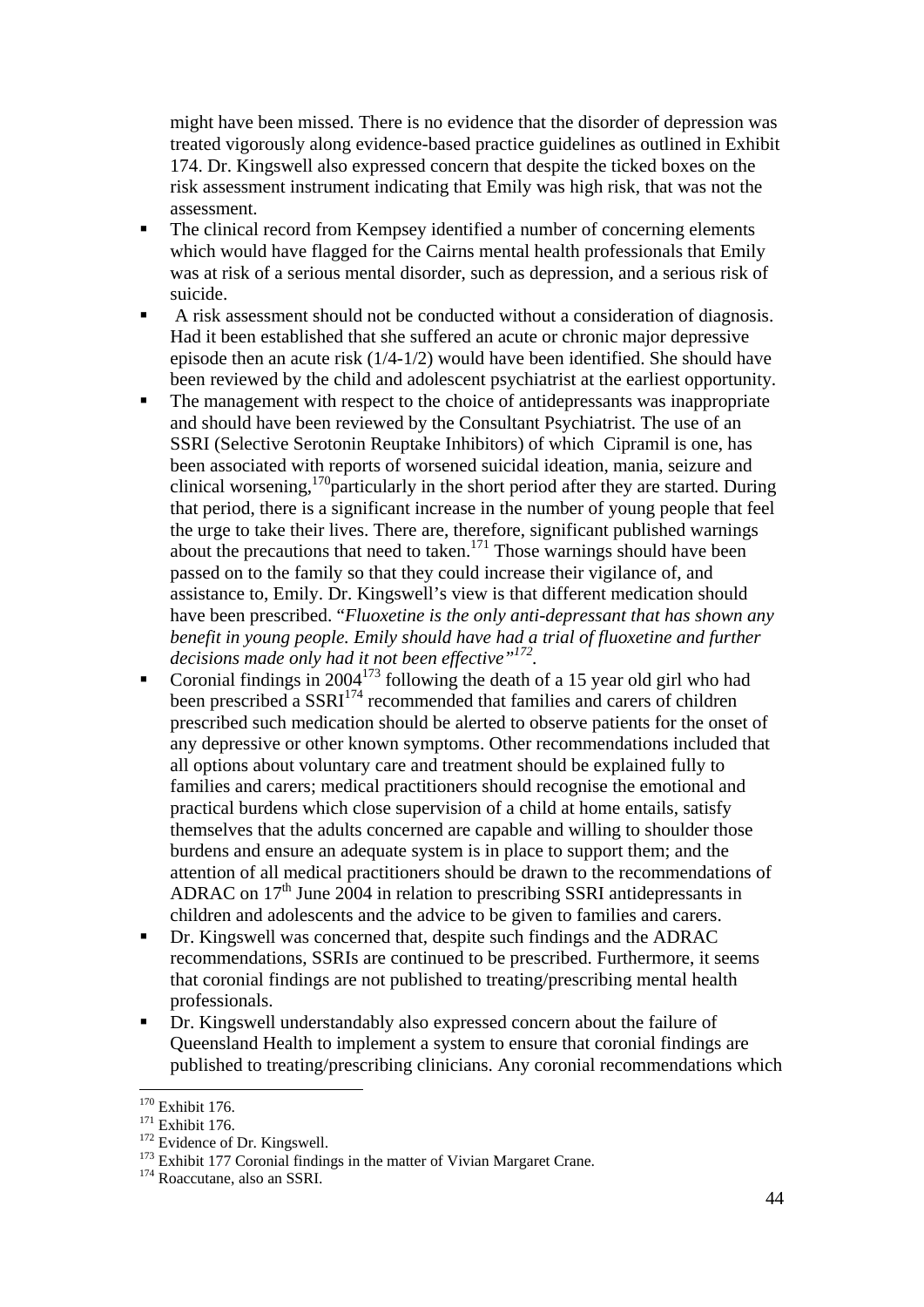have come to his attention have either been provided to him by this court in the process of its investigation or otherwise obtained by Dr. Kingswell himself from the Queensland Coroner's website.

- Communication between Cairns Youth Mental Health Service (CYMHS) and Emily's parents and Faye Allen was very poor as was the communication between Kempsey Mental Health service and Cairns CYMHS.
- *"There needs to be increased education about the issues of confidentiality and consent to ensure that persons understand that confidentiality ends when the safety of the person or the community is at risk".* The "Guidelines for the management of patients with suicidal behaviour or risk" issued by Queensland Health April 2004 state quite clearly that "…confidentiality is not absolute…may involve breaching confidence, including acting against the express wish of another person".
- While there are two child and youth psychiatric positions in Cairns neither of those positions were filled as at  $17<sup>th</sup>$  August 2006.
- Due to the fact that there is no child/adolescent mental health unit in Cairns, children are sent to the Brisbane Mental Health child/adolescent unit as it is inappropriate to admit them to the Adult Mental Health Unit and may not always be appropriate to admit to the paediatric unit. In any event, paediatric nurses do not have child and youth mental health training.

## **FINDINGS**

- 1. The identity of the deceased was Emily Jane Baggott.
- 2. Her date of birth was  $28<sup>th</sup>$  December 1988.
- 3. Her last known address was Lot 42 Wright's Lookout, Kuranda, North Queensland.
- 4. At the time of her death her occupation was unemployed, because she was making applications to study at TAFE.
- 5. The date of her death was  $6<sup>th</sup>$  October 2005.
- 6. The place of her death was Lot 42 Wright's Lookout, Kuranda.
- 7. The formal cause of her death was asphyxia sequential to hanging due to depression $175$ .

<sup>&</sup>lt;sup>175</sup> Exhibit 65. Autopsy Report of Dr. S. McDonald.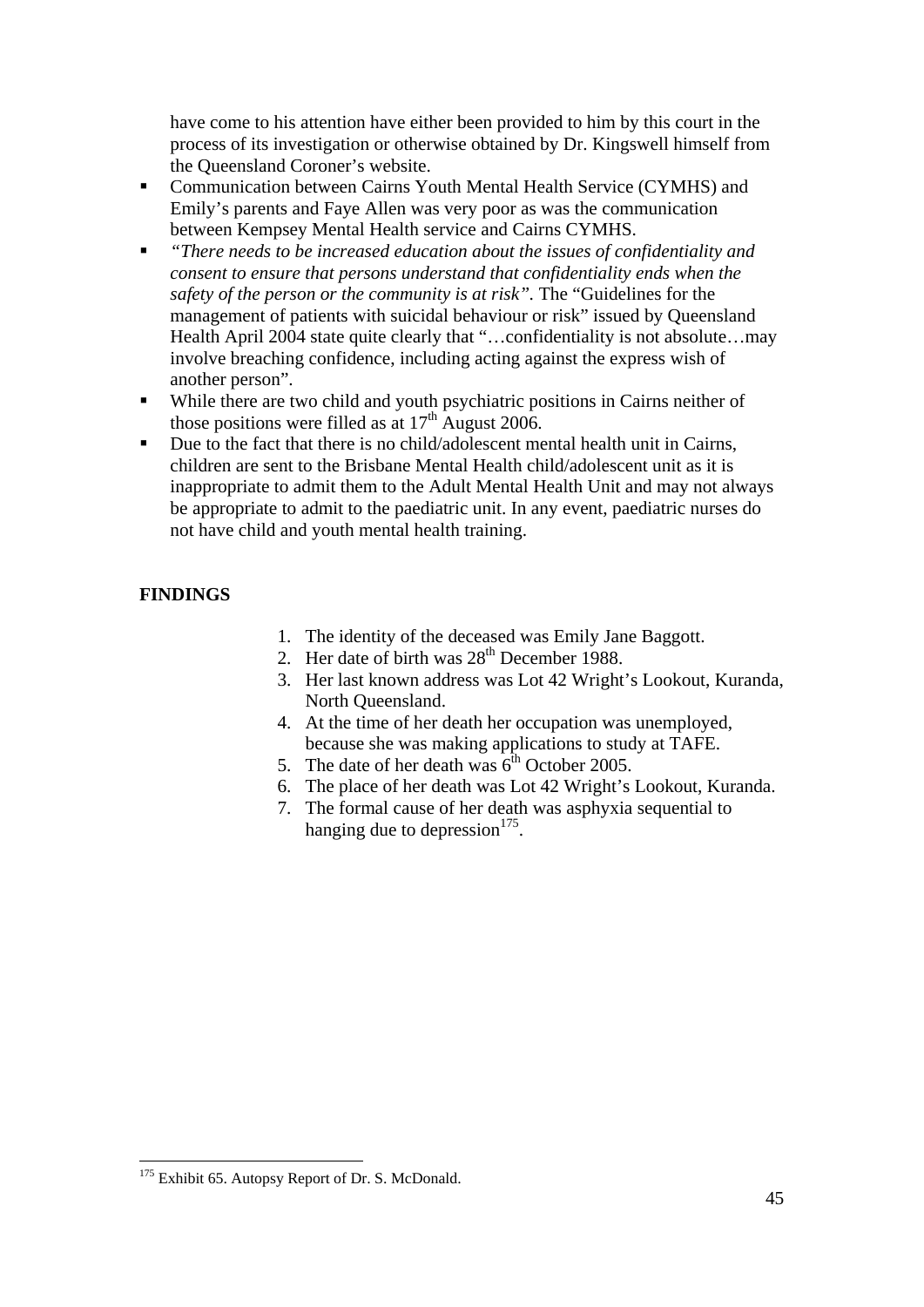# **Part E**

#### **CONCLUSIONS**

Despite the existence of significant good mental health policy which has been formulated over the last seventeen (17) years, including critical policy in relation to risk assessment, participation of carers, access to medical records, liaison with general practitioners and discharge planning, it was insufficient to protect Charles, Patrick and Emily.

Patrick and Emily were inadequately assessed. In Patrick's case, basic clinical competencies in risk assessment were lacking, as were opportunities for training and processes to assess performance; and Patrick's general practitioner was not consulted at any time. In Emily's case, a lack of discharge planning in Kempsey left Emily vulnerable to risk; and confusion about confidentiality issues and the lack of a crossborder and state-wide electronic information system meant that mental health workers were not provided with crucial medical information.

Charles was not assessed at all, due to pressure on resources. There was also no safe place and no community supports/programs available to him. The system had in fact been unable to meet his needs for a considerable period, due also to cultural misunderstandings.

In all three cases, none of the family members/significant carers were involved in treatment issues to the extent to which longstanding formulated policy dictated.

Good policy itself is clearly not enough; and for so long as priority is not given to active implementation of policy, adequate resourcing and single point accountability, nothing will change for those people in our community who suffer mental illness.

What the situation now dictates is that everything cannot stay the same.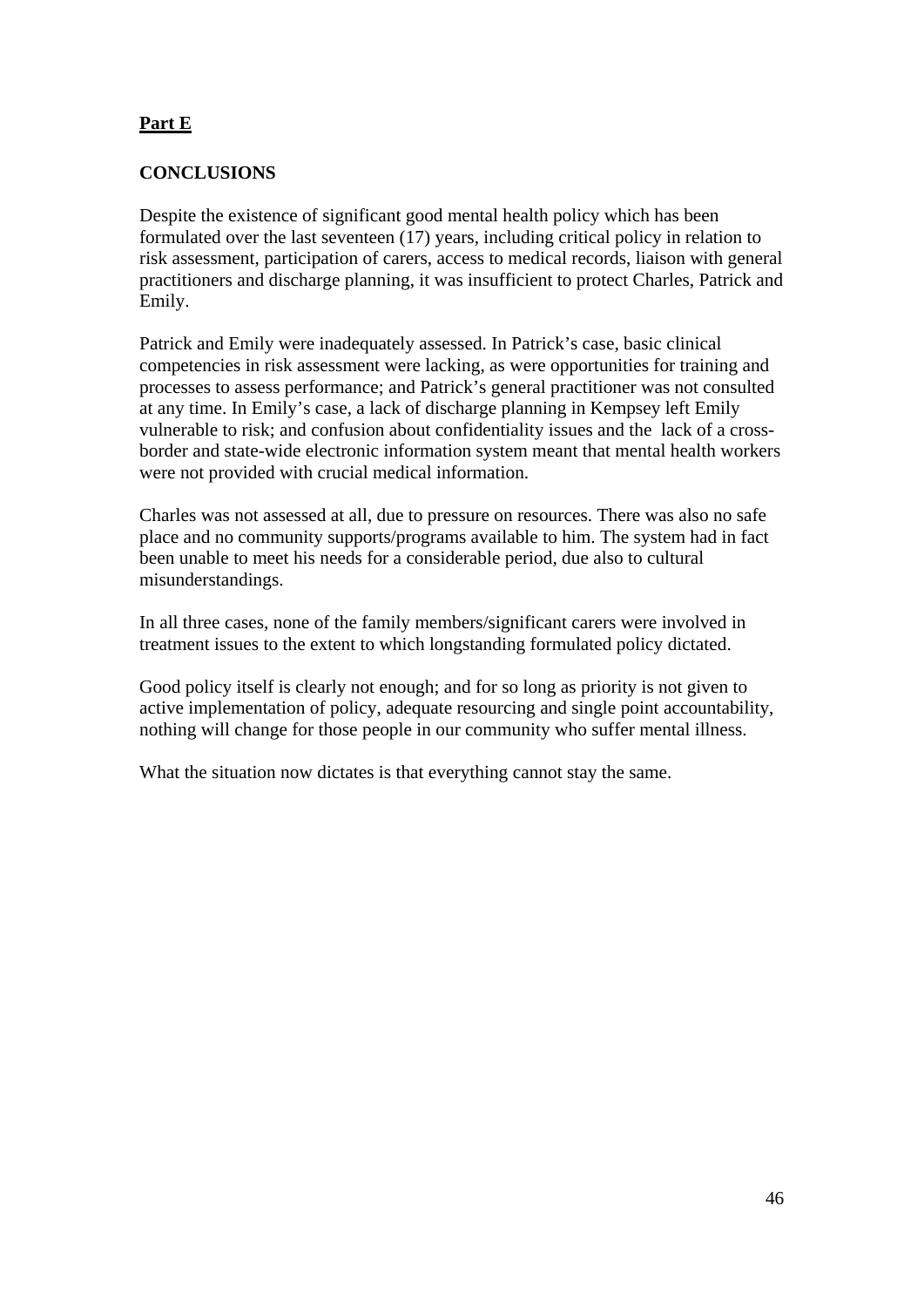# **PART F**

#### **RECOMMENDATIONS**

#### **Implementation of mental health policy and service reform**

- 1. That Queensland Health, as a matter of priority, actively implement the strategies for reducing suicide and deliberate self-harm in mental health services and related health service settings; as outlined in the National safety priorities in mental health: a national plan for reducing harm, October 2005.<sup>176</sup>
- 2. That Queensland Health, as a matter of priority, actively implements the National Practice Standards for the Mental Health Workforce<sup>177</sup> and the National Practice Standards for Mental Health Services.<sup>178</sup>
- 3. That Queensland Health, as a matter of priority, actively implements the reforms of the National and Queensland Action Plans on Mental Health 2006- 2011.
- 4. That Queensland Health actively implements the Recommendations from the Public Advocate's Annual Reports to the Queensland Parliament 2003-04 and 2004-05 and give consideration to the involvement of the Office of the Public Advocate in relation to such implementation.
- 5. That Queensland Health, as a matter of priority, actively implements the Queensland Health Guidelines for the Management of patients with suicidal behaviour or risk.179
- 6. That Queensland Health accelerates the implementation of Key Recommendations 1,2,4,5 and 8 of the "Achieving Balance: Report of the Queensland Review of Fatal Mental Health Sentinel Events".<sup>180</sup>
- 7. That the Director of Mental Health and the corporate office of the Mental Health Branch, consistent with the Director's functions under the Mental Health Act  $2000^{181}$  be given both the mandate and the resources to;
	- a. provide the necessary leadership and guidance to support District mental health services in implementing the National safety priorities, the National Practice Standards, the National and Queensland Action Plans and the recommendations of the Public Advocate's Annual Reports; and in accelerating implementation of Key Recommendations 1,2,4,5 and 8 of the "Achieving Balance: Report of the Queensland Review of Fatal Mental health Sentinel Events" and the recommendations from the Public Advocate's reports referred to above;

 $176$  Exhibit 185 at page 15.

<sup>177</sup> Exhibit 154. Appendix 1.<br>
<sup>178</sup> Exhibit 154. Appendix 1.<br>
<sup>179</sup> Exhibit 117.

 $\frac{180}{260}$ /exhibit 179.<br><sup>181</sup> S. 489(1) Mental Health Act 2000.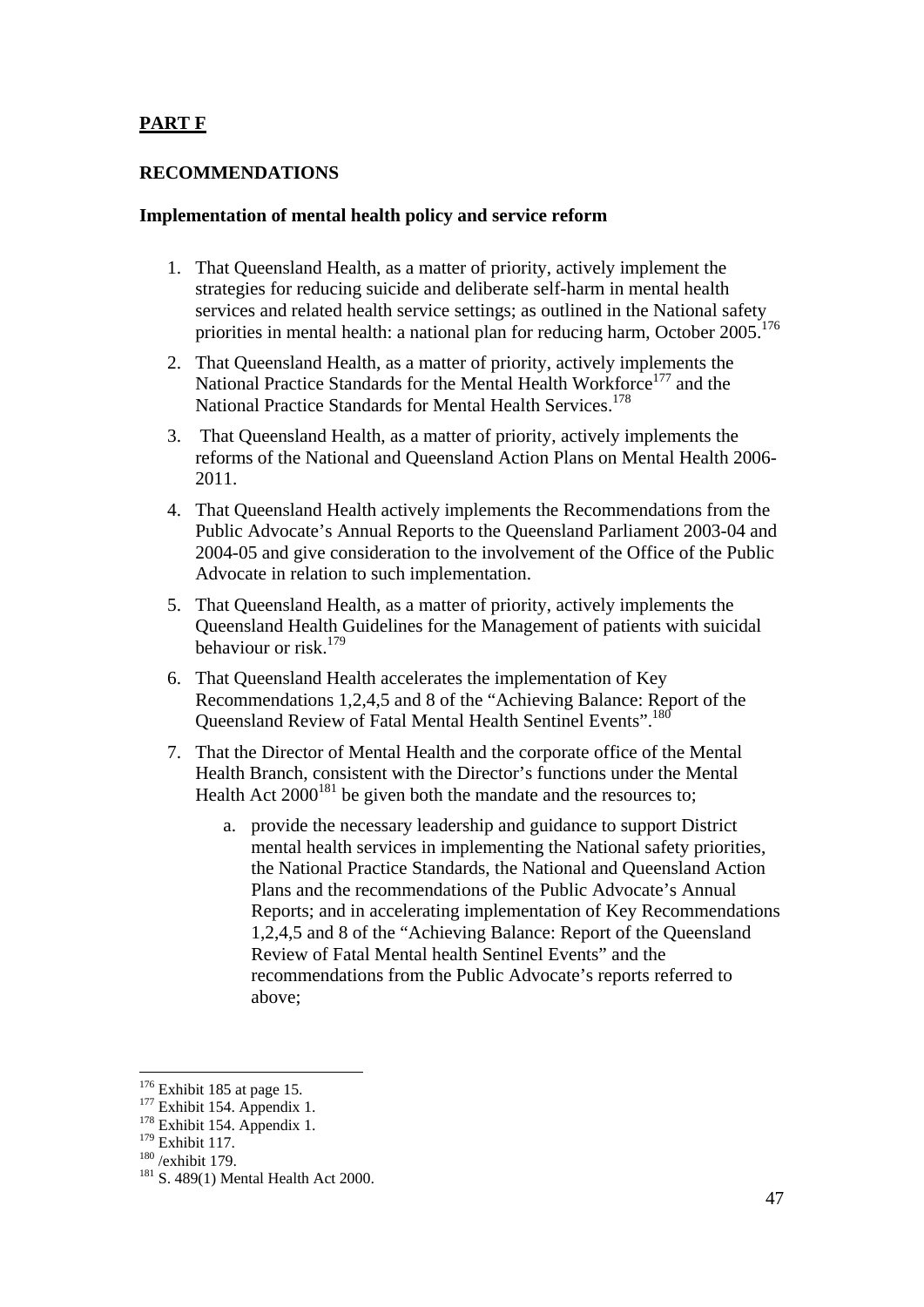- b. develop and implement State-wide policy and frameworks in relation to the implementation of the recommendations raised in the Issues Paper of the Public Advocate in relation to assessments, access to information, carers and network support, liaison with general practitioners, discharge planning, supports in the community, indigenous mental health and broader systemic issues; and consider the involvement of the Public Advocate in relation thereto.
- c. develop and implement state-wide policy and frameworks in relation to other recommendations made as a result of this inquest;
- d. monitor, review and report on the Districts' implementation of each of these reforms, or create an independent mechanism for this review to occur.
- 8. With respect to District mental health services:
	- a. That local policies be developed to implement the above-mentioned strategies, national practice standards, action plans and recommendations, taking into account local circumstances, service demand and capacity;
	- b. That operational procedures and clinical guidelines be developed to enable staff to put these policies into practice;
	- c. That a strategy for the active and ongoing implementation of these policies, procedures and guidelines be created, to include a training regime which will target all staff, whether new or existing, (including psychiatrists, nurses and allied health) and whether fulltime, part-time, temporary, casual or relieving staff. Area and District management should demonstrate their active support for this process.
	- d. That Executive Directors of District mental health services be accountable to their Area Directors for the implementation of (a)-(c) above;
	- e. That Area Directors actively monitor their Districts' implementation of  $(a)-(c)$  above;
	- f. That Area General Managers be accountable for implementation of policy and service reform, as well as assessment of the knowledge of, and competency in, mental health procedures/policies of their staff in their Areas; and consideration be given to the involvement of the Director of Mental Health, with the Director-General of Health, in any process ensuring that Area General Managers deliver on their accountability.
- 9. With respect to implementing the reform agenda of the 2005 Queensland Health Systems Review (i.e. the "Forster" review):
	- a. That consideration is given to the importance of flexibility in the progress of policy and service reform at the local level by Queensland Health Area General Managers, District Executive Directors and Clinical Directors.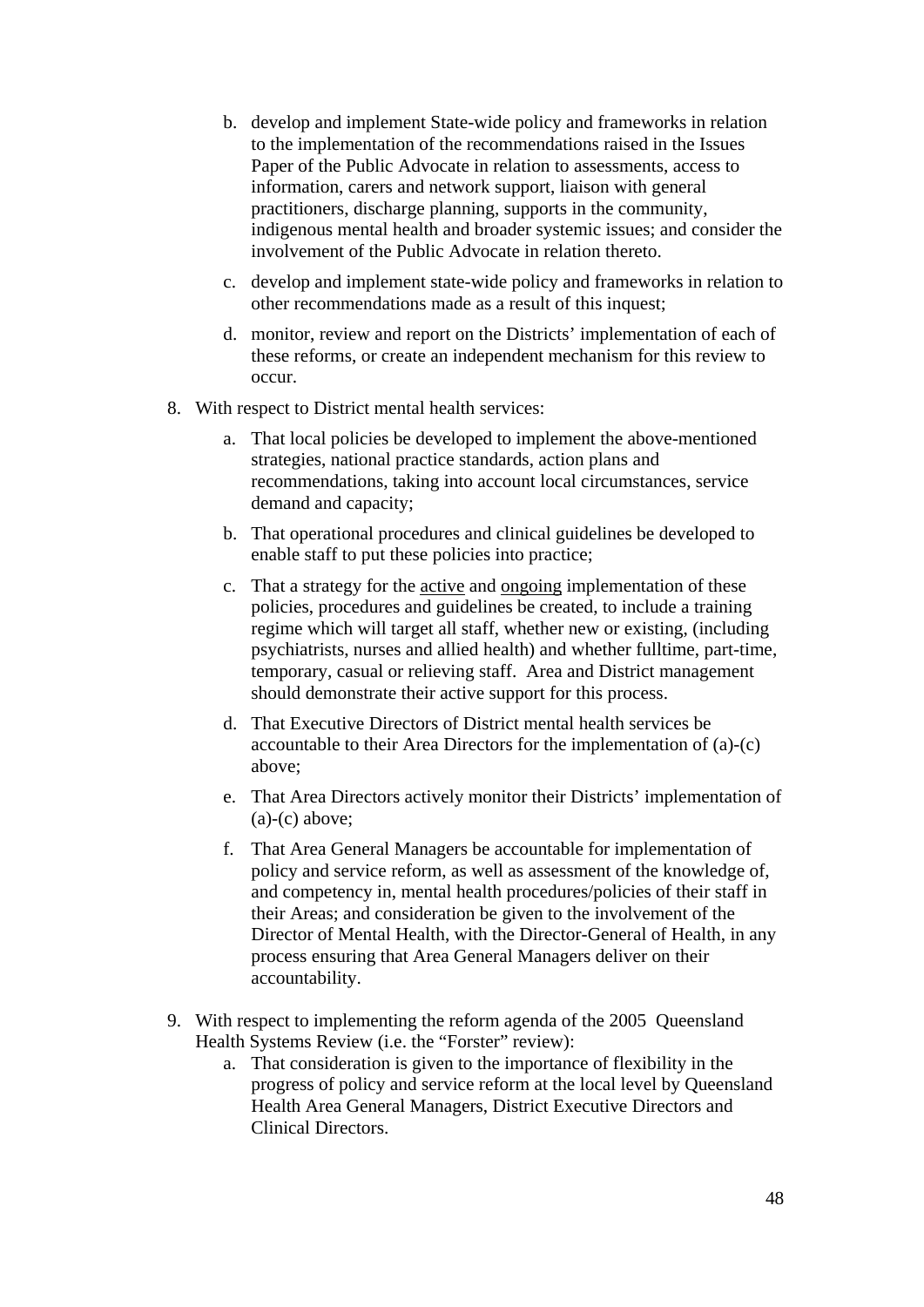b. That the impact of the current Queensland Health reform process on patient outcomes in mental health be closely scrutinised over a period of time, to ensure that an appropriate balance has been reached between central office control and regional independence in decisionmaking.

#### **Mental health/suicide risk assessment**

In addition to the recommendations contained within the Issues Paper of the Office of the Public Advocate;

- 1. That the State-wide Clinical Risk Assessment and Management Training Project Training package be made available to all mental health professionals, including life promotion officers, throughout Queensland, whether new or existing, full-time, part-time, temporary, casual or relieving; and that Queensland Health provide the necessary funding, to include funding for performance management of staff which will identify and correct gaps in competencies; and recurrent funding for ongoing training.
- 2. That, where there is no mental health unit attached to a health service at which patients are likely to present for mental health problems:
	- a. if the health service has a mental health team/worker, that patients should be properly assessed by this team/worker at the earliest opportunity, and particularly before they are discharged; or
	- b. if there is no mental health team/worker at the health service, that the health service should establish a formal protocol with the nearest mental health service/team/worker to ensure the proper assessment and treatment of such patients;
- 3. That, wherever possible, two (2) mental health workers complete a mental health risk assessment, and in the event of any difference of opinion, that a Consultant Psychiatrist review the assessment.
- 4. That Queensland Health amend its "Guidelines for the management of patients with suicidal behaviour or risk" to include a requirement that where there is a dispute between clinicians as to the likelihood, magnitude or immediacy of risk, that a Consultant Psychiatrist review the matter.
- 5. That Queensland Health develop and implement a guideline for use by mental health workers, of the National Institute for Health And Clinical Excellence Quick reference guide for Depression in Children and Young people; Identification and management in primary, community and secondary care.
- 6. That Queensland Health develops and implements guidelines in relation to the use of Selective Serotonin Reuptake Inhibitors for young people with a mental illness.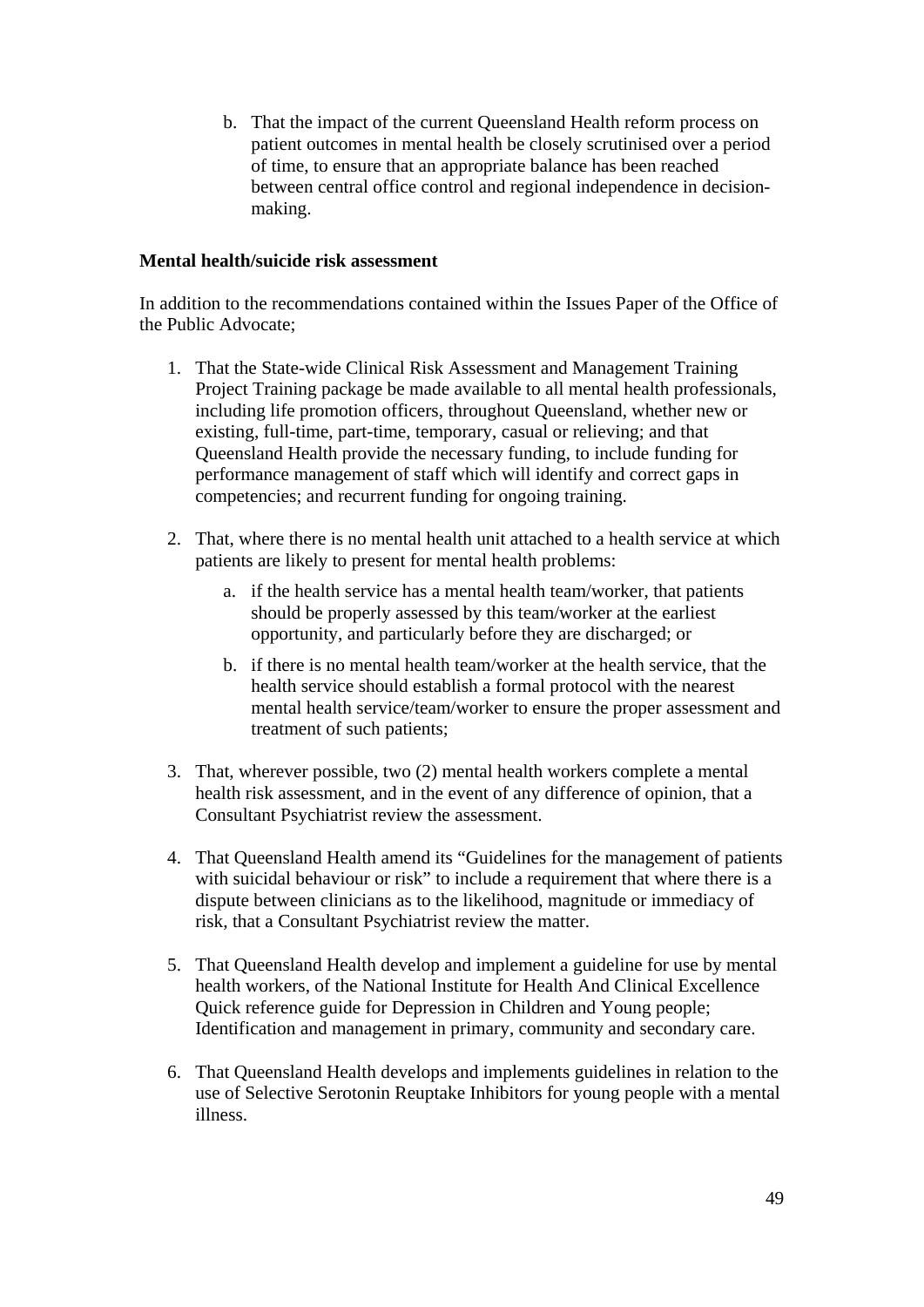7. That the Queensland Government Suicide Prevention Strategy 2003-08 be revised to include reference to the need for frameworks/guidelines to assess suicide risk.

#### **Access to information**

In addition to the recommendations contained in the Issues Paper of the Office of the Public Advocate;

- 1. That the Director of Mental Health accelerate the implementation of a statewide electronic network of patient information that allows treating health professionals, including both inpatient and community staff, to rapidly access patient data throughout the State; and that Queensland Health provide the necessary funding as a matter of priority.
- 2. That Queensland Health review the provisions of the Health Services Act 1991 Qld as they relate to the disclosure of confidential information  $^{182}$  and implement such changes as will remove any doubt that the confidentiality of information relating to a person receiving a health service is balanced with the duty of care to that person, the rights of the public to protection against the risk of harm, the rights of carers and support networks to meet their responsibilities to the person and other members of the household.
- 3. That Queensland Health develops, implement and provide training in, statewide guidelines defining the issues of confidentiality of mental health as they affect clients and their families and making clear to all mental health workers the circumstances in which it is appropriate for mental health staff to share information regarding the person.
- 4. That the requirement in S.62I Health Services Act to have the authority of the chief executive in writing for a disclosure to be made of confidential information that is necessary to assist in averting a serious risk to the life, health or safety of a person, including a person to whom the confidential information relates; or public safety, should be removed.

#### **General Practitioner Liaison/Support**

That in addition to the recommendations contained in the Issues Paper of the Office of the Public Advocate;

1. That consideration is given to establishing a regular formal minuted meeting between the public and private sector medical staff that facilitates frank discussion of problems experienced form both perspectives and generates workable action plans to resolve identified difficulties.

 $182$  Ss.62A – 62R of the Health Services Act 1991. Exhibit 170.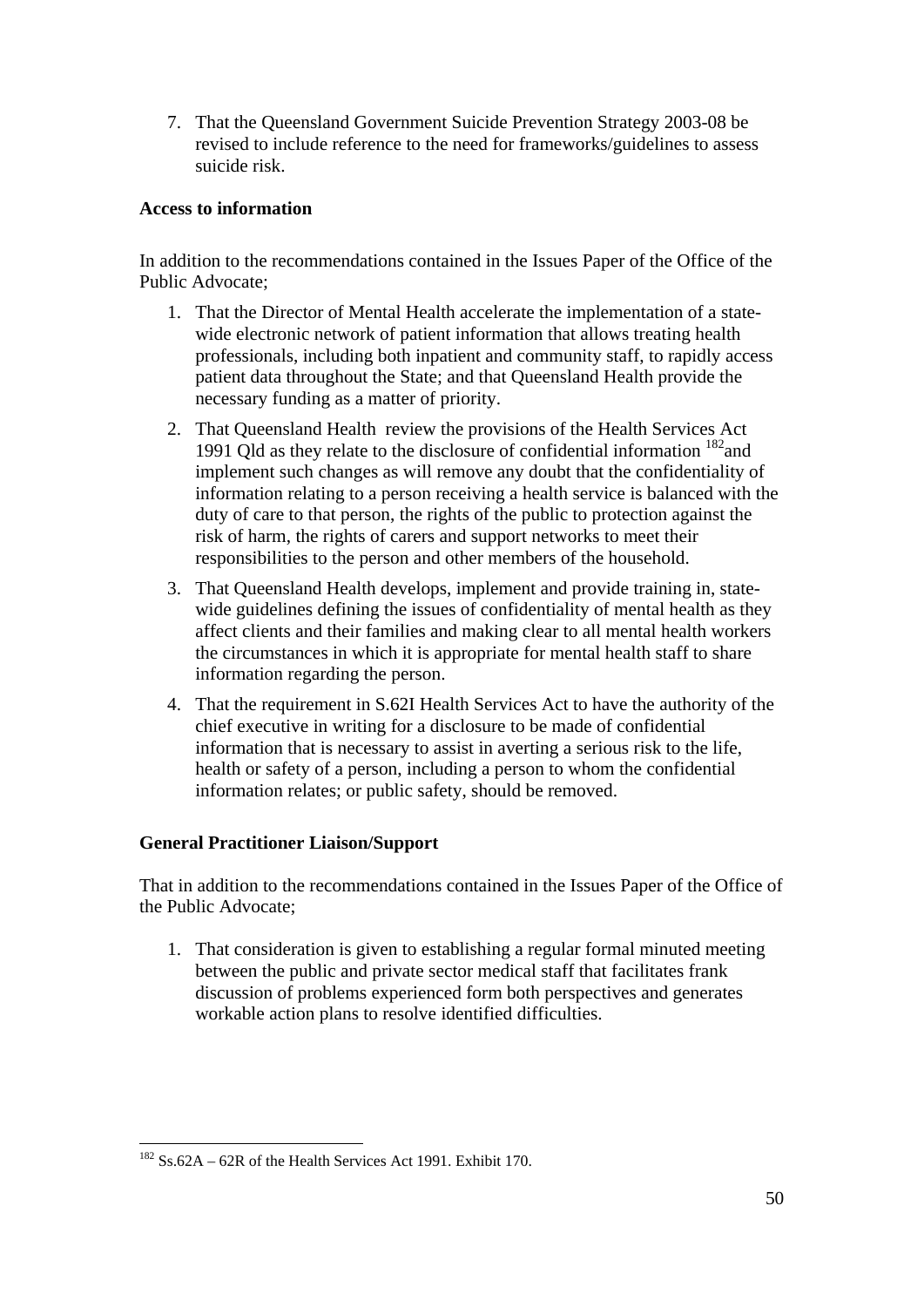## **Supports in the community**

In addition to the recommendations contained in the Issues Paper of the Office of the Public Advocate;

- 1. That the Queensland Government increase funding to a range of communitybased services to assist both adults and children with mental health problems, in Yarrabah, Cooktown and the Cairns Integrated Mental Health Service Clinical Network.
- This should include both clinical and non-clinical services, and both generic and mental health-specific services, in addition to nurses, allied health workers, psychiatrists, psychiatry registrars and indigenous mental health workers and life promotion officers.
- That the Queensland Government ensure that:
	- a. Priorities include both clinical and non-clinical support (given that many people with a mental illness also require support with housing, substance abuse, and employment)
	- b. specific high-needs sub-groups receive equitable access to support (in particular, Indigenous people and people living in rural/remote areas).
- 2. That Queensland Health identify, develop and fund community-based and culturally-appropriate alternatives to acute inpatient admission in the Cairns District Health Service area, specifically for those patients for whom inpatient care is unnecessary or contraindicated, but who still require some support.
- 3. That Queensland Health invest in programs of intensive post-discharge support for patients in the Cairns District Health Service Area who have presented with suicide ideation or who have been assessed at risk of suicide or self harm.

# **Indigenous Mental Health**

In addition to the recommendations contained within the Issues Paper of the Office of the Public Advocate;

- 1. That Queensland Health, as a matter of priority, implements the Protocols for the Delivery of Mental Health Services in Far North Queensland Indigenous Communities: Guidelines for health workers, clinicians, consumers and carers.183
- 2. That Queensland Health, in conducting ongoing research into Indigenous peoples' understanding of behaviour generally, particularly mental illness and suicide, give consideration to the involvement of Dr. Ernest Hunter in the formulation and implementation of policy guided by such research.

 $\overline{a}$ <sup>183</sup> Exhibit 199.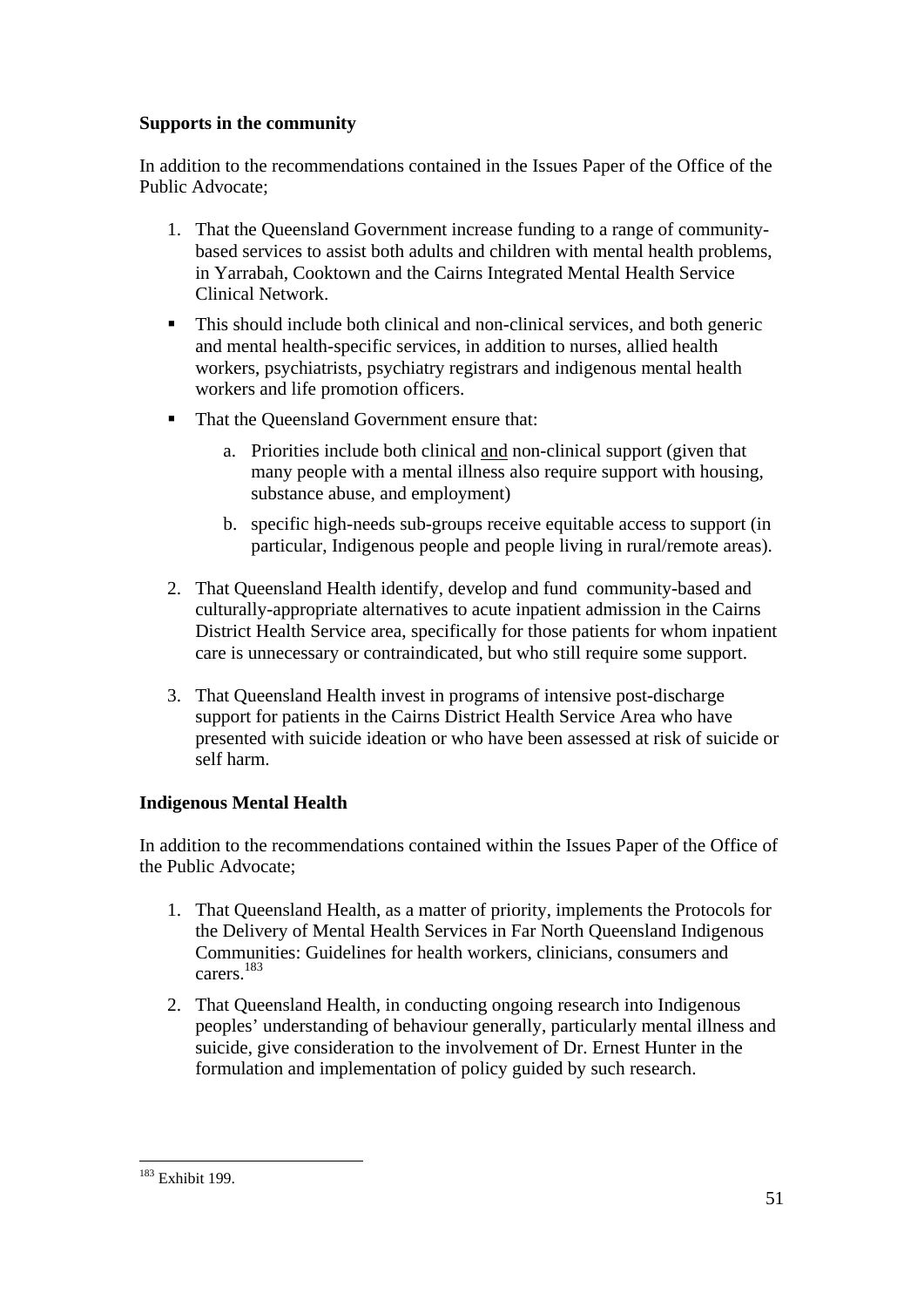#### **Recommendations specific to the Yarrabah community**

- 1. That Queensland Health provides funding for the extension of the Dual Diagnosis Mental Health/Substance Abuse – Program in Cairns to Yarrabah to facilitate the entry of Dual Diagnosis Indigenous clients into existing Substance Rehabilitation Programs at Yarrabah and the Cairns District.
- 2. That Queensland Health provides funding for the provision of a detoxification program in Yarrabah to accommodate the needs of chronically dependent and relapsing heavy drinkers.
- 3. Alternatively, that Queensland Health restores in-patient capacity to the Yarrabah hospital to allow for brief periods of observation, management of detoxification, short-term management of patients at risk of harm to self or others, or until safe transport to Cairns hospital is available.
- 4. That Queensland Health provides funding the culturally specific mental health programs outlined in the Queensland Mental Health Plan. In the interim, urgent consideration should be given to funding non-clinical support and housing for Indigenous Australians with mental illness in the Cairns Mental Health District.
- 5. That resources be made available for the establishment within the Cairns Mental Health Network of an Indigenous Specific Community Mental Health Rehabilitation and Recovery Service (modelled on the new Cairns FIRRST – Far North Queensland Intensive Rehabilitation and Recovery Support Service).
- 6. That Queensland Health develops a job description for Life Promotion Officers and include Life Promotion Officers in all training and assessment provided to mental health workers throughout Queensland.

#### **Recommendations specific to the Cooktown community**

- 1. That Queensland Health establish a formal protocol between Cooktown mental health service and the Cairns District mental health service to ensure that any patient admitted to the Cooktown Hospital for mental health assessment and treatment, unless transferred to Cairns for ongoing treatment, should be discussed with the psychiatrist on-call for Rural and Remote Mental Health prior to discharge.
- 2. That the executive of Cooktown Hospital, together with the executive of the Cairns Health District Service;
	- a. identify and reduce barriers to onsite training;
	- b. support both nursing staff and medical officers to attend local training opportunities;
	- c. facilitate the attendance of all mental health staff at Cairns Base Hospital medical and nursing in-services, either personally, by video link or by pre-recording;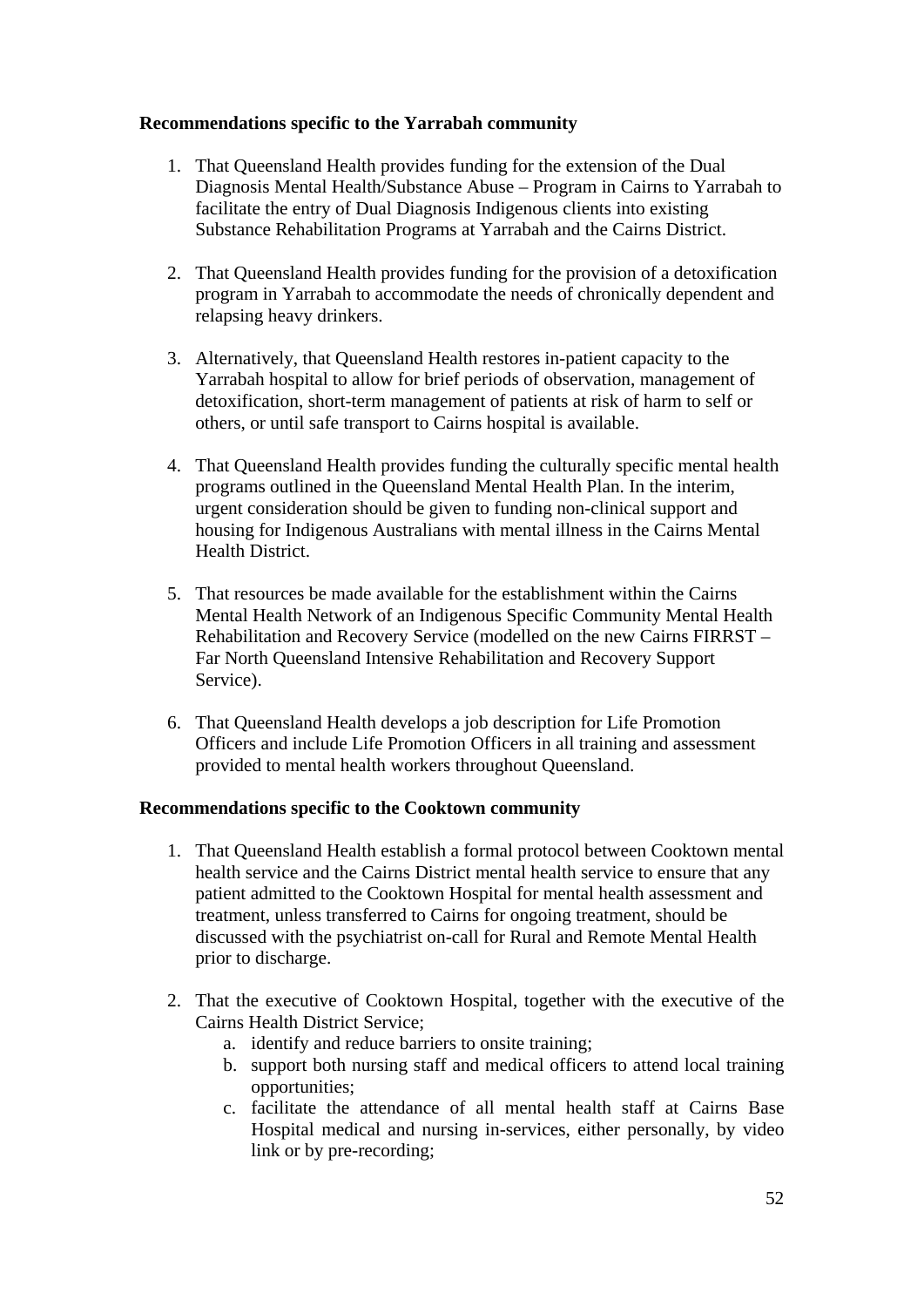- d. implement processes to enable staff to access relevant protocols during work time;
- e. Set up a system of peer supervision/support
- 3. That the Memorandum of Understanding being developed by the Cairns District Health Service Remote Team that details the service delivery interaction between the district mental health teams and the Remote Area Mental Health Team based in Cairns be completed and signed off by the district and remote team.
- 4. That position descriptions for Rural and Remote practitioners need to indicate that competency in mental health is essential and needs to be of the standard demanded by the Australian Medical Council and Australian Medical Schools. Position descriptions should indicate that extension training in mental health is desirable. Practitioners should be encouraged to complete the Royal Australian College of General Practitioners Level One Mental Health Skills Training or an equivalent qualification prior to taking up a position in a rural or remote Queensland Health Service.
- 5. That the Cairns District Health Service and the executive of the Cooktown hospital develop and implement a policy guideline to ensure that patients of the Cooktown inpatient unit need to be able to identify a primary nurse assigned to their care. That nurse needs to be fully appraised of his or her responsibilities towards an individual patient.
- 6. That the Cooktown Hospital staff review their complaints procedure to ensure complaints are advanced to the relevant parties as soon as possible and actioned in a timely manner.
- 7. That RANIP (Remote Area Nursing Incentive Package) conditions be available to nursing staff in Cooktown in an attempt to attract permanent staff, through providing increased remuneration, accommodation, and other education benefits.
- 8. Alternatively, that Queensland Health consider funding nursing positions in Cooktown on a basis which would offer nursing staff the alternative to fly in/out from Cairns so as to increase the chances of obtaining more permanent positions in Cooktown.
- 9. That Cairns District Mental Health Service review its partnerships with Queensland ambulance, Queensland police and the Royal flying Doctor Service to establish protocols for the safe transport of mentally ill persons from remote and rural locations such as Cooktown who need specialist services in Cairns.
- 10. That the Cairns District Mental Health Service reviews any real or perceived barriers to providing inpatient beds for patients from Cooktown and surrounding districts.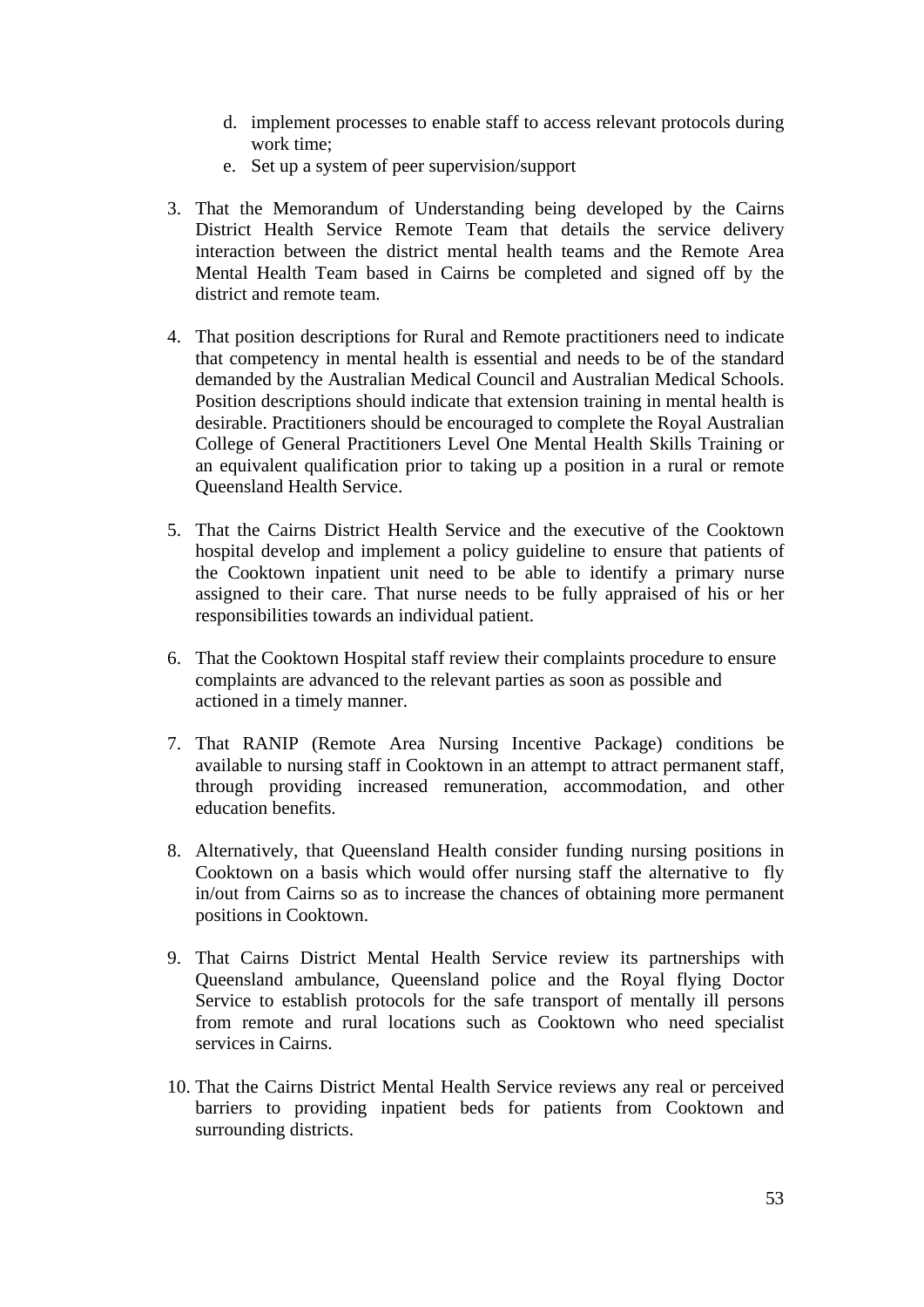- 11. That consideration is given to increasing the number of Acute Mental Health Inpatient Beds at the Cairns Base Hospital to five (5) to meet existing and projected need.
- 12. That Queensland Health provides funding for adequate nursing staff numbers at the Cooktown hospital and community mental health worker positions at the Cooktown community health centre.
- 13. That the hospital at Cooktown be urgently refurbished or redeveloped so as to provide one room within it that is properly configured to adequately house patients at risk and contain those at risk of harming others.
- 14. That consideration is given to creating one or more medical positions to be managed by a large regional service (eg Cairns) and to provide a fly in, fly out service to relieve medical staff.
- 15. That the Queensland Medical Board and the Royal Australian and New Zealand College of Psychiatrists should consider streamlining their processes of assessments of competency and recognition of overseas trained psychiatrists to ensure that such applications can be processed in a timely manner.
- 16. That the Cooktown Hospital Administration review the process for the collection and dissemination to important stakeholders of Queensland Health State Wide initiatives, particularly those that relate to clinical practice and patient safety.
- 17. That there be formal lines of reporting responsibility between mental health district staff and psychiatrists/Team Leaders in Cairns Integrated Mental Health.
- 18. That the Cooktown Hospital Administration review the process for the distribution of the recommendations of Sentinel Event Reviews and other relevant Queensland Health Initiatives to those responsible for the implementation of the recommendations.
- 19. That the Executive of the Cooktown hospital formulate and publish to all staff, whether new or existing, full-time, part-time, casual, temporary or relieving, an orientation manual that identifies local issues and procedures; and provide formal orientation and induction training for all staff.
- 20. That Queensland Health and the executive of the Cooktown hospital develop and implement policies /guidelines to give immediate effect to the recommendations of the Sentinel Event Team Report dated 25<sup>th</sup> May 2005, in the matter of Patrick Douglas Lusk.
- 21. That Queensland Health provide funding, including recurrent funding, for the training and education referred to in that report, such training to be provided to all health staff, whether full-time, part-time, casual temporary or relieving.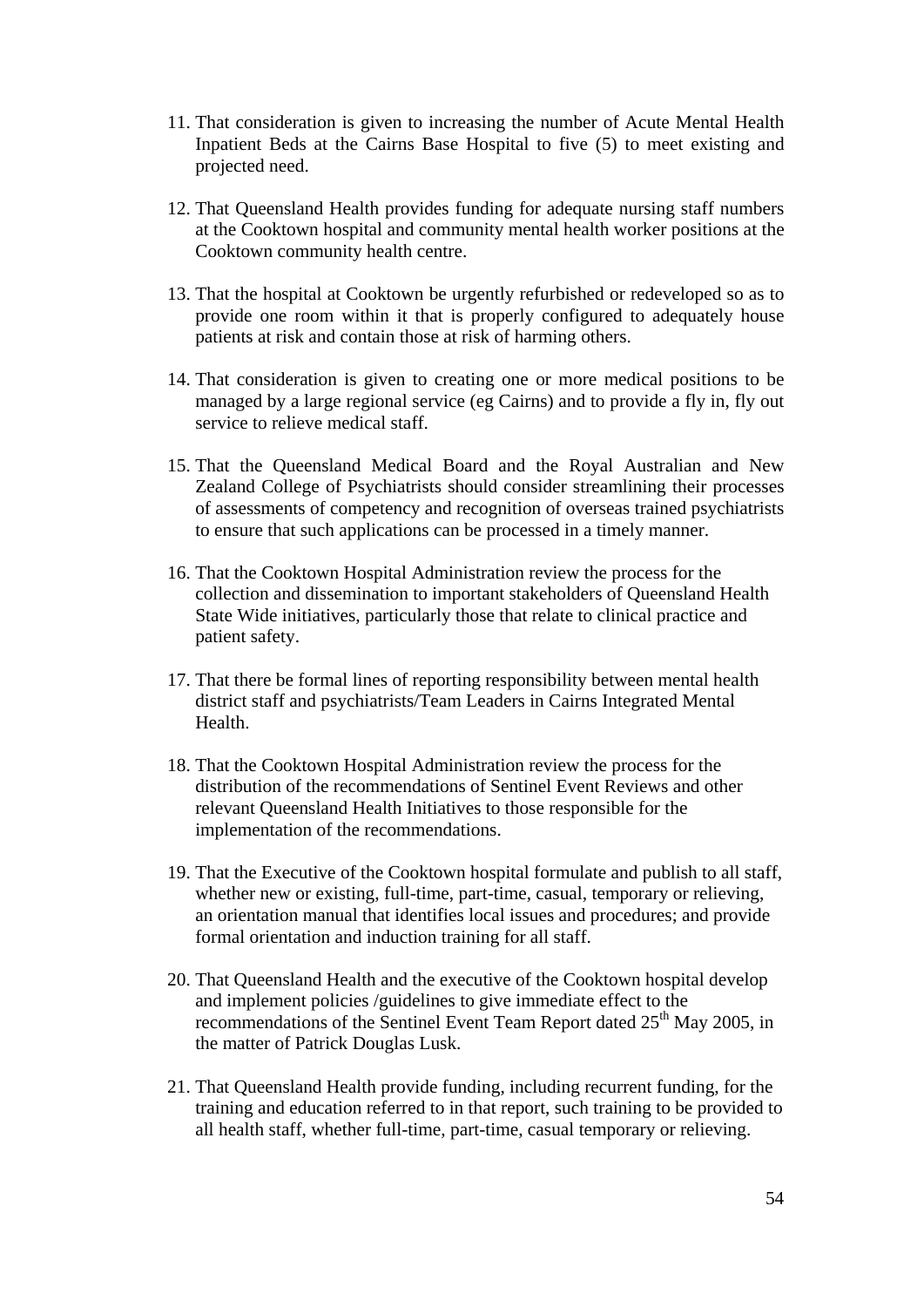#### **Coronial Inquiries – Dissemination of Recommendations**

- 1. That the Queensland Health Patient Safety Centre remains the point of contact for the receipt of all coronial findings and recommendations.
- 2. That the Queensland Health Patient Safety Centre be mandated to consistently provide all coronial findings and recommendations to Area Health Service Clinical Governance Units in each of the health districts so that relevant systemic improvements can be made.
- 3. That Area Health Service Clinical Governance Units in each of the health districts effectively communicate coronial findings and recommendations to all mental health professionals within the particular area; and provide information and reasons to clinical directors about what recommendations are to be actioned and what recommendations are not to be actioned.

I will direct that copies of these findings and recommendations be forwarded to;

- 1. The Queensland Health Minister.
- 2. The Director-General of Queensland Health.
- 3. The Director of Mental Health, Dr. Aaron Groves.
- 4. Dr. William Kingswell.
- 5. Professor Ernest Hunter.
- 6. The Office of the Public Advocate.
- 7. The Medical Board of Queensland.
- 8. Dr. Richard Walter Streatfield.
- 9. Dr. Jillian Mary Newland, Director of Clinical Support, Northern Area Health Service.
- 10. Dr. Janet Susan Bayley, Clinical Director, Cairns Integrated Mental Health Service.
- 11. Dr. Roy West, Consultant Psychiatrist.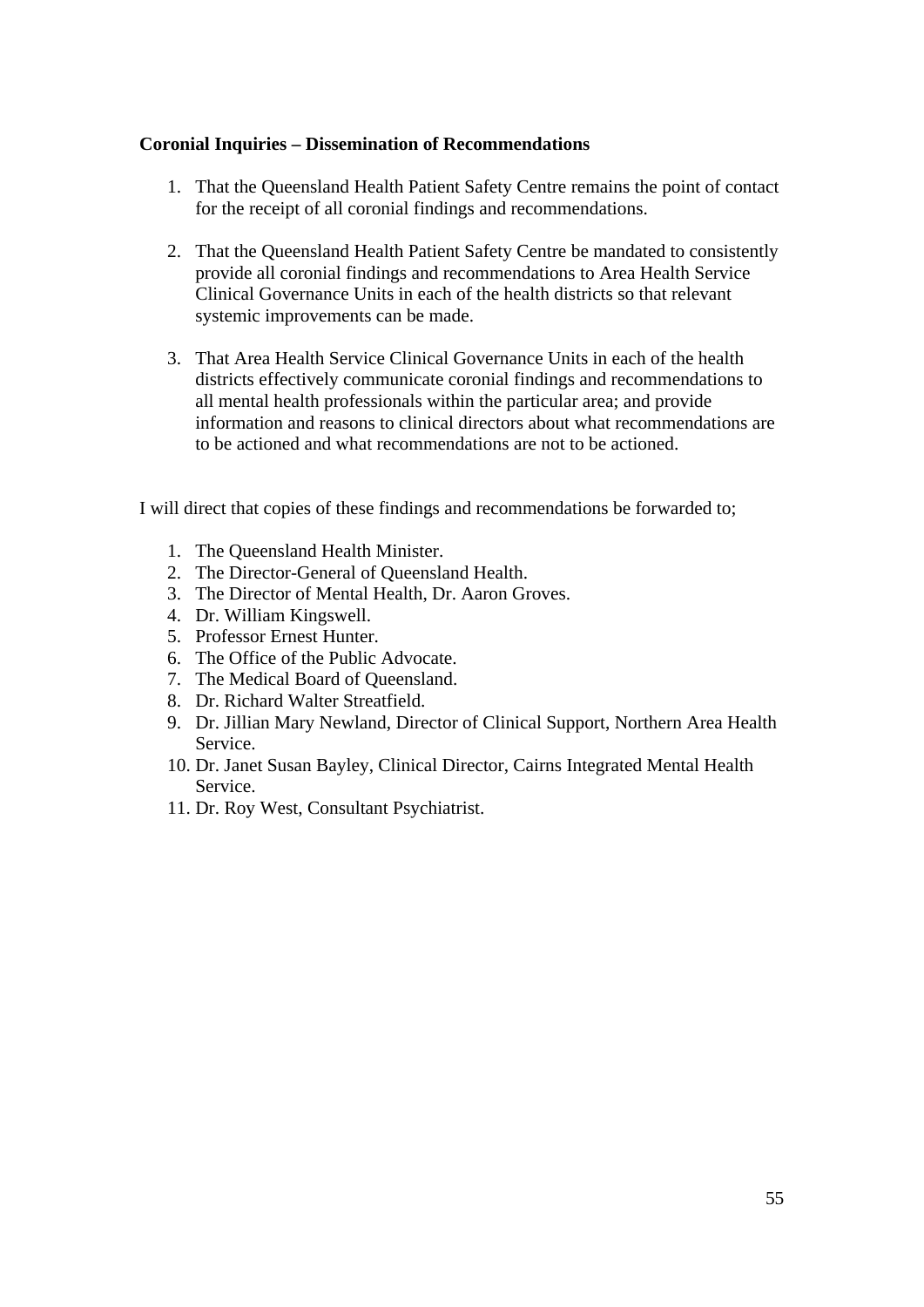# **EXHIBIT LIST**

 **Inquest into the cause and circumstances of death of Patrick Douglas Lusk; Charles Edward Barlow and Emily Jane Baggott** 

# **PARTIES/INTERESTED PERSONS/NEXT OF KIN**

**Mr John TATE, Counsel – Assistant to the Coroner Ms. Lisa EVANS, Counsel – Cairns Health Service District, Dr. Paul Davis and Nurse Manager Jane Donaldson Mr. Dean MORZONE, Counsel – for Dr Errol Van Rensburg Mr. G. REBETZKE, Roberts & Kane Solicitors – for Nurses Daphne Fenton, Jola George, Telesase Fale, Pamela Bradford Mr. Mark GLEN – for Dr. Julie Sykley Ms. Cheryl Prigg – next of kin of Patrick Douglas LUSK Ms. Mona Barlow - next of kin of Charles Edward BARLOW Mr. Anthony Baggott and Ms. Faye Allen – next of kin of Emily Jane BAGGOTT** 

|  |  |  | Ms. Katherine Gibson – next of kin of Emily Jane BAGGOTT |
|--|--|--|----------------------------------------------------------|
|--|--|--|----------------------------------------------------------|

| <b>Coroner</b>     | <b>Ms Tina PREVITERA</b>                                                                                                                               |                    |
|--------------------|--------------------------------------------------------------------------------------------------------------------------------------------------------|--------------------|
| <b>Exhibit No.</b> | <b>Description</b>                                                                                                                                     | <b>Tendered By</b> |
| <b>LUSK</b>        | Form 1 Police Report of Death to a Coroner-<br>Patrick Douglas LUSK dated 7 <sup>th</sup> April 2005                                                   | <b>TATE</b>        |
| $\overline{2}$     | Form 30 Autopsy Certificate (attaching Autopsy<br>Report) - Dr J. M. JAGUSH in the matter of<br>Patrick Douglas LUSK dated 12 <sup>th</sup> April 2004 | <b>TATE</b>        |
| 3                  | Medical Records – Cooktown Medical Centre – in<br>the matter of Patrick Douglas LUSK                                                                   | <b>TATE</b>        |
| $\overline{4}$     | Medical Records – Cooktown Hospital – in the<br>matter of Patrick Douglas LUSK                                                                         | <b>TATE</b>        |
| 5                  | Sentinel Events Records – in the matter of Patrick<br>Douglas LUSK                                                                                     | <b>TATE</b>        |
| 6                  | Statement - Det. Sgt. Paul Steven AUSTIN in the<br>matter of Patrick Douglas LUSK                                                                      | <b>TATE</b>        |
| 7                  | Statement - Snr. Const. Steven Arthur CROSS in<br>the matter of Patrick Douglas LUSK                                                                   | <b>TATE</b>        |
| 8                  | Statement – Dr. Desmond Roy HILL in the matter<br>of Patrick Douglas LUSK                                                                              | <b>TATE</b>        |
| 9                  | Statement – Glenn MARCHANT in the matter of<br>Patrick Douglas LUSK                                                                                    | <b>TATE</b>        |
| 10                 | Statement – Jola GEORGE in the matter of Patrick<br>Douglas LUSK                                                                                       | <b>TATE</b>        |
| 11                 | Addendum Statement - Jola GEORGE in the matter<br>of Patrick Douglas LUSK                                                                              | <b>TATE</b>        |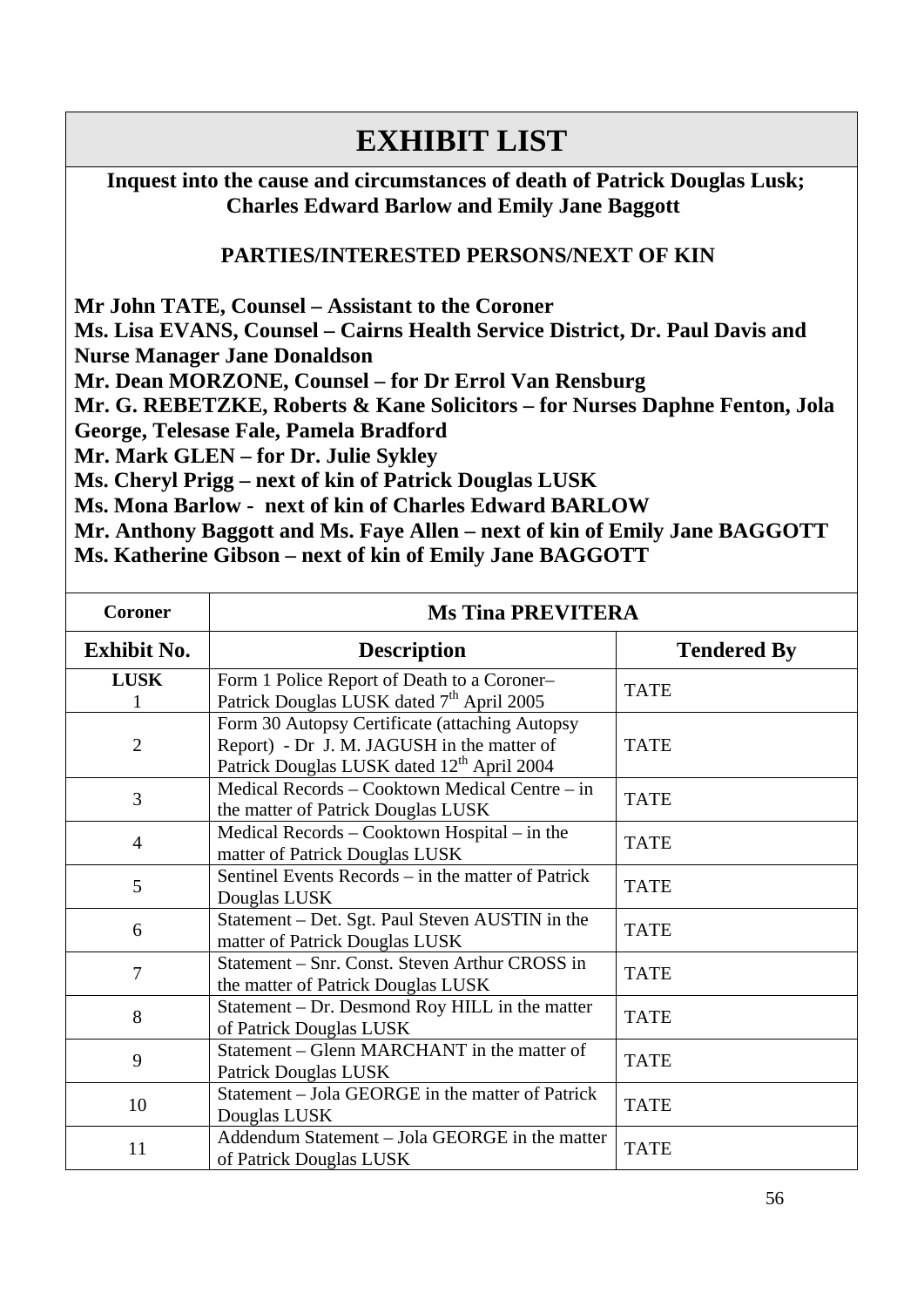| 12                  | Statement - Dr. Julie Anne SYKLEY dated 24th<br>February 2006 (including Review Report Cooktown<br>Mental Health Service March 2005 to Dr., Hunter<br>dated 24th March 2005; email Dr. Coventry to Judy<br>Skalicky dated 6/3/05; email Judy Skalicky to Julie-<br>anne Sykley 6/9/05) in the matter of Patrick<br>Douglas LUSK | <b>TATE</b> |
|---------------------|---------------------------------------------------------------------------------------------------------------------------------------------------------------------------------------------------------------------------------------------------------------------------------------------------------------------------------|-------------|
| 13                  | Statement - Cheryl Ann PRIGG in the matter of<br><b>Patrick Douglas LUSK</b>                                                                                                                                                                                                                                                    | <b>TATE</b> |
| 14                  | Addendum Statement - Cheryl Ann PRIGG                                                                                                                                                                                                                                                                                           | <b>TATE</b> |
| 15                  | Statement – Dr. Natasha Lee CONVENTRY in the<br>matter of Patrick Douglas LUSK                                                                                                                                                                                                                                                  | <b>TATE</b> |
| 16                  | Statement - Dr. Margaret PURCELL in the matter<br>of Patrick Douglas LUSK                                                                                                                                                                                                                                                       | <b>TATE</b> |
| 17                  | Statement - Pamela Joy MARSH in the matter of<br>Patrick Douglas LUSK                                                                                                                                                                                                                                                           | <b>TATE</b> |
| 18                  | Statement – Dr. Michael J OWENS in the matter of<br><b>Patrick Douglas LUSK</b>                                                                                                                                                                                                                                                 | <b>TATE</b> |
| 19                  | Statement – Pamela Eileen BRADFORD in the<br>matter of Patrick Douglas LUSK                                                                                                                                                                                                                                                     | <b>TATE</b> |
| 20                  | Statement – Telesase FALE in the matter of Patrick<br>Douglas LUSK                                                                                                                                                                                                                                                              | <b>TATE</b> |
| 21                  | Statement – Daphne Ann FENTON in the matter of<br><b>Patrick Douglas LUSK</b>                                                                                                                                                                                                                                                   | <b>TATE</b> |
| 22                  | Statement – Dr. Errol Van RENSBURG in the<br>matter of Patrick Douglas LUSK                                                                                                                                                                                                                                                     | <b>TATE</b> |
| 23                  | Letter dated 5 April 2005 from Cheryl Ann PRIGG<br>to Margie STEWART in the matter of Patrick<br>Douglas LUSK                                                                                                                                                                                                                   | <b>TATE</b> |
| 24                  | Letter dated 22 April 2005 from Cheryl Ann<br>PRIGG to Gordon NUTTAL in the matter of<br><b>Patrick Douglas LUSK</b>                                                                                                                                                                                                            | <b>TATE</b> |
| 25                  | Letter dated 13 May 2005 from Cheryl Ann PRIGG<br>to Gordon NUTTAL in the matter of Patrick<br>Douglas LUSK                                                                                                                                                                                                                     | <b>TATE</b> |
| 26                  | Letter dated 3 June 2005 from Cheryl Ann PRIGG<br>to Michael BARNES in the matter of Patrick<br>Douglas LUSK                                                                                                                                                                                                                    | <b>TATE</b> |
| 27                  | Letter dated 20 May 2005 from Julie DAHL to<br>Cheryl Ann PRIGG in the matter of Patrick<br>Douglas LUSK                                                                                                                                                                                                                        | <b>TATE</b> |
| 28                  | Letter dated 6 June 2005 from Gordon NUTTAL to<br>Cheryl Ann PRIGG in the matter of Patrick<br>Douglas LUSK                                                                                                                                                                                                                     | <b>TATE</b> |
| $29 - 34$           | Photographs – various in the matter of Patrick<br>Douglas LUSK                                                                                                                                                                                                                                                                  | <b>TATE</b> |
| <b>BARLOW</b><br>35 | Form 1 - Charles Edward BARLOW                                                                                                                                                                                                                                                                                                  | <b>TATE</b> |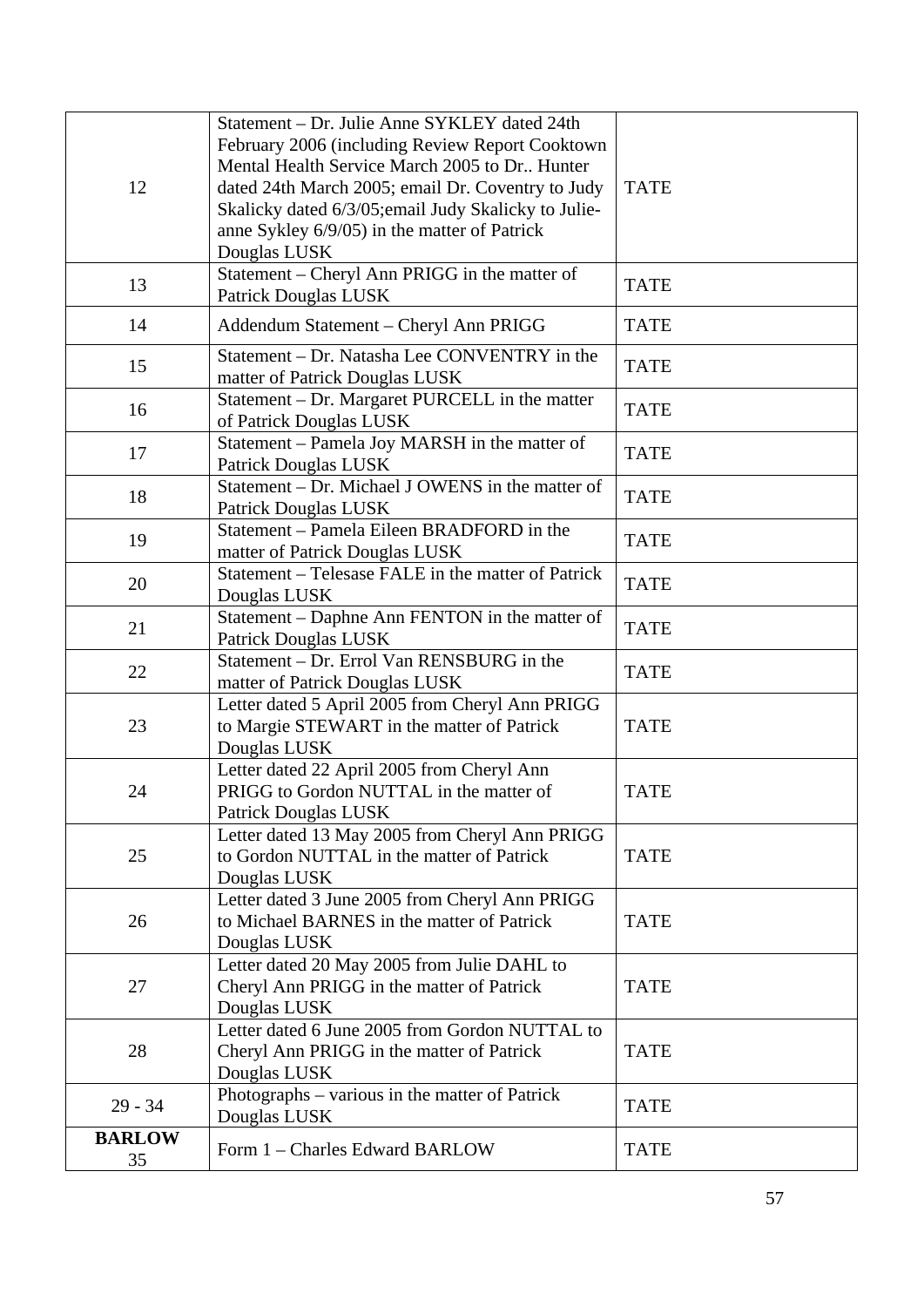|                | Autopsy Certificate - Dr M. STEWART in the                                   |             |
|----------------|------------------------------------------------------------------------------|-------------|
| 36             | matter of Charles Edward BARLOW dated 20/5/04                                | <b>TATE</b> |
|                | Toxicology Certificate - Charles Edward                                      |             |
| 37             | BARLOW dated 13/5/04                                                         | <b>TATE</b> |
| 38             | Medical Diary - Debbie JOLLEY (pages 25/02/04,                               | <b>TATE</b> |
|                | 06/04/04, 08/04/05) and Report                                               |             |
| 39             | Medical Records - Yarrabah General Practice in                               | <b>TATE</b> |
|                | the matter of Charles Edward BARLOW                                          |             |
| $40 - 41$      | Medical Records - Yarrabah Hospital - in the                                 | <b>TATE</b> |
|                | matter of Charles Edward BARLOW                                              |             |
| 42             | Medical Records - Cairns Base Hospital in the                                | <b>TATE</b> |
|                | matter of Charles Edward BARLOW                                              |             |
| 43             | Medical Records – Cairns Mental Health in the                                | <b>TATE</b> |
|                | matter of Charles Edward BARLOW                                              |             |
| 44             | Statement – Snr. Const. Daniel BRAMHAM – in                                  | <b>TATE</b> |
|                | the matter of Charles Edward BARLOW                                          |             |
| 45             | Statement – Const. Nicole JANSEN – in the matter                             | <b>TATE</b> |
|                | of Charles Edward BARLOW                                                     |             |
| 46             | Statement – Dr. Paul DAVIS in the matter of                                  | <b>TATE</b> |
|                | <b>Charles Edward BARLOW</b>                                                 |             |
| 47             | Statement – Veronica CURTIS in the matter of                                 | <b>TATE</b> |
|                | <b>Charles Edward BARLOW</b>                                                 |             |
| 48             | Statement – Vincent Gresham SANDS in the matter                              | <b>TATE</b> |
|                | of Charles Edward BARLOW                                                     |             |
| 49             | Statement - Wayne Charles CONNOLLY in the                                    | <b>TATE</b> |
|                | matter of Charles Edward BARLOW                                              |             |
| 50             | Statement – Vincent Desmond MURGHA in the                                    | <b>TATE</b> |
|                | matter of Charles Edward BARLOW<br>Statement – Carmel Veronica MYNGHA in the |             |
| 51             | matter of Charles Edward BARLOW                                              | <b>TATE</b> |
|                | Statement – Kirsten James MALONEY in the                                     |             |
| 52             | matter of Charles Edward BARLOW                                              | <b>TATE</b> |
|                | Statement - Mona Francelle BARLOW in the                                     |             |
| 53             | matter of Charles Edward BARLOW                                              | <b>TATE</b> |
|                | Statement – Charlene VOGLER in the matter of                                 |             |
| 54             | <b>Charles Edward BARLOW</b>                                                 | <b>TATE</b> |
|                | Photographs – various - in the matter of Charles                             |             |
| $55 - 63$      | <b>Edward BARLOW</b>                                                         | <b>TATE</b> |
| <b>BAGGOTT</b> |                                                                              |             |
| 64             | Form 1 – Emily Jane BAGGOTT                                                  | <b>TATE</b> |
|                | Autopsy Report - Dr. S. McDONALD in the matter                               |             |
| 65             | of Emily Jane BAGGOTT                                                        | <b>TATE</b> |
|                | Toxicology Certificate in the matter of Emily Jane                           | <b>TATE</b> |
| 66             | <b>BAGGOTT</b>                                                               |             |
| 67             | Life Extinct Certificate in the matter of Emily Jane                         | <b>TATE</b> |
|                | <b>BAGGOTT</b>                                                               |             |
| 68             | Queensland Ambulance Report in the matter of                                 | <b>TATE</b> |
|                | Emily Jane BAGGOTT                                                           |             |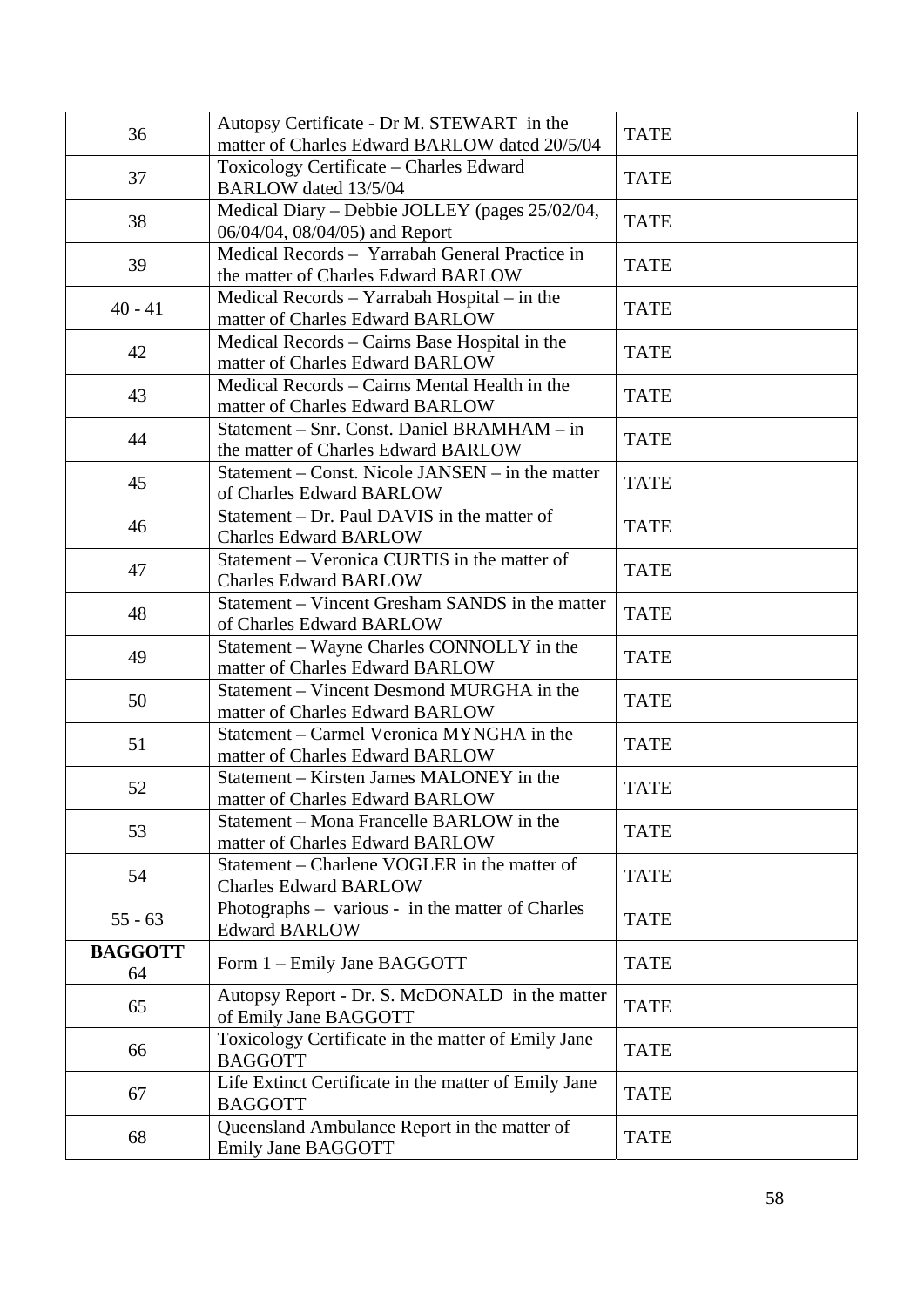| 69         | Field Property Report in the matter of Emily Jane<br><b>BAGGOTT</b>                                                                | <b>TATE</b> |
|------------|------------------------------------------------------------------------------------------------------------------------------------|-------------|
| 70         | Station Property Report in the matter of Emily Jane<br><b>BAGGOTT</b>                                                              | <b>TATE</b> |
| 71         | Sentinel Event Review - BAGGOTT                                                                                                    | <b>TATE</b> |
| 72         | Medical Records – Gold Coast Hospital in the<br>matter of Emily Jane BAGGOTT                                                       | <b>TATE</b> |
| 73         | Medical Records - Gold Coast Mental Health Unit<br>in the matter of Emily Jane BAGGOTT                                             | <b>TATE</b> |
| 74         | Medical Records – Cairns Mental Health in the<br>matter of Emily Jane BAGGOTT                                                      | <b>TATE</b> |
| 75         | Medical Records - Cairns Base Hospital in the<br>matter of Emily Jane BAGGOTT                                                      | <b>TATE</b> |
| 76         | Medical Records - Kempsey Hospital in the matter<br>of Emily Jane BAGGOTT                                                          | <b>TATE</b> |
| 77         | Statement - Dr. Sue CORY in the matter of Emily<br>Jane BAGGOTT                                                                    | <b>TATE</b> |
| 78         | Statement – Const. Mishe PASCOE                                                                                                    | <b>TATE</b> |
| 79         | Statement – Det. Snr. Const. Melanie STEVENS                                                                                       | <b>TATE</b> |
| 80         | <b>Statement - Kenneth Charles PARSONS</b>                                                                                         | <b>TATE</b> |
| 81         | Statement - Anthony Walter BAGGOTT                                                                                                 | <b>TATE</b> |
| 82         | Addendum Statement - Anthony Walter<br><b>BAGGOTT</b>                                                                              | <b>TATE</b> |
| 83         | Statement - Faye Margaret ALLEN                                                                                                    | <b>TATE</b> |
| 84         | Addendum Statement - Faye Margaret ALLEN                                                                                           | <b>TATE</b> |
| 85         | Statement - Sharn Cara JARVIS - Management of<br>Consequences & Suicide Behaviour or Risk<br>Procedure                             | <b>TATE</b> |
| 86         | Statement - Giuliana MOGOROVICH                                                                                                    | <b>TATE</b> |
| 87         | Risk Assessment Report - Sharn JARVIS                                                                                              | <b>TATE</b> |
| 88         | <b>Continuation Sheet - Sharn JARVIS</b>                                                                                           | <b>TATE</b> |
| 89         | Continuation Sheet - Giuliana MOGOROVICH                                                                                           | <b>TATE</b> |
| 90         | Letter from Sharn JARVIS to Dr Sue CORY                                                                                            | <b>TATE</b> |
| $91 - 100$ | Photographs – various in the matter of Emily Jane<br><b>BAGGOTT</b>                                                                | <b>TATE</b> |
| 101        | Cairns Health Service District Service Eligibility<br>Intake and Referral Procedure Manual - Child<br>Youth Mental Health Services | <b>TATE</b> |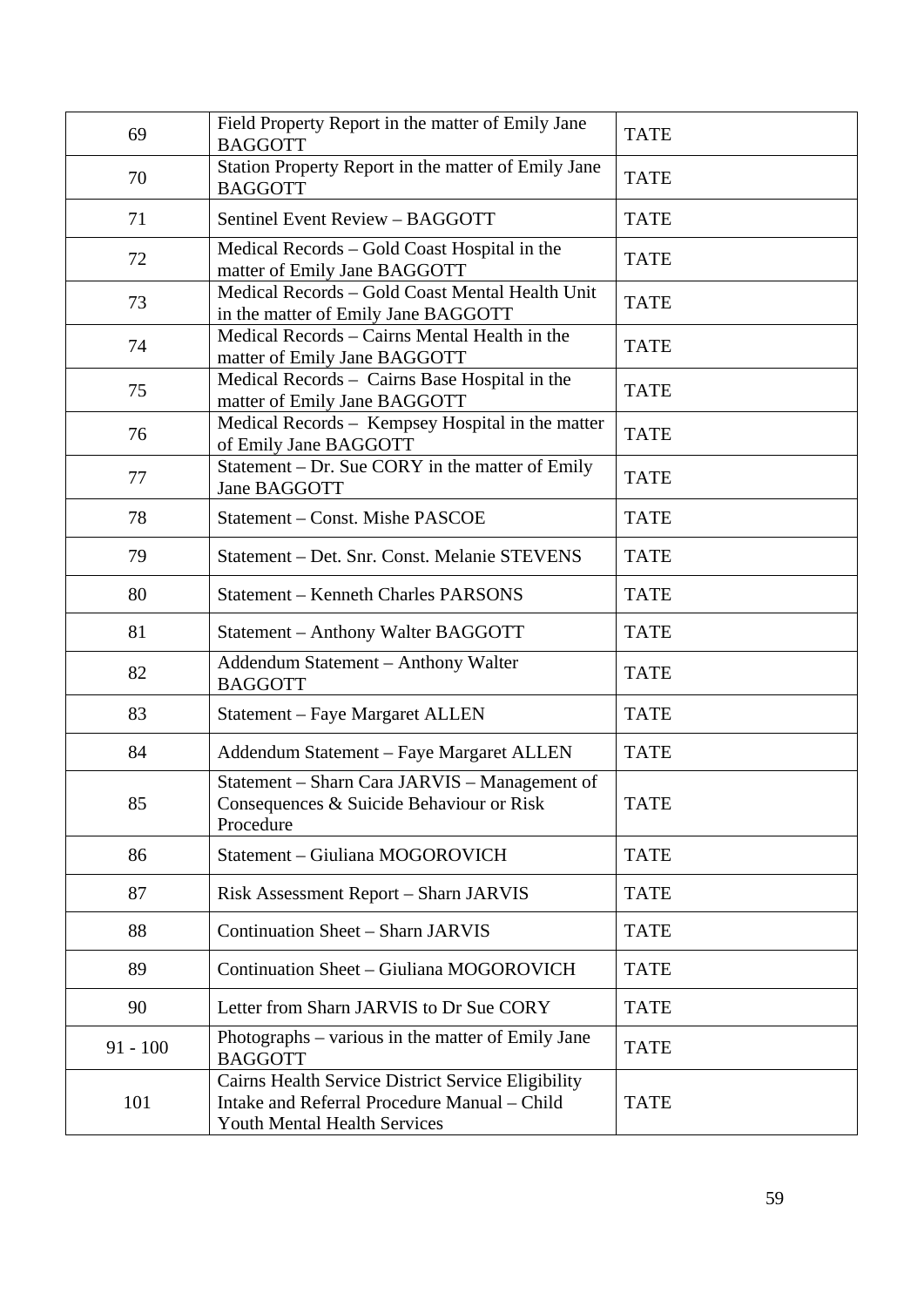| 102 | Primary Clinical Care Manual - Queensland<br>Health/Royal Flying Doctor Service $-3^{rd}$ Edition<br>2003 – Section 3 Mental Health                                                                                                                                                                                                                   | <b>TATE</b>    |
|-----|-------------------------------------------------------------------------------------------------------------------------------------------------------------------------------------------------------------------------------------------------------------------------------------------------------------------------------------------------------|----------------|
| 103 | Cairns Community Suicide Risk Flow Chart                                                                                                                                                                                                                                                                                                              | <b>TATE</b>    |
| 104 | Submission by the Director of Mental Health, Dr.<br>Aaron Groves dated 27/3/2006                                                                                                                                                                                                                                                                      | <b>TATE</b>    |
| 105 | <b>Report – Sergeant DODDS</b>                                                                                                                                                                                                                                                                                                                        | <b>TATE</b>    |
| 106 | Statement – Dr. Errol VAN RENSBURG dated $22^{nd}$<br>March 2006 in the matter of Patrick Douglas LUSK                                                                                                                                                                                                                                                | <b>MORZONE</b> |
| 107 | Statement - ALDERSON                                                                                                                                                                                                                                                                                                                                  | <b>TATE</b>    |
| 108 | Referral Letter Dr. Desmond Hill, General<br>Practitioner (enclosing 2 discharge summaries) to<br>Medical Superintendent, Cooktown Hospital re;<br>Patrick Douglas LUSK dated 4 <sup>th</sup> April 2005                                                                                                                                              | <b>TATE</b>    |
| 109 | Psychiatric Wish List - Nurse Daphne FENTON in<br>the matter of Patrick Douglas Lusk                                                                                                                                                                                                                                                                  | <b>TATE</b>    |
| 110 | Australia and New Zealand Clinical Practice<br>Guidelines for the treatment of depression                                                                                                                                                                                                                                                             | <b>TATE</b>    |
| 111 | Australia and New Zealand Clinical Practice<br>Guidelines for the management of adult deliberate<br>self harm                                                                                                                                                                                                                                         | <b>TATE</b>    |
| 112 | Risk Screening Question Sheet - issues by<br>Queensland Health for use in the screening of<br>mental health patients                                                                                                                                                                                                                                  | <b>TATE</b>    |
| 113 | Ward Rounds Book - Cooktown Hospital - in the<br>matter of Patrick Douglas Lusk                                                                                                                                                                                                                                                                       | <b>EVANS</b>   |
| 114 | Recommendations by Nurse Fale in the matter of<br><b>Patrick Douglas LUSK</b>                                                                                                                                                                                                                                                                         | <b>TATE</b>    |
| 115 | Statement – Sgt. MacDONALD in the matter of<br>Patrick Douglas LUSK                                                                                                                                                                                                                                                                                   | <b>TATE</b>    |
| 116 | <b>PA Hospital Procedures</b>                                                                                                                                                                                                                                                                                                                         | <b>EVANS</b>   |
| 117 | Guidelines for the management of patients with<br>suicidal behaviour or risk - authorised by Dr Arnold<br>Waugh, Acting Director of Mental Health                                                                                                                                                                                                     | <b>TATE</b>    |
| 118 | <b>Statewide Clinical Risk Assessment and</b><br>Management – Training Project – Mental Health<br>Report – September 2003 – prepared by Sally<br>Plever, Project Officer, Community Forensic<br>Mental Health Service (attaching the article "A<br>fine-grained Study of Inpatients Who Commit<br>Suicide-Katie A. Busch, MD; and Jan<br>Fawcett, MD) | <b>TATE</b>    |
| 119 | Career Training Planner - Dr. VAN RENSBURG                                                                                                                                                                                                                                                                                                            | <b>MORZONE</b> |
| 120 | Memo – Jo OOSEN, Nurse Manager to Phil<br>Cammish, District Manager - dated 16 May 2005                                                                                                                                                                                                                                                               | <b>TATE</b>    |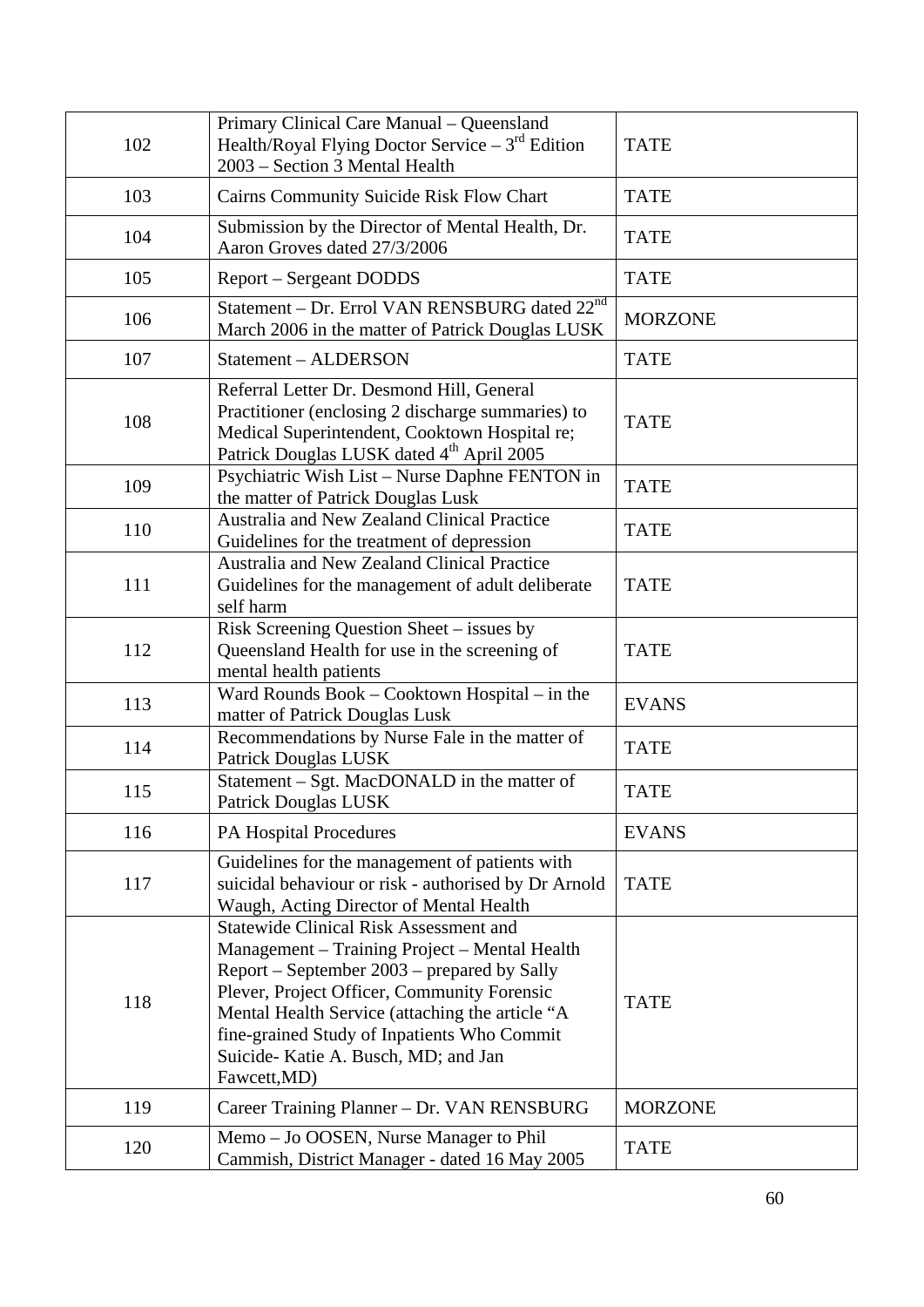| 121 | Email - Jo OOSEN                                                                                                                                                           | <b>TATE</b>  |
|-----|----------------------------------------------------------------------------------------------------------------------------------------------------------------------------|--------------|
| 122 | Facsimile Letter – Medical Office Roster &<br><b>Medical Forms</b>                                                                                                         | <b>EVANS</b> |
| 123 | $2nd$ Addendum Statement – Cheryl Ann PRIGG                                                                                                                                | <b>TATE</b>  |
| 124 | Autopsy Report - dated 20 April 2005                                                                                                                                       | <b>TATE</b>  |
| 125 | Toxicology                                                                                                                                                                 | <b>TATE</b>  |
| 126 | Memo – Joyce LEE to Officer in Charge attaching<br>outpatient register                                                                                                     | <b>TATE</b>  |
| 127 | Article - Changability, Confidence, Common sense<br>& corroboration: Comprehensive suicide risk<br>assessment, Australasian Psychiatry, Volume 12,<br>No. 4, December 2004 | <b>TATE</b>  |
| 128 | Complete Sentinel event report in the matter of<br>Patrick Douglas Lusk dated 25 <sup>th</sup> May 2005                                                                    | <b>EVANS</b> |
| 129 | Organisational environment (describes line<br>management not professional & strategic<br>management). Cooktown Multi-Purpose Health<br>Service as at 11/4/2005.            | <b>EVANS</b> |
| 130 | Flow chart "A model of Sharing Mental Health<br>Care in FNQ"                                                                                                               | <b>EVANS</b> |
| 131 | Statement - Ms. Margie STEWART in the matter<br>of Patrick Douglas LUSK                                                                                                    | <b>TATE</b>  |
| 132 | Industrial Relations Policy Manual - QLD Health                                                                                                                            | <b>EVANS</b> |
| 133 | Addendum statement - Veronica Curtis                                                                                                                                       | <b>TATE</b>  |
| 134 | Inpatient Medication Chart – in the matter of<br><b>Charles Edward BARLOW</b>                                                                                              | <b>TATE</b>  |
| 135 | Historical Medication Records – in the matter of<br><b>Charles Edward BARLOW</b>                                                                                           | <b>TATE</b>  |
| 136 | Map of Yarrabah in the matter of Charles Edward<br><b>BARLOW</b>                                                                                                           | <b>TATE</b>  |
| 137 | Letter of Referral - Dr Sue CORY To CYMHS in<br>the matter of Emily Jane BAGGOTT                                                                                           | <b>TATE</b>  |
| 138 | Letter from Public Advocate to Coroner                                                                                                                                     | <b>TATE</b>  |
| 139 | Statement of Kathryn GIBSON in the matter of<br>Emily Jane BAGGOTT                                                                                                         | <b>TATE</b>  |
| 140 | Recommendations of Kathryn GIBSON in the<br>matter of Emily Jane BAGGOTT                                                                                                   | <b>TATE</b>  |
| 141 | Recommendations Ms. Faye ALLEN in the matter<br>of Emily Jane BAGGOTT                                                                                                      | <b>TATE</b>  |
| 142 | Statement George Samuel BAGGOTT in the matter<br>of Emily Jane BAGGOTT                                                                                                     | <b>TATE</b>  |
| 143 | Cairns District Health Service - Adult Mental<br>Health Referral form                                                                                                      | <b>EVANS</b> |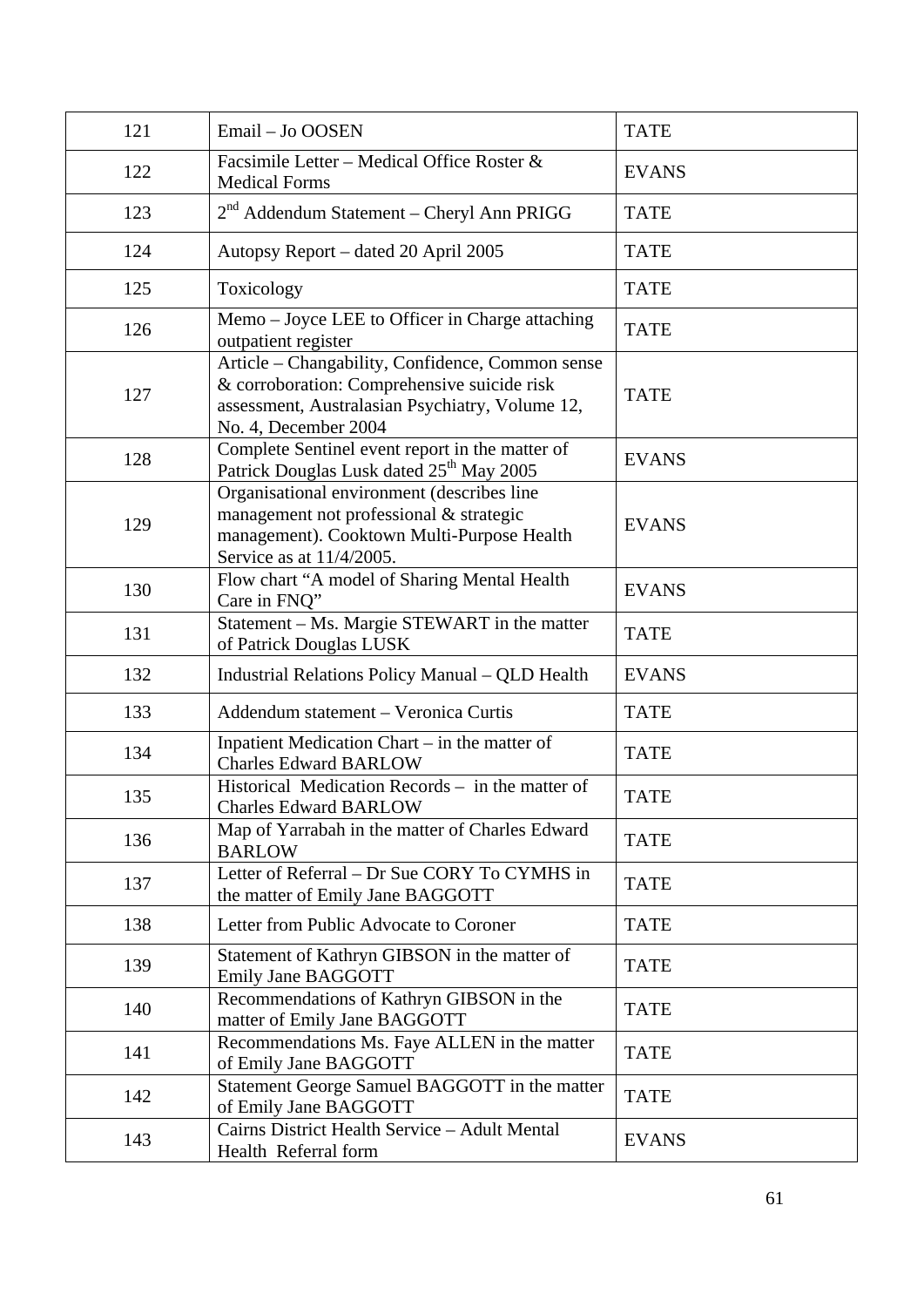| 144 | Feedback Consent form 5/10/05 - CBH                                                                                                                                                                                              | <b>EVANS</b>    |
|-----|----------------------------------------------------------------------------------------------------------------------------------------------------------------------------------------------------------------------------------|-----------------|
| 145 | Cairns Child safety service centre material n the<br>matter of Emily Jane BAGGOTT                                                                                                                                                | <b>EVANS</b>    |
| 146 | Suicide risk assessment form – CYMHS in the<br>matter of Emily Jane BAGGOTT                                                                                                                                                      | <b>EVANS</b>    |
| 147 | Statistics $-$ Jan 05 $-$ Dec 05 CBH                                                                                                                                                                                             | <b>TATE</b>     |
| 148 | Report of Dr. Ernest Hunter dated $20/07/06 - in$ the<br>matter of Charles Edward BARLOW                                                                                                                                         | <b>EVANS</b>    |
| 149 | An Analysis of Suicide in Indigenous Communities<br>of North QLD - The Historical Cultural and<br>Symbolic Landscape – Ernest Hunter, Joseph Reser,<br>Mercy Baird, Paul Reser May 1999                                          | <b>EVANS</b>    |
| 150 | Australian Institute Aboriginal and Torres Strait<br>Islander Studies, Research Discussion Paper -<br>"Back to Redfern - Autonomy and the 'Middle E'<br>in relation to Aboriginal Health, Dr. Ernest Hunter,<br>No. 18 July 2006 | <b>EVANS</b>    |
| 151 | Report of Court-Appointed Expert, Dr. William<br>John Kingswell, Psychiatrist, in the matter of<br><b>Charles Edward BARLOW</b>                                                                                                  | <b>TATE</b>     |
| 152 | Yarrabah Health Strategic Plan- Deed of<br>Commitment - in the matter of Charles Edward<br><b>BARLOW</b>                                                                                                                         | <b>EVANS</b>    |
| 153 | Queensland Health Report on Retention of Mature-<br>aged Nurses (50 years and over) in the Northern<br>Zone                                                                                                                      | <b>EVANS</b>    |
| 154 | Issues Paper – "Suicide deaths of mental health<br>patients in Queensland", Michelle Howard, Public<br>Advocate, August 2006                                                                                                     | PUBLIC ADVOCATE |
| 155 | Email 18/3/05 Dr Sykley to Jane Donaldson in the<br>matter of Patrick Douglas LUSK                                                                                                                                               | <b>GLEN</b>     |
| 156 | Email 24/3/05 Jane Donaldson to Mr Brownlie in<br>the matter of Patrick Douglas LUSK                                                                                                                                             | <b>GLEN</b>     |
| 157 | Email 29/3/05 Jane Donaldson to Ms Stewart in the<br>matter of Patrick Douglas LUSK                                                                                                                                              | <b>GLEN</b>     |
| 158 | Email Dr Sykley to Jane Donaldson in the matter of<br><b>Patrick Douglas LUSK</b>                                                                                                                                                | <b>GLEN</b>     |
| 159 | <b>Industrial Relations Policy Manual (Remote Area</b><br>Incentive Package - Registered Nurses) January<br>2002                                                                                                                 | <b>TATE</b>     |
| 160 | <b>Integrated Mental Health Forms (Referral forms)</b>                                                                                                                                                                           | <b>TATE</b>     |
| 161 | Report prepared by Margie Stewart                                                                                                                                                                                                | <b>REBETZKE</b> |
| 162 | Dr VAN RENSBURG'S Staff File                                                                                                                                                                                                     | <b>TATE</b>     |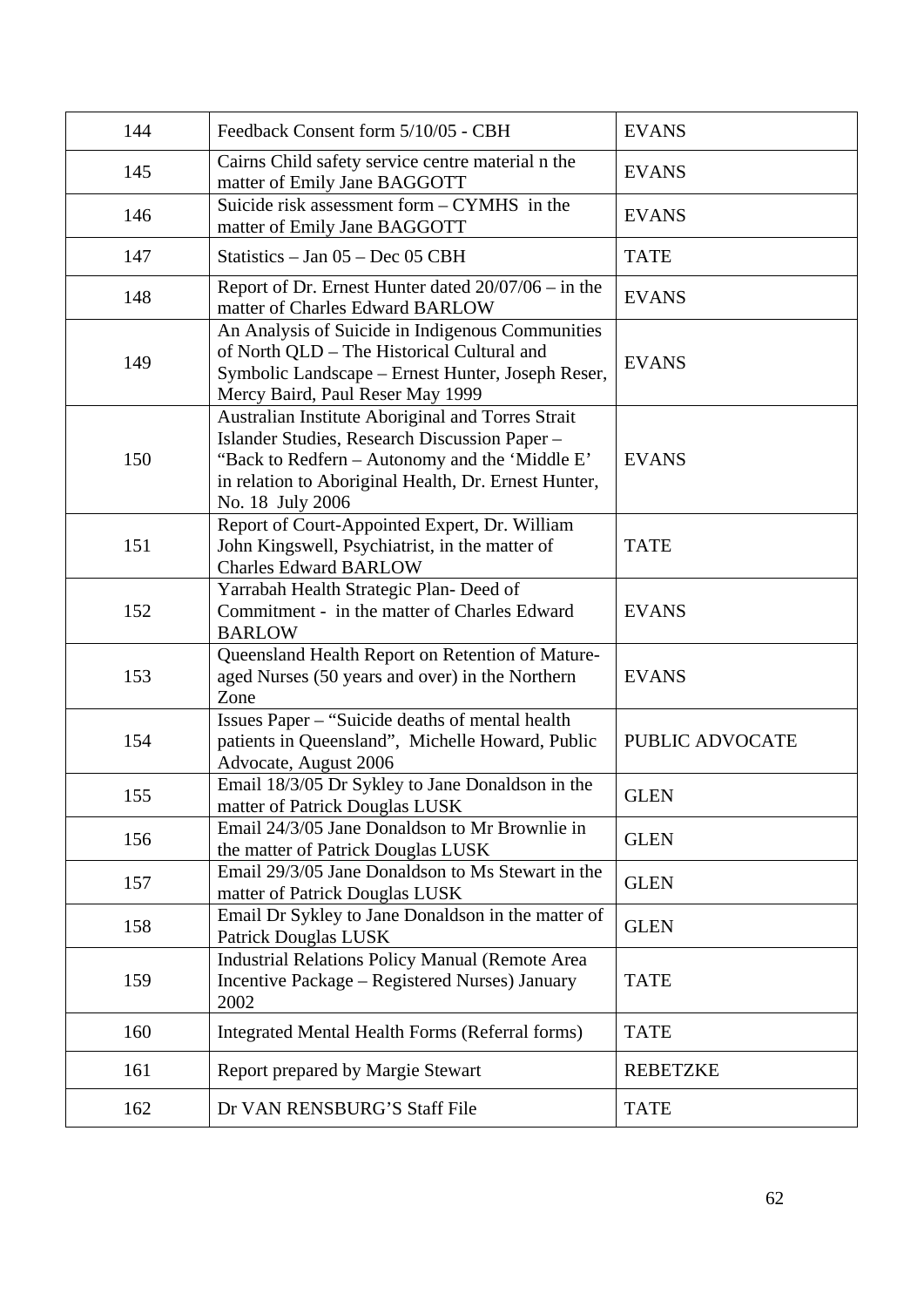|     | Report of Court-Appointed Expert, Dr. William                                                                                                                                                                                                                                                                                                                                                          |                |
|-----|--------------------------------------------------------------------------------------------------------------------------------------------------------------------------------------------------------------------------------------------------------------------------------------------------------------------------------------------------------------------------------------------------------|----------------|
| 163 | John Kingswell, Psychiatrist, in the matter of                                                                                                                                                                                                                                                                                                                                                         | <b>TATE</b>    |
|     | Patrick Douglas LUSK, dated 8 <sup>th</sup> August 2006                                                                                                                                                                                                                                                                                                                                                |                |
| 164 | Queensland Medical Board Certificate of<br>Registration for Special Purpose Activity for Dr.<br>Van Rensburg for period $17th$ January 2006-16 <sup>th</sup><br>January 2007 and Assessment Form Special<br>Purpose Registrants completed by Assessors Drs.<br>Purcell and Coventry dated 16 <sup>th</sup> December 2005 in<br>the matter of Patrick Douglas LUSK                                      | <b>TATE</b>    |
| 165 | Assessment Form for Special Purpose Registrants,<br>Medical Board of Queensland, in relation to Dr.<br>Van Rensburg,                                                                                                                                                                                                                                                                                   | <b>MORZONE</b> |
| 166 | <b>Statement of Donna SYMES</b>                                                                                                                                                                                                                                                                                                                                                                        | <b>TATE</b>    |
| 167 | Copies of pages of Dr Sykley's diary $-4^{\text{th}}$ , $5^{\text{th}}$ , $6^{\text{th}}$ ,<br>$7th$ , 29 <sup>th</sup> April 2005                                                                                                                                                                                                                                                                     | <b>TATE</b>    |
| 168 | <b>Report Dr Audley to Dr Hunter</b>                                                                                                                                                                                                                                                                                                                                                                   | <b>GLEN</b>    |
| 169 | Addendum statement of Jola George in the matter<br>of Patrick Douglas LUSK                                                                                                                                                                                                                                                                                                                             | <b>TATE</b>    |
| 170 | Health Services Act - sections $61 - 63C$                                                                                                                                                                                                                                                                                                                                                              | <b>TATE</b>    |
| 171 | Letter Dr Roy West & Joanne Oosen to Dr<br>Newland in the matter of Patrick Douglas LUSK                                                                                                                                                                                                                                                                                                               | <b>TATE</b>    |
| 172 | Report of Court-Appointed Expert, Dr. William<br>John Kingswell, Psychiatrist, in the matter of Emily<br>Jane BAGGOTT                                                                                                                                                                                                                                                                                  | <b>TATE</b>    |
| 173 | Reference Guide 2005 - Depression in Children and<br>Young People, developed by the National<br>Collaborating Centre for Mental Health, September<br>2005; in the matter of Emily Jane BAGGOTT                                                                                                                                                                                                         | <b>TATE</b>    |
| 174 | Depression in Young People – A Guide for Mental<br>Health Professionals, National Health and Medical<br>Research Council, 1997 and rescinded 9/12/04, in<br>the matter of Emily Jane BAGGOTT                                                                                                                                                                                                           | <b>TATE</b>    |
| 175 | Paper, "Clinical Guidance on the use of anti-<br>depressant Medications in Children and<br>Adolescents March 2005" - The Royal Australian<br>and New Zealand College of Psychiatrists, The<br>Royal Australian College of General Practitioners<br>and the Royal Australasian College of Physicians,<br>as attached to the report of Dr. William John<br>Kingswell in the matter of Emily Jane BAGGOTT | <b>TATE</b>    |
| 176 | "Prescribing Information - Cypramil" - MIMS<br>Abbreviated prescribing information 14/8/06, as<br>attached to the report of Dr. William John<br>Kingswell in the matter of Emily Jane BAGGOTT                                                                                                                                                                                                          | <b>TATE</b>    |
| 177 | Coronial Inquest Findings Vivian Margaret Crane<br>28/10/2004 - Deputy Magistrate PINCH                                                                                                                                                                                                                                                                                                                | <b>TATE</b>    |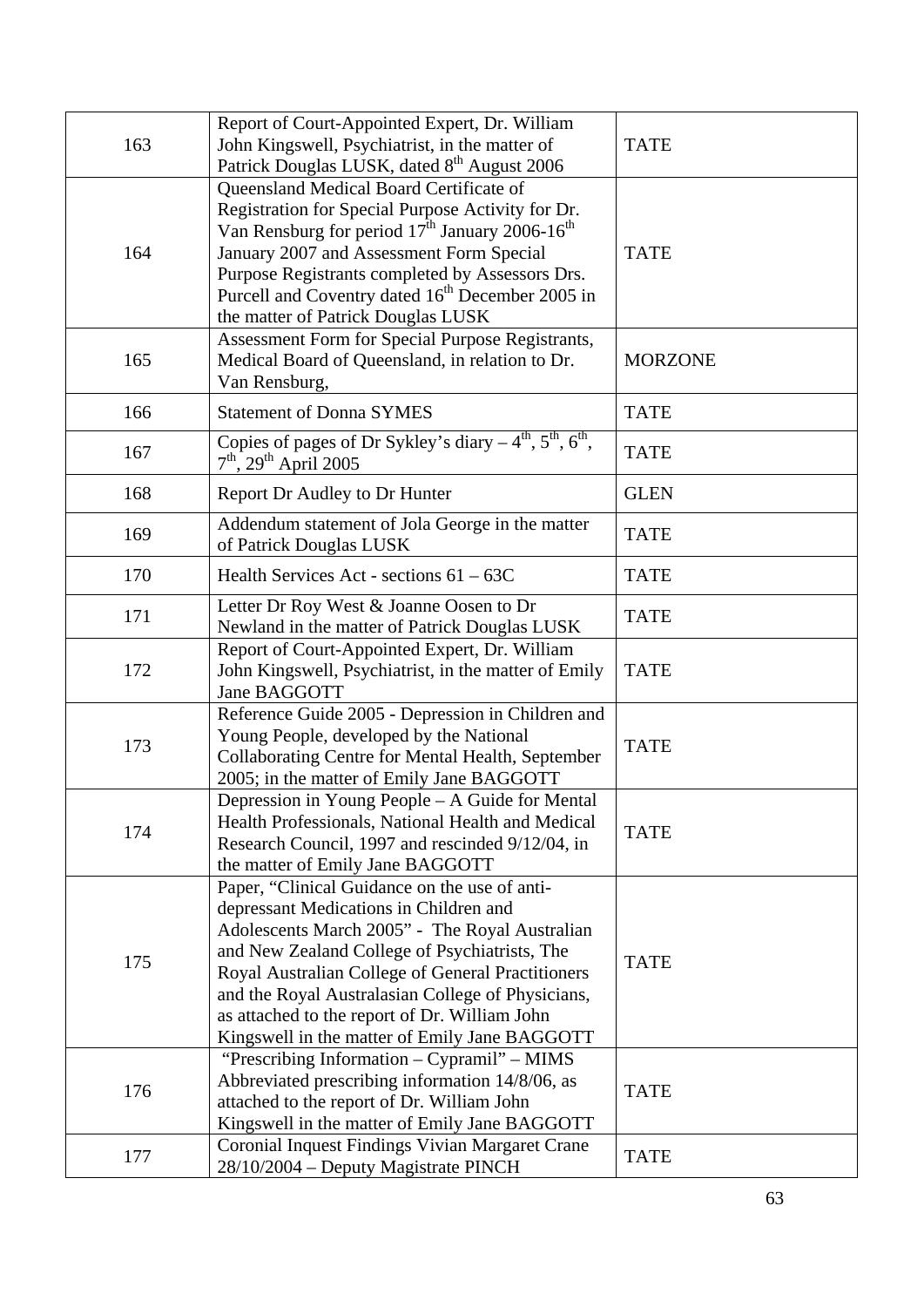| 178  | Findings of Magistrate Hennessy in the matter of<br>Perry                                                                                                                                                            | <b>TATE</b>     |
|------|----------------------------------------------------------------------------------------------------------------------------------------------------------------------------------------------------------------------|-----------------|
| 179  | Summary Report of QLD Review of Fatal Mental<br>Health Sentinel Events - Achieving Balance                                                                                                                           | <b>TATE</b>     |
| 180  | Achieving Balance – Implementation of the Report<br>of the Queensland Review of Fatal Mental Health<br><b>Sentinel Events</b><br>Update No.1 - October 2005<br>Update No.2 - March 2006<br>Update $No.3 - July 2006$ | <b>TATE</b>     |
| 181  | <b>GP Mental Health Standards Collaboration Courses</b>                                                                                                                                                              | <b>MORZONE</b>  |
| 182  | Senior Medical Officer Remuneration Schedule in<br>the matter of Patrick Douglas LUSK                                                                                                                                | <b>TATE</b>     |
| 183  | <b>Wage Rates for Nurses</b>                                                                                                                                                                                         | <b>REBETZKE</b> |
| 184  | Chapter 55 – Alcohol Hallucinosis in the matter of<br><b>Charles Edward BARLOW</b>                                                                                                                                   | <b>TATE</b>     |
| 185* | National Safety Priorities in Mental Health                                                                                                                                                                          | <b>TATE</b>     |
| 186* | Recommendations of the Public Advocate                                                                                                                                                                               | <b>TATE</b>     |
| 187  | National Mental Health Report – page 3                                                                                                                                                                               | <b>REBETZKE</b> |
| 188  | National Mental Health Report – pages 70, 71                                                                                                                                                                         | <b>REBETZKE</b> |
| 189  | Letter to Dr Van Rensburg                                                                                                                                                                                            | <b>TATE</b>     |
| 190  | Recommendations of Dr West                                                                                                                                                                                           | <b>EVANS</b>    |
| 191  | Recommendations of Judy Skalicky and supporting<br>material                                                                                                                                                          | <b>EVANS</b>    |
| 192  | Recommendations - Sgt DODDS                                                                                                                                                                                          | <b>TATE</b>     |
| 193  | Recommendations - Dr Jillian NEWLAND                                                                                                                                                                                 | <b>EVANS</b>    |
| 194  | <b>Recommendations - Dr BAILEY</b>                                                                                                                                                                                   | <b>EVANS</b>    |
| 195  | Submission of Dr Simon BRIDGE, General<br>Practitioner, Cairns - Suicide Prevention in Mental<br>Health, $30th$ April 2006                                                                                           | <b>TATE</b>     |
| 196  | Report of Dr. Philip Morris, Gold Coast Institute of<br>Mental Health dated 15 <sup>th</sup> August 2006                                                                                                             | <b>TATE</b>     |
| 197  | Submission and Recommendations of White<br>Wreath Association Ltd dated 14 <sup>th</sup> August 2006                                                                                                                 | <b>TATE</b>     |
| 198  | Supplementary Report - Professor Ernest Hunter to<br>the Coroner dated $1st$ September 2006 in the matter<br>of Charles Edward BARLOW                                                                                |                 |